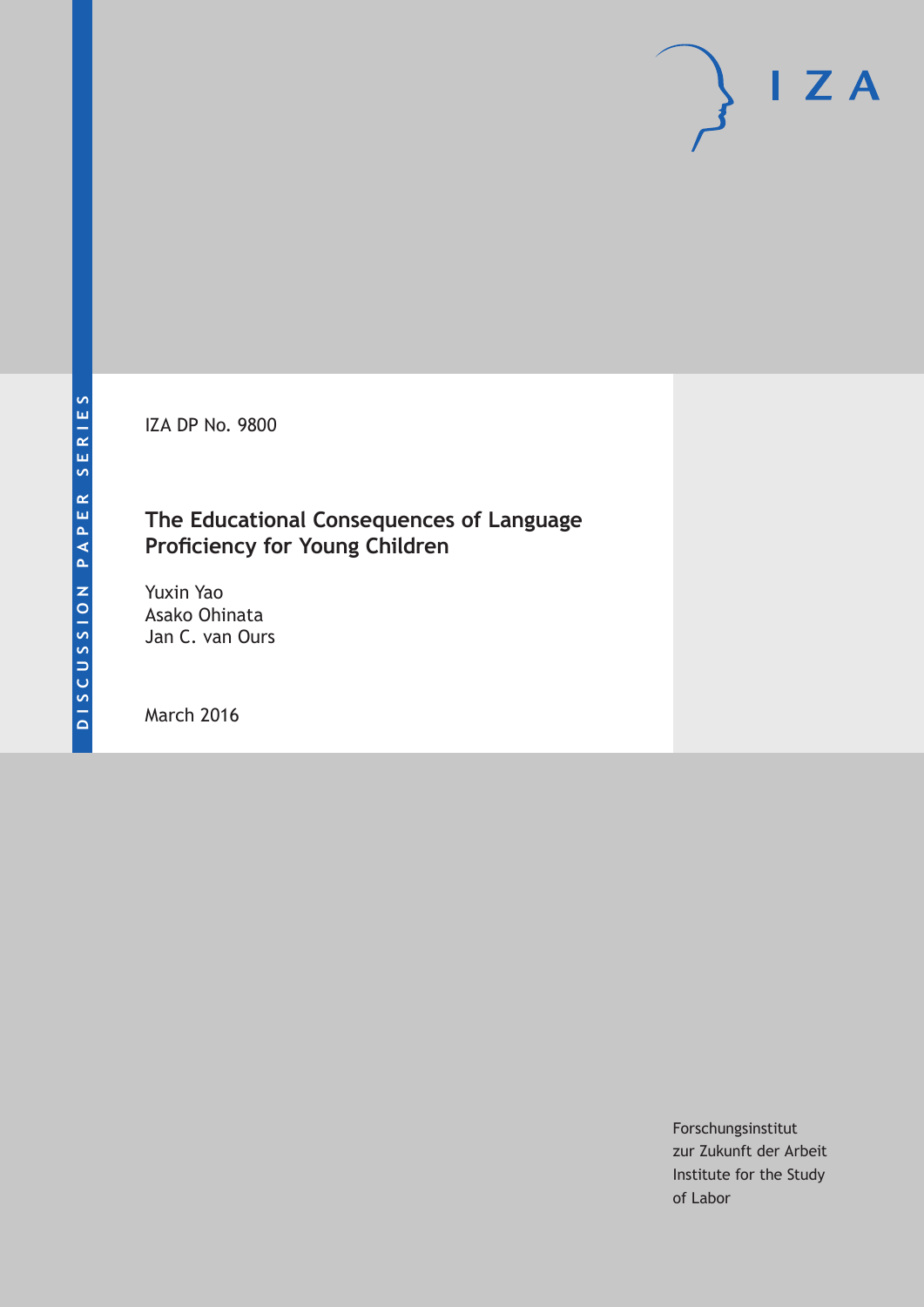# **The Educational Consequences of Language Proficiency for Young Children**

### **Yuxin Yao**

*CentER, Tilburg University* 

# **Asako Ohinata**

*University of Leicester and CentER, Tilburg University* 

### **Jan C. van Ours**

*CentER, Tilburg University, University of Melbourne, CEPR, CESifo, CREAM and IZA* 

### Discussion Paper No. 9800 March 2016

IZA

P.O. Box 7240 53072 Bonn **Germany** 

Phone: +49-228-3894-0 Fax: +49-228-3894-180 E-mail: iza@iza.org

Any opinions expressed here are those of the author(s) and not those of IZA. Research published in this series may include views on policy, but the institute itself takes no institutional policy positions. The IZA research network is committed to the IZA Guiding Principles of Research Integrity.

The Institute for the Study of Labor (IZA) in Bonn is a local and virtual international research center and a place of communication between science, politics and business. IZA is an independent nonprofit organization supported by Deutsche Post Foundation. The center is associated with the University of Bonn and offers a stimulating research environment through its international network, workshops and conferences, data service, project support, research visits and doctoral program. IZA engages in (i) original and internationally competitive research in all fields of labor economics, (ii) development of policy concepts, and (iii) dissemination of research results and concepts to the interested public.

IZA Discussion Papers often represent preliminary work and are circulated to encourage discussion. Citation of such a paper should account for its provisional character. A revised version may be available directly from the author.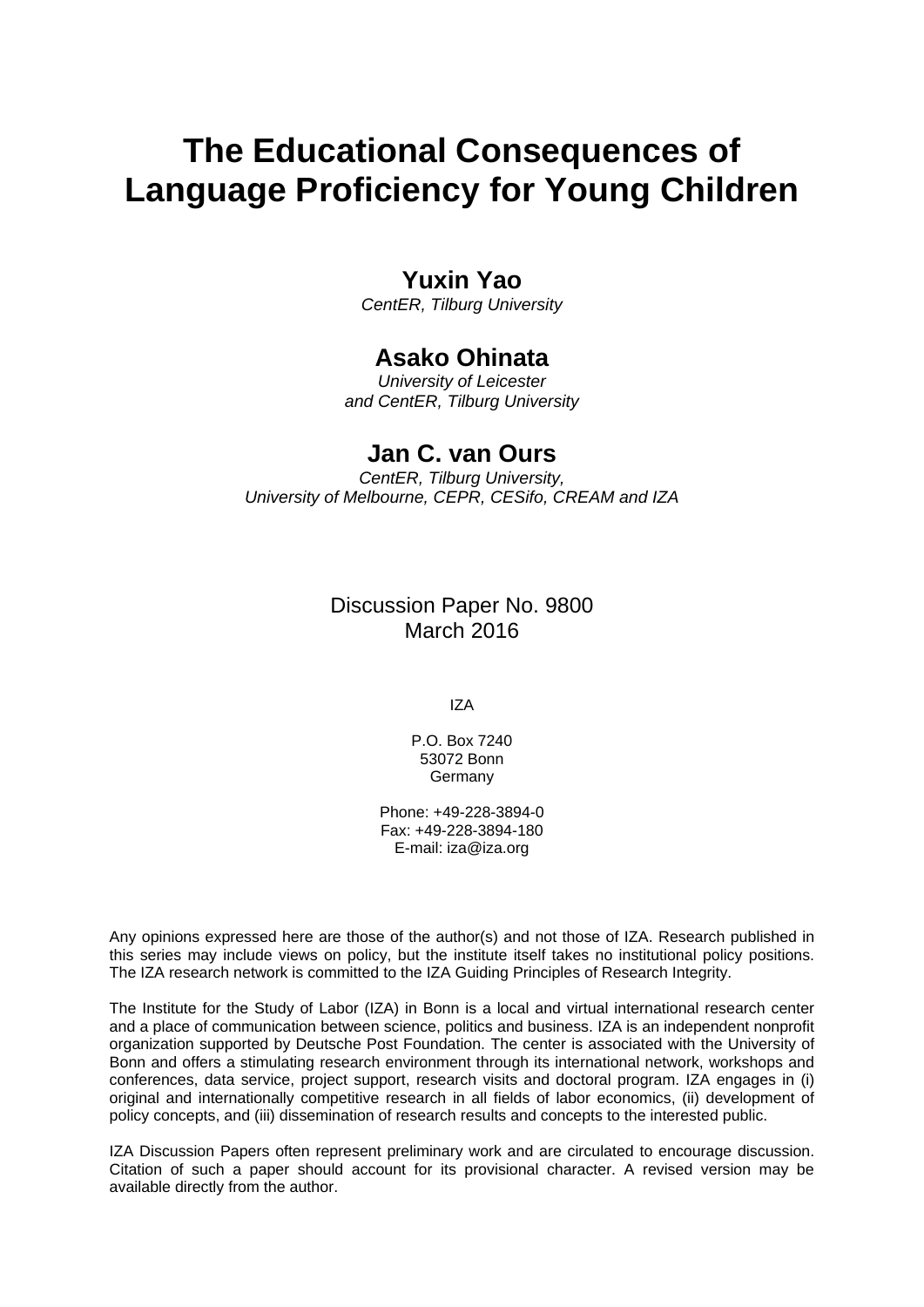IZA Discussion Paper No. 9800 March 2016

# **ABSTRACT**

# **The Educational Consequences of Language Proficiency for Young Children\***

This paper studies the educational consequences of language proficiency by investigating the relationship between dialect-speaking and academic performance of 5-6 year old children in the Netherlands. We find that dialect-speaking has a modestly negative effect on boys' language test scores. In addition, we study whether there are spillover effects of peers' dialect-speaking on test scores. We find no evidence for spillover effect of peers' dialectspeaking. The test scores of neither Dutch-speaking children nor dialect-speaking children are affected by the share of dialect-speaking peers in the classroom.

JEL Classification: J24, I2

Keywords: dialect-speaking, test scores, spillover effects, language, academic performance

Corresponding author:

Jan C. van Ours Tilburg University P.O. Box 90153 5000 LE Tilburg The Netherlands E-mail: vanours@uvt.nl

 $\overline{a}$ 

<sup>\*</sup> We are grateful to DANS for making the PRIMA data available for this paper. We would also like to thank Chris Wallace, Olivier Marie, Jan Kabatek, Antonio Di Paolo and participants at seminars in Tilburg, Maastricht and Tinbergen Institute, SOLE-EALE 2015, ESPE 2015, ENTER jamboree 2015, EEA 2015 and the Hitotsubashi Summer Institute on Labor Economics and the editors and anonymous reviewers for helpful comments.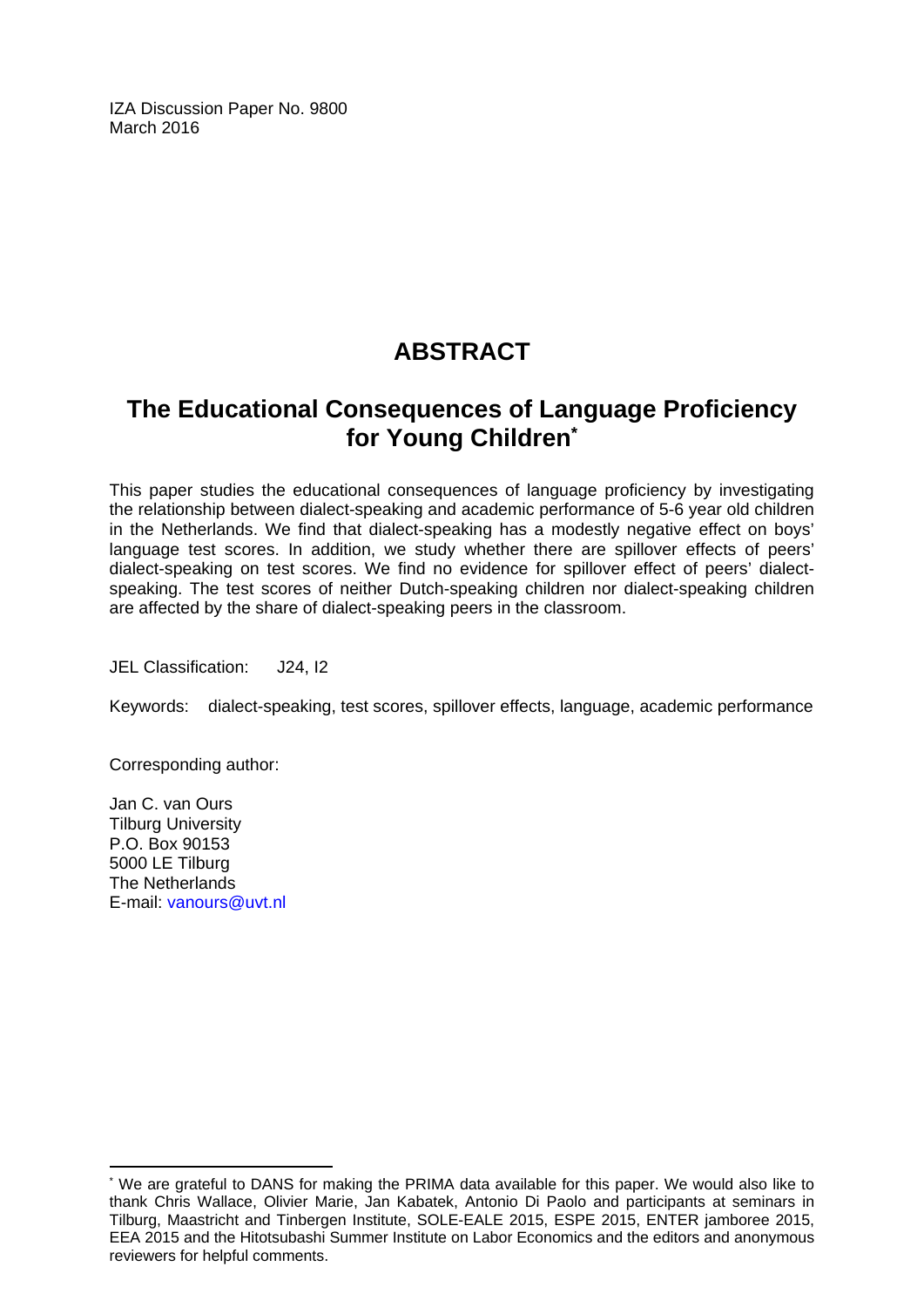## 1 Introduction

The economic consequences of language proficiency have received increasing attention in recent years. Language skills are viewed as part of human capital and play an important role in labor market performance, schooling, health care, consumption and investment (see an overview in Chiswick and Miller (2014)). The existing literature predominantly studies the topic in the context of immigration. These studies focus on how the proficiency in local languages contributes to adult immigrants' labor market performance and social integration in host countries (Chiswick and Miller, 1995; Dustmann and van Soest, 2001; Dustmann and Fabbri, 2003; Bleakley and Chin, 2004, 2010; Yao and van Ours, 2015). Other papers investigate the educational performance of immigrant children (Dustmann et al., 2010; Geay et al., 2013).

This paper contributes to the literature on the educational consequences of language skills but instead of studying immigrant students, it investigates the effects of speaking dialects at home on standardized test scores. We refer dialects as variations of the standard language across regions and regional languages in a country. Since immigrants speak different languages from natives, they are the obvious choice of group for studying the effects of language. However, these immigrant students do not only differ from native students in terms of the spoken language but they also have different socio-economic and cultural backgrounds. As a result, the estimated effects in previous papers are likely to reflect the combined influences of linguistic as well as cultural differences. In contrast, dialect-speaking students share a relatively homogeneous background to those who speak the standard language of the country. In this sense, our estimates are likely to capture purer language effects.

To our knowledge, our paper is the first to study the effects of speaking dialects on academic performance. Aside from the advantage of investigating the impacts of language proficiency exploiting dialect-speaking behavior, studying the economic consequences of dialect is important on its own. Dialects are an integral part of daily communication and widespread in many countries. Nonetheless, the existing economic literature on dialect is scarce. Grogger (2011, 2014) reports that non-standard speech patterns like African American and Southern American dialects are associated with lower wages in the US labor market. Similarly, Gao and Smyth (2011) find a significant wage premium associated with fluency in standard Mandarin for dialect-speaking migrating workers in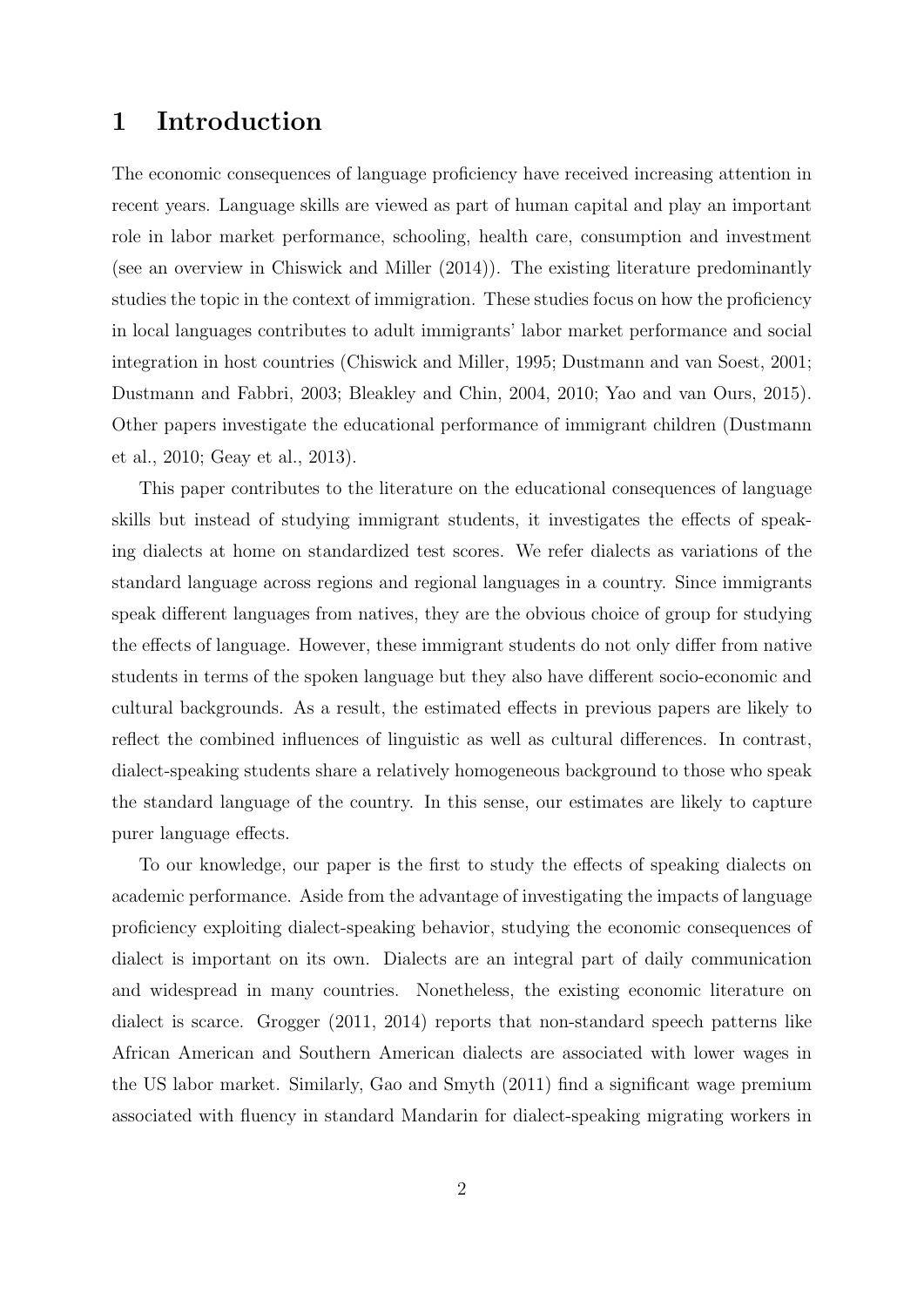China. These papers present evidence on labor market performance; a natural extension to the literature is to study how dialect-speaking affects students' academic performance.

Besides labor market performance at adulthood, the return to language skills can be traced back to the accumulation of human capital at early stages of life. A few recent studies investigate how skills in local languages are related to academic performance of immigrant students although the evidence is still limited. Using the UK National Pupil Database and the Millennium Cohort Study, Dustmann et al. (2010) find that immigrant students in the UK lag behind native students at the beginning of primary school. This gap is smaller for students whose mother tongue is English. Moreover, the gap diminishes throughout primary and secondary schooling process and this is particularly prominent again among immigrants whose mother tongue is English. Their data, however, do not have information on parental education and therefore they cannot rule out the possibility that those who already speak English fluently come from highly educated families. Geay et al. (2013), on the other hand, study whether non-English speaking students affect native students' academic performance. They also use the National Pupil Database and present findings that non-English speaking immigrants often sort themselves into schools with more academically disadvantaged native students. Once they control for selfselection into schools, they report that there is no negative spillover effect from immigrants to native students.

As a case study, we choose the Netherlands to investigate the effects of dialect-speaking on education. There are three main reasons for our choice of country. Firstly, there exist multiple regional dialects in the Netherlands with varying degrees of linguistic distances to Standard Dutch. This variation allows us to study effectively the impact of language. Secondly, compared with other countries, native residents in the Netherlands are relatively more homogeneous in terms of ethnicity, culture, and even economic wealth. As a result, we are more likely to be able to pick out the effect of language without the influences of other socio-economic and demographic characteristics. Thirdly, despite the existence of various dialects in the Netherlands, Standard Dutch is predominantly used in school teaching, even in regions where the position of the local dialect is strong (see Cheshire et al. (1989) for an overview). In such a learning environment, dialect-speaking may pose negative effects on academic performance, especially on children's linguistic development. Furthermore, it may be more costly for these dialect-speaking children to interact with Standard Dutch speakers and teachers.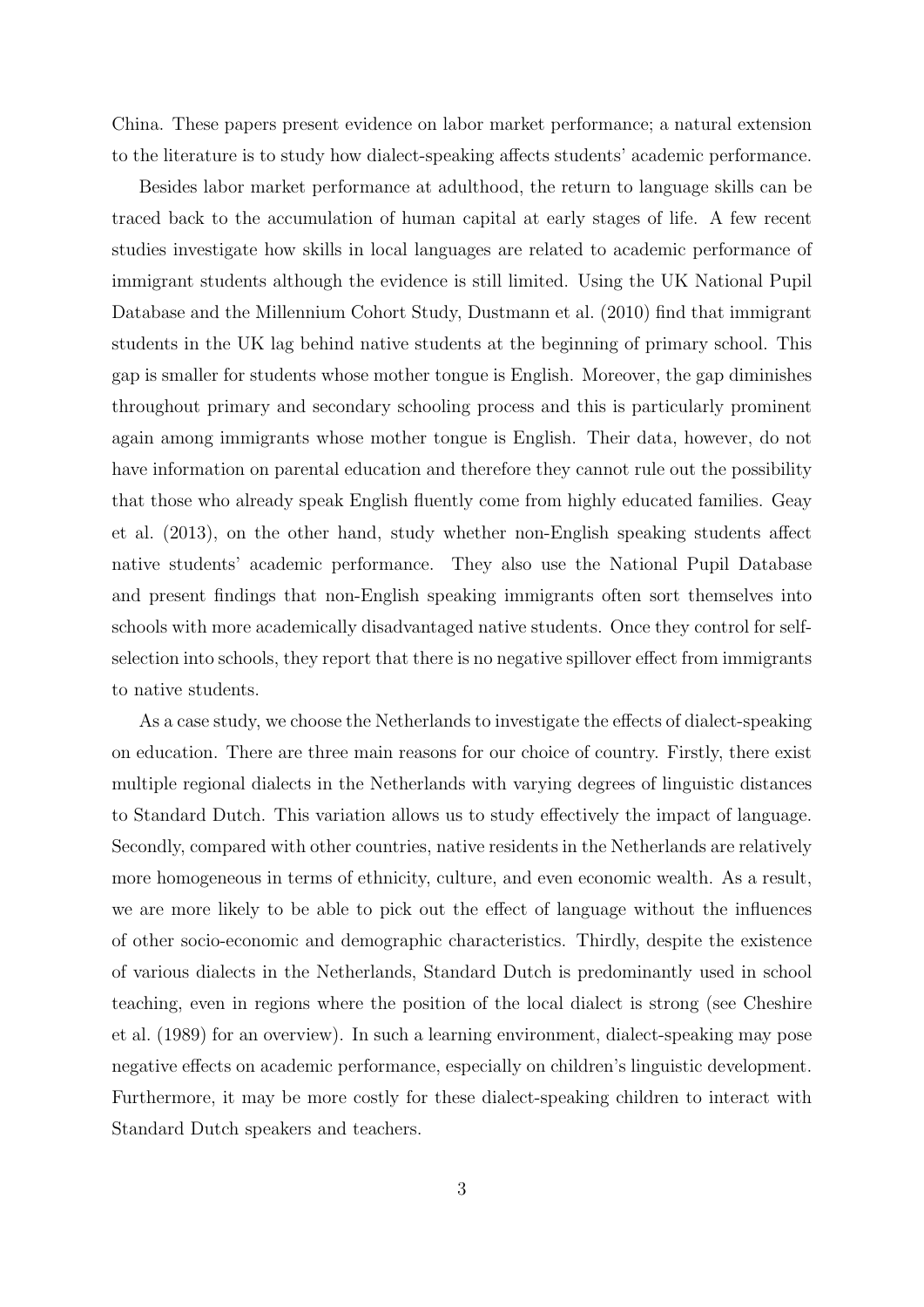Our data from the PRIMA survey for Dutch primary schools provide us with a unique set of information collected from 5 to 6 year-old primary school children, their parents, as well as the school directors. In particular, the data include crucial information identifying those students who speak dialects at home. In addition, we also observe their test scores and the classroom and school level characteristics.

In order to identify the effects of dialect-speaking on test scores, we estimate a linear function with individual and classroom variables. In addition, we control for school fixed effects to take account of potentially endogenous selection of students into schools. We separately estimate the dialect effects on language and math test scores. This is because linguistic disadvantages faced by dialect-speaking students may affect language scores more and we may, as a result, find heterogeneous effects across subjects. Indeed, we only find a negative impact of dialect-speaking on language test scores. In addition, dialectspeaking boys suffer more from learning in a language that is different from their daily language at home. Our point estimates may be affected by omitted variables such as the ability of some dialect-speaking students to adopt Standard Dutch faster. Such an ability is likely to affect not only the rate of learning Standard Dutch, but also his/her academic performance. Therefore, we conduct a sensitivity analysis by including math test scores in our regression as a measure of individual ability. Our results are robust to this alternative specification.

The fact that dialect-speaking students, who suffer academically, share the learning environment with those who speak Standard Dutch raises a further question: would classmates' speaking patterns affect academic performance? Although spillover effects in the classroom have gained much attention among social scientists in the last decade, we are the first to explicitly focus on speaking patterns. Spillover effects in the dialect-speaking setting can occur through several channels. First, there could be a negative spillover from dialect speakers to other students. Students may learn non-standard pronunciation and/or grammar from dialect speakers. The negative effects may be more evident in language skills than in other subjects if this were the case. Second, although the use of Standard Dutch is encouraged by teachers and used by the majority of students in Dutch primary schools, informal verbal interaction in dialects can occur between dialect speakers, thus segregating students into a dialect-speaking group and a Dutch-speaking group. Insufficient in-class interaction may harm the academic performance of all students across all subjects. Therefore, these channels suggest negative consequences of studying with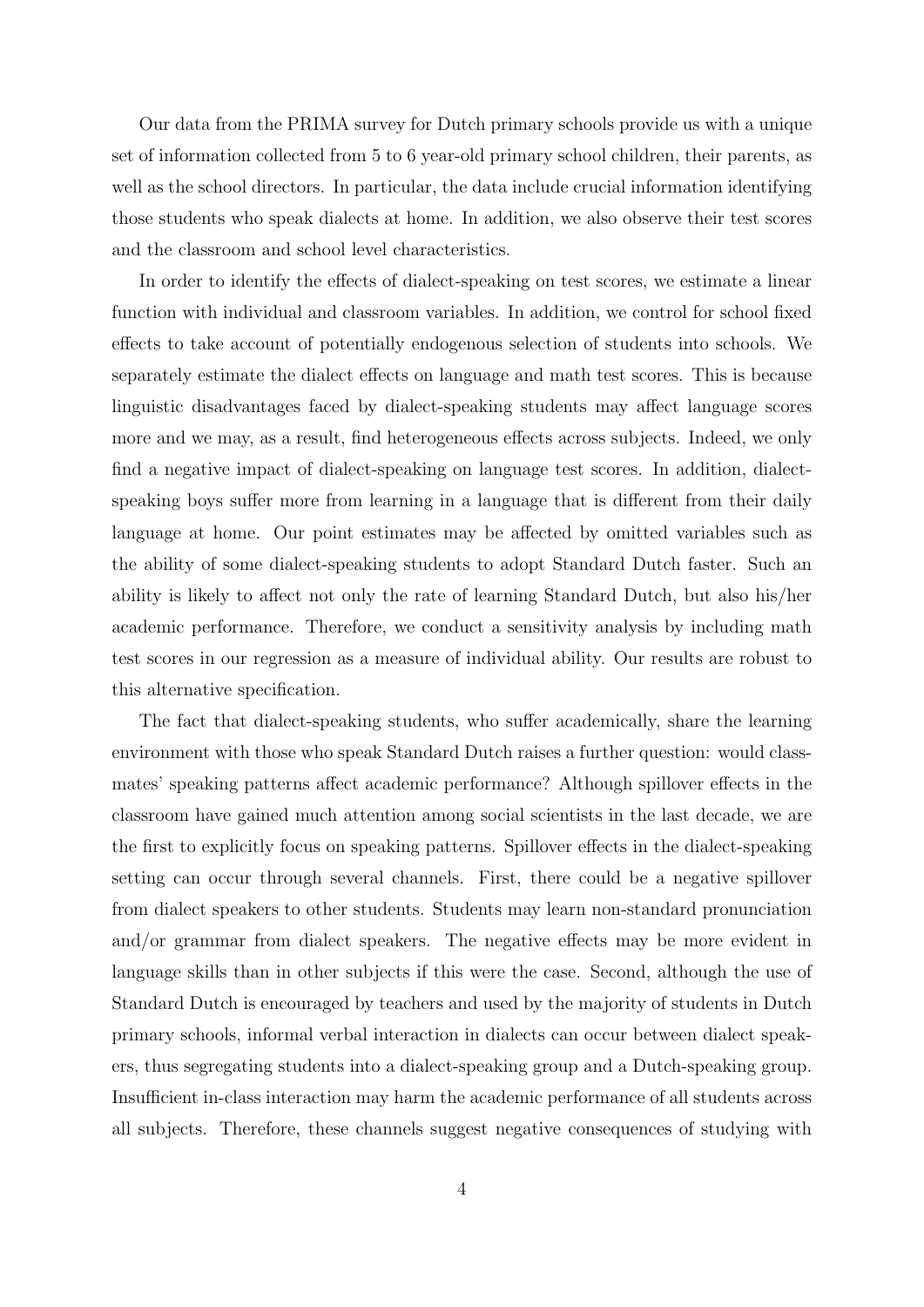dialect-speaking peers for all students. However, having more dialect-speaking peers in the same class may be beneficial for dialect speakers. That is, with more peers speaking the same dialect, dialect speakers can have interactions with peer and conduct discussions at a lower cost. To sum up, we conjecture that more dialect-speaking classmates will impede learning for Dutch speakers, but the effects will be ambiguous for dialect speakers. Therefore, spillover effects must be investigated separately for each group.

It is well known that the identification of spillover effects suffers from a number of econometric difficulties. There may be parental selection as to where their children attend schools, so that peers' mother tongue is endogenously determined by school choice. Studies using non-experimental data attempt to mitigate the bias from self-selection by exploiting exogenous variation in the composition of peers across classes or schools (Hanushek et al., 2003; Ammermueller and Pischke, 2009; Lavy et al., 2012). The study on spillover effects in European primary schools by Ammermueller and Pischke (2009) is close to our paper in terms of identification strategy. They control school fixed effects and exploit exogenous variation in class composition in the same grade. In order to test whether classrooms are formed randomly with respect to a particular student characteristic, they perform a Pearson  $\chi^2$  test. In addition, Ohinata and van Ours (2013) introduce a check for random allocation for schools with two classes in one grade. Based on the difference in the number of immigrants between two classes, they can compare the observed distribution of schools with the simulated distribution obtained from random allocation. We adopt the two tests, which suggest that dialect-speaking students are randomly allocated in schools. Relying on the variation in the share of dialect-speaking peers across classrooms in one grade and across cohorts in the same school, we find no evidence of spillover effects from peers' dialect-speaking on test scores. We conduct a range of sensitivity checks, which all suggest that our findings are robust.

To summarize, the contribution of this paper to the literature is threefold. Firstly, it adds to the scarce literature on the educational consequences of language skills. We focus on the effects of speaking Dutch dialects on individual test scores as well as the spillover effects of speaking dialects on classmates' test scores. Secondly, our paper is the first to investigate the socio-economic consequences of dialect-speaking in the context of education. Last, but not the least, we present a purer estimate of the impact of language proficiency, which is less likely to be affected by other factors such as cultural and socioeconomic differences.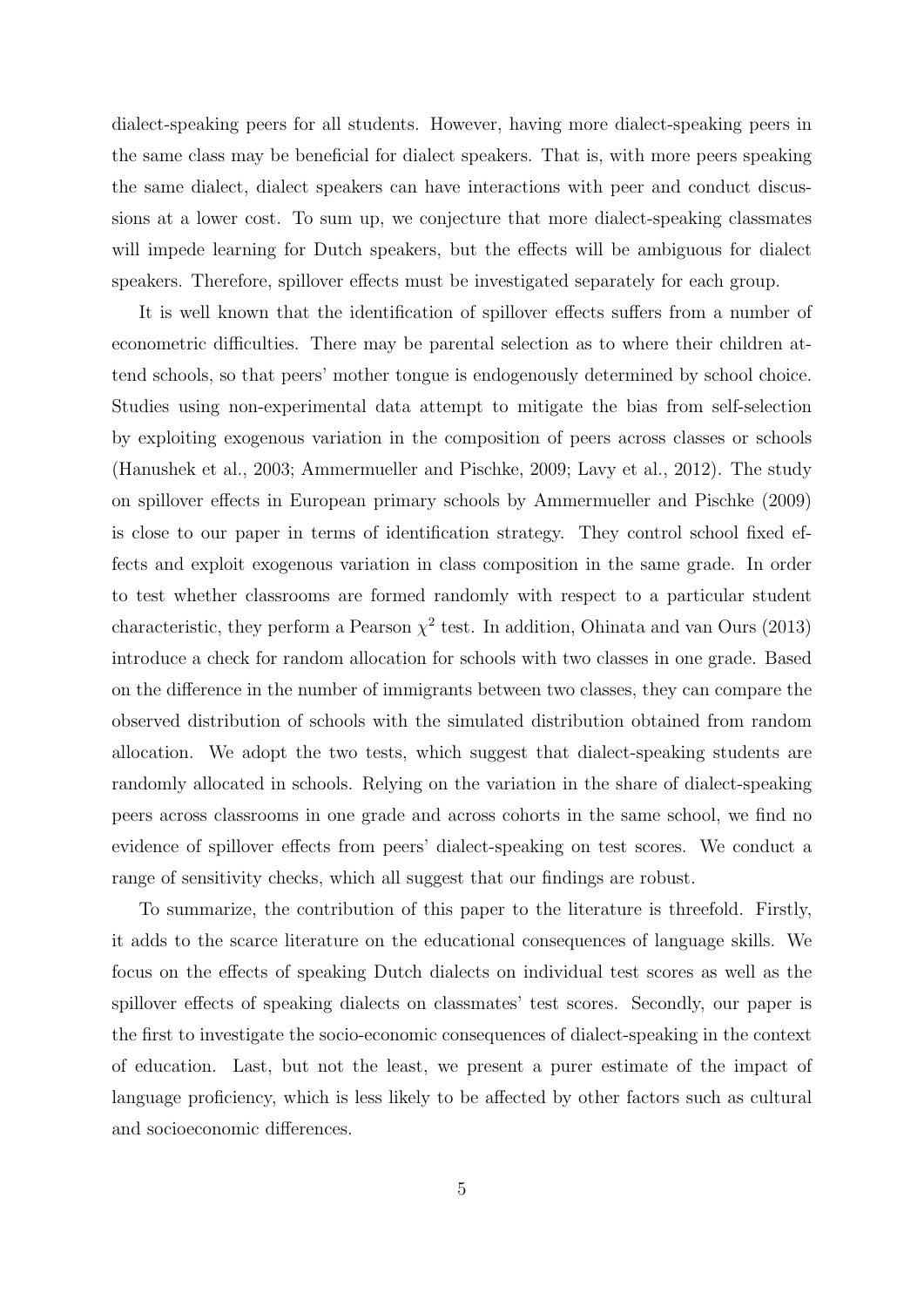The rest of the paper is organized as follows: Section 2 introduces language usage in the Netherlands. Section 3 describes the PRIMA data and presents some stylized facts. Section 4 examines the effect of dialect-speaking on test scores. Section 5 presents the baseline results for spillover effects from peers' dialect-speaking and a wide range of sensitivity checks for these spillover effects. Section 6 concludes.

### 2 Languages and Dialects in the Netherlands

The predominantly spoken language of the Netherlands is Standard Dutch, originating in the urban areas of Noord-Holland, Zuid-Holland and Utrecht. Besides Standard Dutch, the regional languages and dialects spoken in the Netherlands are remarkably diverse, including Frisian, Limburgish, and Low Saxon. Frisian, mostly spoken in the province of Friesland, is recognized as a separate language and promoted by the local government. In Friesland both Standard Dutch and Frisian are considered official languages and more than 80% of the adult inhabitants understand verbal Frisian. It is also an official subject and can be an instruction medium in the primary schools except for some exempted schools in Friesland. Other regional languages include Limburgish and Low Saxon, which enjoy the status as "official regional languages" in related regions although there is no clear regulation regarding government support. Limburgish is spoken in the province of Limburg by about 75% of the inhabitants and Low Saxon is spoken in the provinces of Groningen, Drenthe, Overijssel and Gelderland by approximately 60% of the inhabitants. However, neither Limburgish nor Low Saxon are taught as a school subject. Other provinces also have dialects such as Brabantish, spoken in Noord-Brabant or Zeelandic in Zeeland (see an overview in Driessen (2005) and Cheshire et al. (1989)). Standard Dutch is the only instruction medium in most provinces in the Netherlands.

Table 1 summarizes the linguistic distances between Standard Dutch and various dialects and regional languages (Van Bezooijen and Heeringa,  $2006$ ).<sup>1</sup> We use the Levenshtein distance which is based on a comparison of the pronunciation of typical words in one dialect and in Standard Dutch.<sup>2</sup> The distance is determined by the minimum

<sup>&</sup>lt;sup>1</sup>From here on, for simplicity, we refer to all dialects and separate regional languages used in the Netherlands as dialects. Frisian, Limburgish and Low Saxon are recognized as official regional languages by the European Charter for Regional or Minority Languages. Frisian has the highest level of recognition, which means that the Frisian provincial government may be more active in promoting the use of Frisian. Low Saxon and Limburgish have a lower level of recognition. See Driessen (2005) for more details.

<sup>2</sup>The Levenshtein distance is introduced by Kessler (1995). For an overview of linguistic distances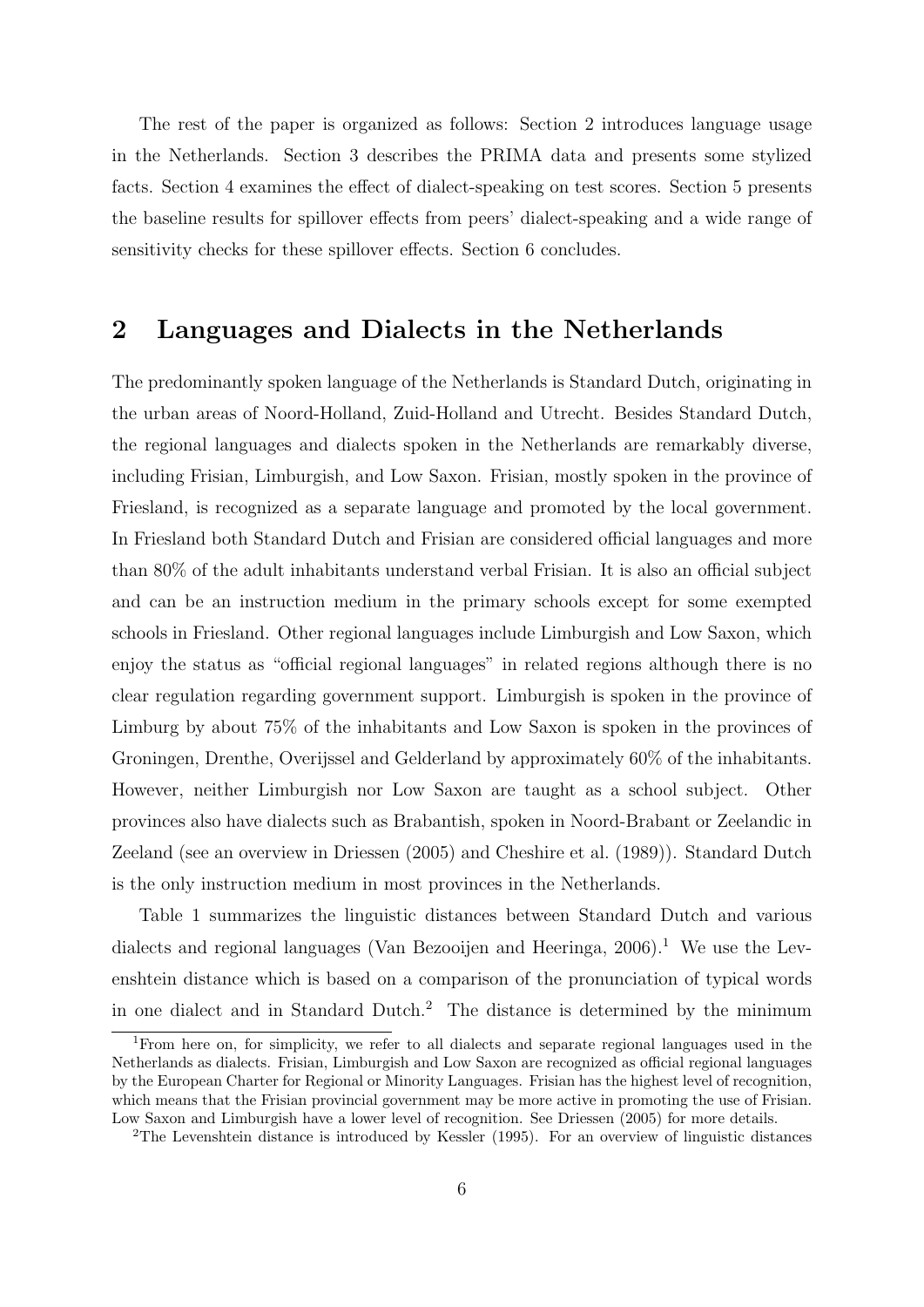number of steps to change a particular word in one language to the same word in another languages. The more steps it requires, the farther away these two languages are considered to be. As shown in Table 1, Frisian stands out from the other dialects by having the largest Levenshtein distance, i.e. 37, followed by Limburgish. As a point of comparison, the Levenshtein distance between Standard Dutch and English is reported to be 63 (Isphording and Otten, 2013). Therefore, the distances between some Dutch dialects and Standard Dutch are likely to be non-negligible.

### 3 Data and Background

#### 3.1 PRIMA data

Our analysis employs data from PRIMA, a large-scale biannual longitudinal survey for primary schools in the Netherlands. The project was conducted by the Institute for Applied Social Sciences in Nijmegen and the SCO-Kohnstamm Institute in Amsterdam from 1994 to 2005. The survey enrolls students in the second, fourth, sixth and eighth grade from 6 cohorts and over 600 schools, covering 10% of the relevant age population. It provides rich information on Dutch primary education, documenting test scores, school and class characteristics, and demographic information.

We select a cross-sectional sample of native students in the second grade. We drop immigrants from our sample and treat all non dialect-speaking students as Dutch-speaking.<sup>3</sup> Language information is only collected from parents of second graders. We are not able to follow later grades because of attrition in survey sampling at individual level. Moreover, we exclude the first two cohorts from the sample, because math scores and teacher characteristics are made comparable across cohorts only after the 1998/1999 survey.

In the questionnaires, parents indicate in what language their child speaks to his/her mother, father, siblings and friends. Our data also reports the language spoken between the two parents. Each parent was asked to report one of three categories: Standard Dutch, dialects or Frisian, and other foreign languages. We consider a student to be dialect-speaking if he or she speaks dialect or Frisian to either mother or father. The main independent variable is whether a student speaks a Dutch dialect or Standard Dutch at

and their use in economics see Ginsburgh and Weber (2015). Refer to Appendix A for details.

<sup>3</sup>We define students as immigrants if at least one parent was born outside of the Netherlands.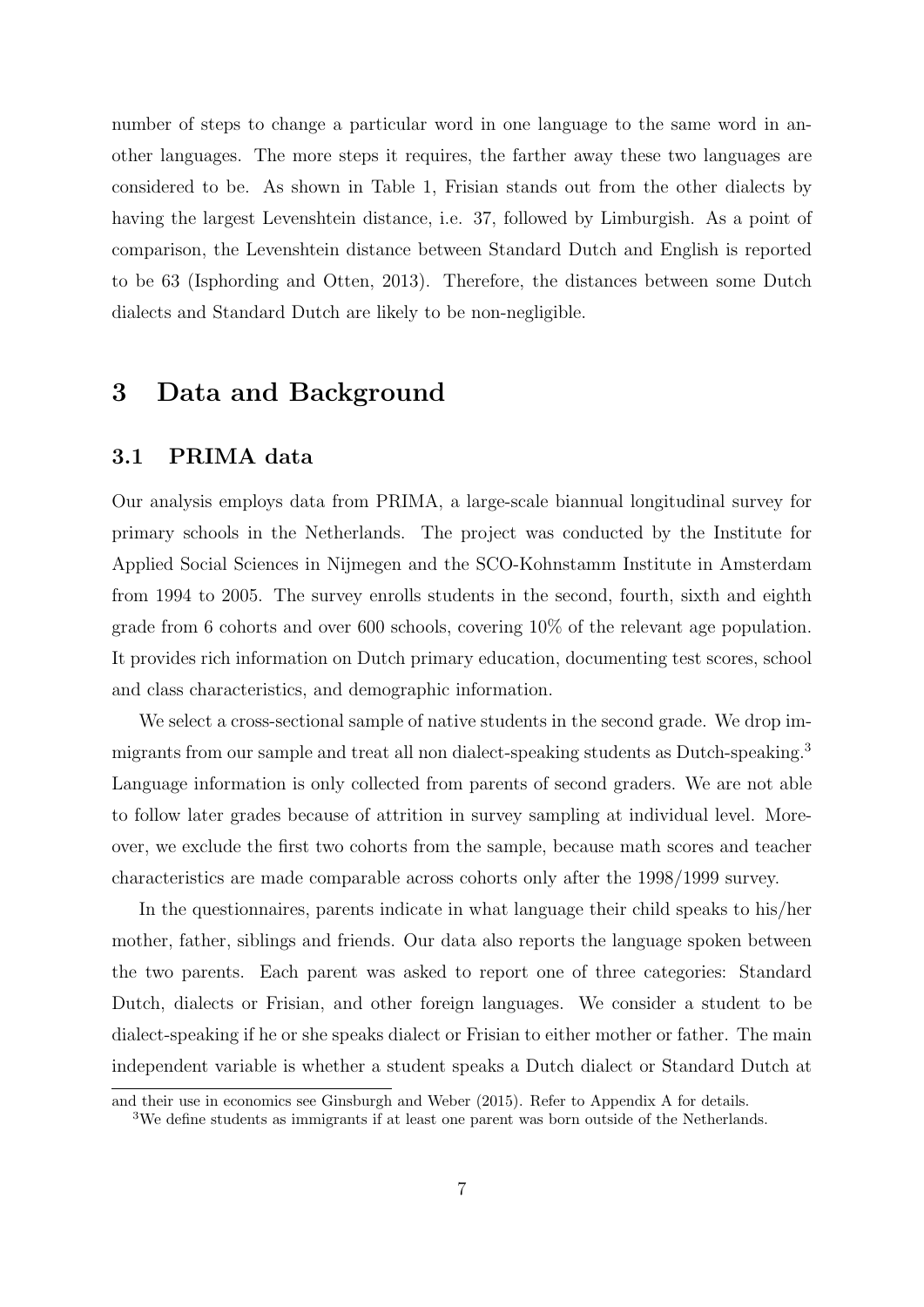home to parents.<sup>4</sup> Our main variables of interest are the measures for educational outcomes. The PRIMA survey provides standardized tests on language and math for second grade children.<sup>5</sup> The language test for children in second grade measures understanding of words and concepts such as first, last, many and few. The math test focuses on the sorting of objects, comparing numbers and counting.

After exploring the direct effect of speaking dialect on students' test scores, we investigate the spillover effects in classrooms. We calculate the share of dialect-speaking peers at the class level excluding oneself, based on the unrestricted sample including immigrant students and missing observations. This indicator measures how intensely students interact with dialect-speaking peers. We will impose further restrictions on the sample for the spillover effects analysis. For example, we drop classes with less than five students to obtain more accurate shares and remove schools without any dialect speaker in the relevant grade as outliers. The resulting sample consists of 411 schools from four cohorts.

### 3.2 Summary statistics

Standard Dutch is predominantly used in Dutch primary schools. According to our sample from the PRIMA survey, 10.1% of students in the second grade are reported to speak dialects to parents at home nationally. The survey provides location information of schools by 12 Dutch provinces. Table 1 summarizes the share of dialect-speaking students by province. The distribution of dialect-speaking students is very heterogeneous across provinces. Limburg is the province with the largest share of dialect-speaking students, 53%. It is followed by Friesland where as many as 39% of the students speak the regional language with parents. In Drenthe and Zeeland, there are around 18% of dialectspeaking students. On the other hand, less than 2% of students speak dialects at home in the provinces of Noord-Holland, Utrecht and Zuid-Holland where modern Standard Dutch originated (see also the percentage of dialect-speaking students by province in the Appendix, Figure A2). <sup>6</sup>

<sup>4</sup>We do not take into account the language spoken between siblings or friends because it may be affected by school education. The group of students speaking dialects with fathers highly overlaps with those who speak dialects with their mothers or siblings.

<sup>&</sup>lt;sup>5</sup>To enable a comparison between language scores and math scores, we also normalize test scores for each subject. We divide the differences between each of the PRIMA test scores and the average test score by its standard deviation. The normalized scores, therefore, have a mean of 0 and standard deviation of 1.

<sup>&</sup>lt;sup>6</sup>The share of dialect-speaking children in PRIMA survey is lower than that of dialect-speaking population. There is a considerable decrease in the use of dialects between generations and across years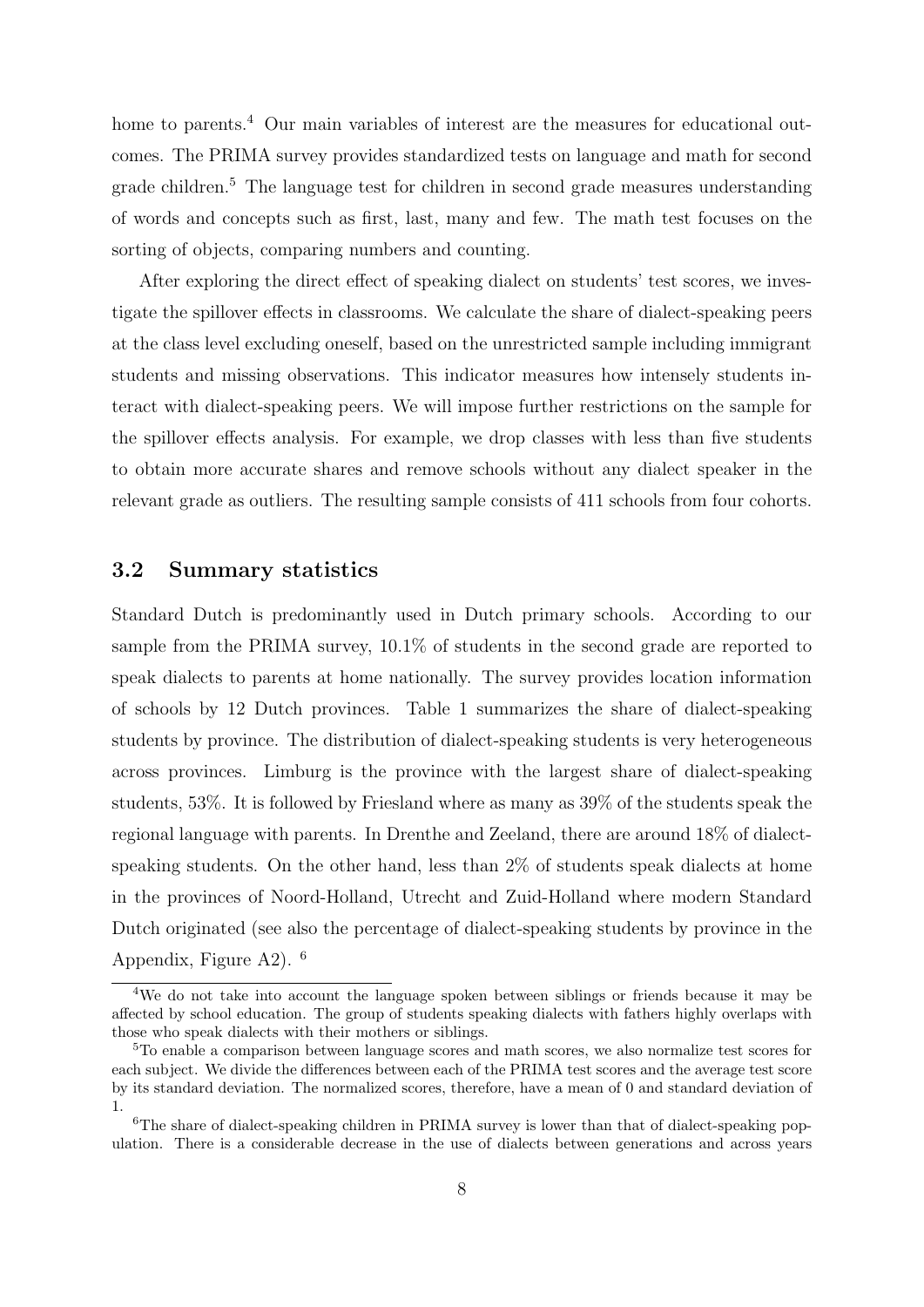Table 2 presents the means of our variables separately by language group and gender. To begin with, dialect speakers have lower test scores on both language and math compared to Dutch speakers, although the gap between the two groups is modest. Girls have higher test scores than boys regardless of whether they speak dialects or not. Dutchspeaking girls, therefore, are the most advantaged group, while dialect-speaking boys have the lowest average scores. Secondly, there is not much difference between dialect speakers and Dutch speakers in individual characteristics, such as gender, age, family composition, and whether one has always stayed in the Netherlands. However, dialect speakers are much more likely to have dialect-speaking parents than Dutch speakers. Parents of around 89% of the dialect-speakers and only around 10% of the Dutch speakers use dialects at home, indicating that the language spoken by students in the second grade is predominantly determined by their parents' language usage. Also, dialect speakers are more likely to have parents with lower educational attainment than Dutch speakers. The proportion of parents with university or higher degrees is around 10 percentage points higher for Dutch speakers than for dialect speakers. Thirdly, we find no significant difference in teacher and school characteristics between the two groups, except that dialect-speaking students are much more likely to attend schools in less urbanized areas. Intuitively, dialects play a more important role in daily interaction in less urbanized areas where population mobility is low. Finally, girls and boys have very similar characteristics in both language groups. Summarizing Table 1 and Table 2, speaking dialects associates with lower test scores and lower education level of parents; dialect speakers are mainly from less urbanized areas and certain provinces.<sup>7</sup>

Before we move on to our main analysis, Figure 1 compares kernel density distributions of the test scores of Dutch-speaking students and dialect-speaking students. The top and bottom graphs present language scores and math scores, respectively. Graph (a) presents the distribution of language scores by gender and language group. For both boys and girls, there is not much difference for the two language groups in the shape of distribution. But obviously dialect speakers have lower language scores than Standard Dutch speakers, especially for boys. From Graph (b), we find that the distributions of math scores for two language groups are more overlapping than those of the language scores. There is

<sup>(</sup>Driessen, 2005).

<sup>7</sup>Note that immigrant children have parents with much lower education attainment. For example, while only one-third of Standard-Dutch speaking children have fathers with a degree of lower secondary or lower, this is about 50% for dialect-speaking children and 75% for immigrant children.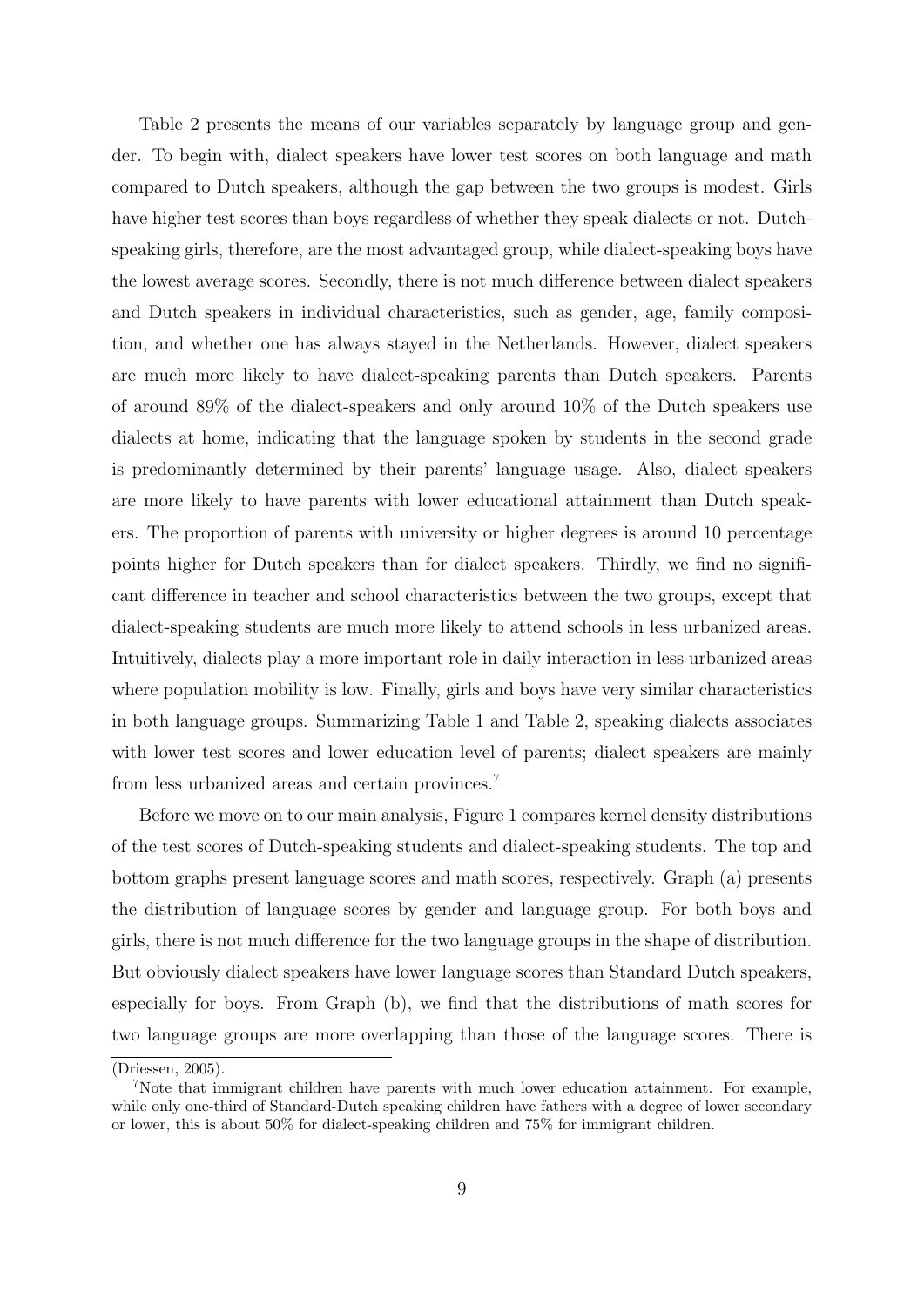hardly any difference between the two language groups, and this is true for both genders. Figure 1 only suggests a weak association between dialect-speaking and language scores at the individual level.

We present further similar kernel density distribution graphs of test scores in Figure 2. In these figures, we compare the test score distribution of classes with a high versus a low share of dialect-speaking students. The "high share" classes are defined to be those with the average share, i.e. 22%, or more. Similarly, "low share" classes are those with less than 22%. It is clear from the upper graph that differences in Dutch speakers' language scores are limited with respect to the share of dialect speakers. The lower graph presents the same pattern for math scores. Figure 2 suggests that the share of dialect speakers at the class level does not seem to explain the differences in test scores for Dutch speakers. The figure also presents the distribution of test scores for dialect speakers. For both language and math scores, the distributions are similar between classes with a high share of dialect speakers and those with a low share. However, dialect speakers from high-share classes seem to have slightly higher math scores.<sup>8</sup>

### 4 Dialect-speaking and Test Scores

In this section we examine the relationship between dialect-speaking and academic performance. As a baseline, we estimate the following model using OLS:

$$
Y_{ics,t} = X_{ics,t}^T \beta + \delta D_{ics,t} + \alpha_s + \gamma_t + \varepsilon_{ics,t}
$$
\n<sup>(1)</sup>

where  $Y_{ics,t}$  denotes the normalized test scores for student i in class c and school s at year t.  $D_{ics,t}$  equals one if the student speaks a dialect to parents.  $X_{ics,t}$  is a vector of all individual characteristics and teacher characteristics.  $\alpha_s$  denotes the school fixed effects and  $\gamma_t$  indicates the year fixed effects. Finally,  $\varepsilon_{ics,t}$  is the error term.

The key variable of interest is the dummy variable for speaking dialects at home,  $D_{ics,t}$ . A negative coefficient implies that dialect-speaking students perform worse in

<sup>&</sup>lt;sup>8</sup>In the Appendix, we also plot average test scores against the share of dialect speakers at the class level. Considering students' self-selection into schools, we demean the average scores and the shares at the class level relative to those at the school level. In Figure A3, the scatter plots and fitted lines indicate how test scores are correlated to the share of dialect speakers. For both Dutch speakers and dialect speakers, we find the fitted lines are flat. There is no correlation between the share of dialect speakers and average language or math scores.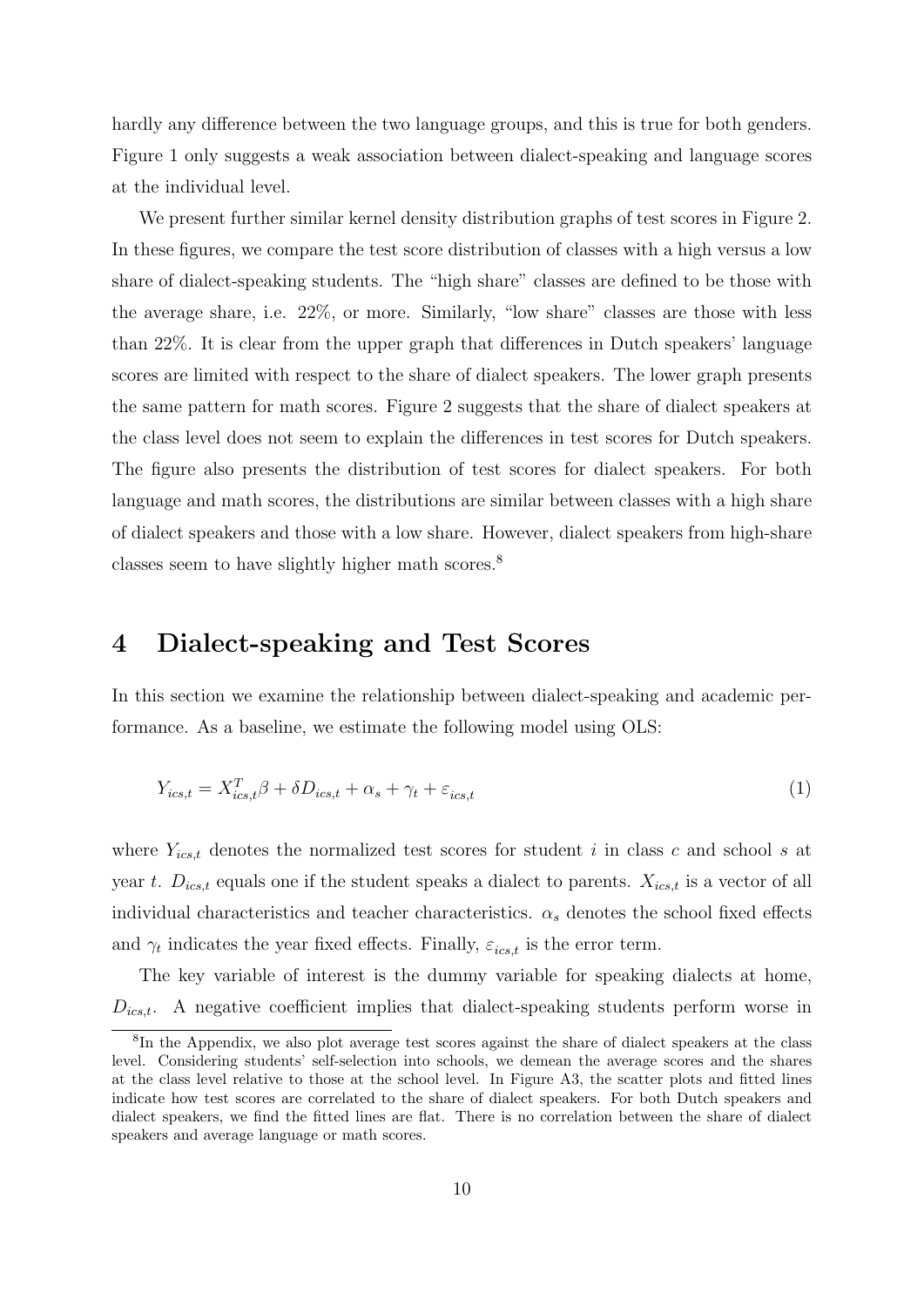the respective test. We control for a set of individual characteristics (age in months, age squared, gender, a dummy for presence of both parents, a dummy for always having stayed in the Netherlands, dummies for number of children at home, dummies for father's and mother's level of education) and a set of class characteristics reported by teachers (teacher's gender, teacher's year of experience, number of students in a class, a dummy for whether the class supports teaching combined with other grades, a dummy for whether the class supports remedial teachers, and dummies for different shares of immigrant students in a class). Students may choose schools based on their socio-economic status as well as their spoken language. Therefore, we control for school fixed effects in order to correct for the potential bias that arises from such self-sorting into schools. As indicated in Table 2, speaking dialect is correlated with parents' education. In particular, dialect-speaking students typically have less educated parents, which in turn may affect students' test scores. Therefore, we control for educational attainment of mothers as well as fathers.

Table 3 presents the OLS estimates for the effects of speaking dialects on language and math test scores. The parameter estimates are reported separately for boys and girls to account for gender-specific effects. In the first column, only year fixed effects are included. In subsequent columns, we gradually include individual characteristics, teacher characteristics, and school fixed effects in order to investigate how these variables affect our estimates.

In the first column of Panel (a), we find a significantly negative effect of speaking dialects on language scores for both boys and girls. When we add more control variables, the relevant parameter estimates decrease because dialect-speaking is correlated to background variables. Moreover, when we introduce school fixed effects to remove the endogeneity of school choice, we find that speaking dialect with parents significantly decreases boys' language scores by 0.079 standard deviations but has no effect on girls' language scores. The gender-specific effects imply that boys and girls may have different trajectories of language development. At the age of 5, girls may be better at adapting to the new language environment than boys.<sup>9</sup> Panel (b) presents the dialect-speaking effects on math scores. Irrespective of whether we add school fixed effects or not, we do

<sup>&</sup>lt;sup>9</sup>In fact, linguists have long pointed out the superiority of girls in language performance over boys. Murray et al. (1990) present evidence that girls begin talking earlier whilst Roulstone et al. (2002) show that girls accumulate vocabulary faster than boys. The differences in language performance are observed as early as 2-3 years old and into school years (e.g. Lynn (1992); Bornstein et al. (2000); Dionne et al. (2003)). Based on these findings, it may not be so far-fetched to argue that girls adapt better to a new language at the age of 5 or 6 and outperform boys in language tests.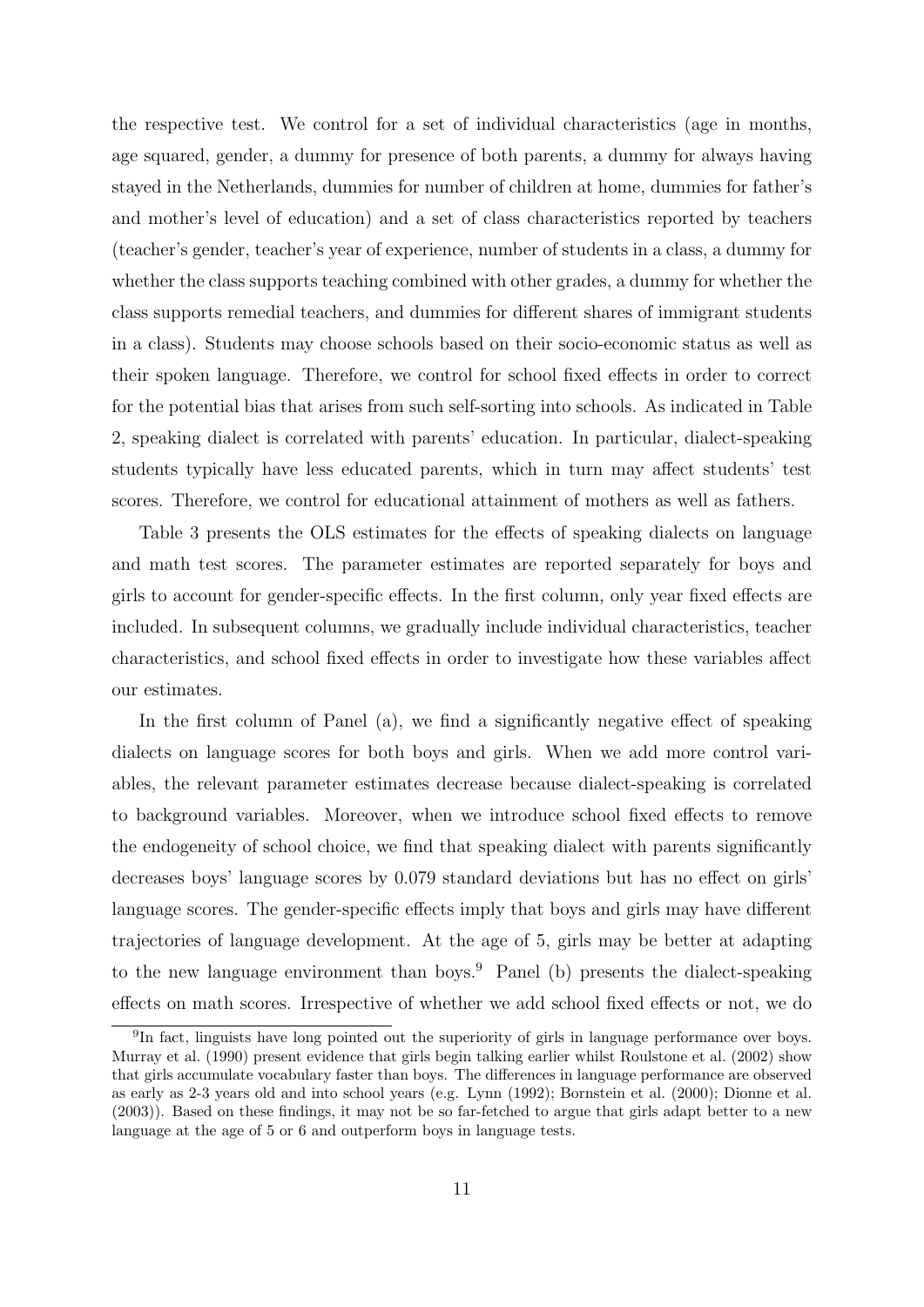not find any significant effect once we control for individual characteristics. Since we use the normalized scores, we can compare the magnitude of the estimated effects between subjects. Clearly, the effect of dialect-speaking on math scores is smaller and less significant than the effect on language scores. Moreover, the negative effects of speaking dialects are present only for boys. To conclude, we find a penalty of dialect speaking on academic performance, but this only applies to boys' language scores, which is consistent with our preliminary findings in Figure 1.

It is possible that our results so far suffer from an omitted variable problem, since we may have failed to control for individual unobserved abilities. A student's own ability is likely to affect not only the rate of learning Standard Dutch, but also his academic performance. Therefore, we conduct a sensitivity analysis to investigate this issue by presenting additional results in which we include students' math test score as an explanatory variable in the language score regression. The assumption is that there is no direct effect of dialect-speaking on math scores. The math test is targeted at basic mathematical concepts and reasoning and reflects the innate ability of the children in the second grade. Panel (c) of Table 3 shows that there is a significantly negative effect of dialect-speaking on boys' language performance even after we take account of their math scores on top of other covariates. The parameter estimate of -0.066 is not substantially different from the parameter estimate in the first row of Panel (a). Introducing the math score as an explanatory variable does not influence the magnitude of the effect of dialect-speaking on language scores but increases the precision of the estimate. Also similarly to Panel (a), the effect on girls is insignificantly different from zero. All in all, this robustness check supports the idea of a possible causal effect of dialect-speaking on the language skills of children.

It is important to note that we have so far assumed that children who do not speak dialects at home can speak Standard Dutch properly. However, this is not necessarily the case. Children who are considered to speak Standard Dutch are still likely to be affected by dialects spoken by their peers in the region. In such a case, the estimated gap in language test scores between dialect speakers and Dutch speakers may be underestimated. As a result, our estimates may present a lower-bound of the actual effects.

Table 4 presents parameter estimates for sensitivity analysis. As a point of reference, Panel (a) repeats the baseline estimates of Table 3 column (4) when all characteristics and fixed effects are controlled. Panel (b) shows the effect of children's dialect-speaking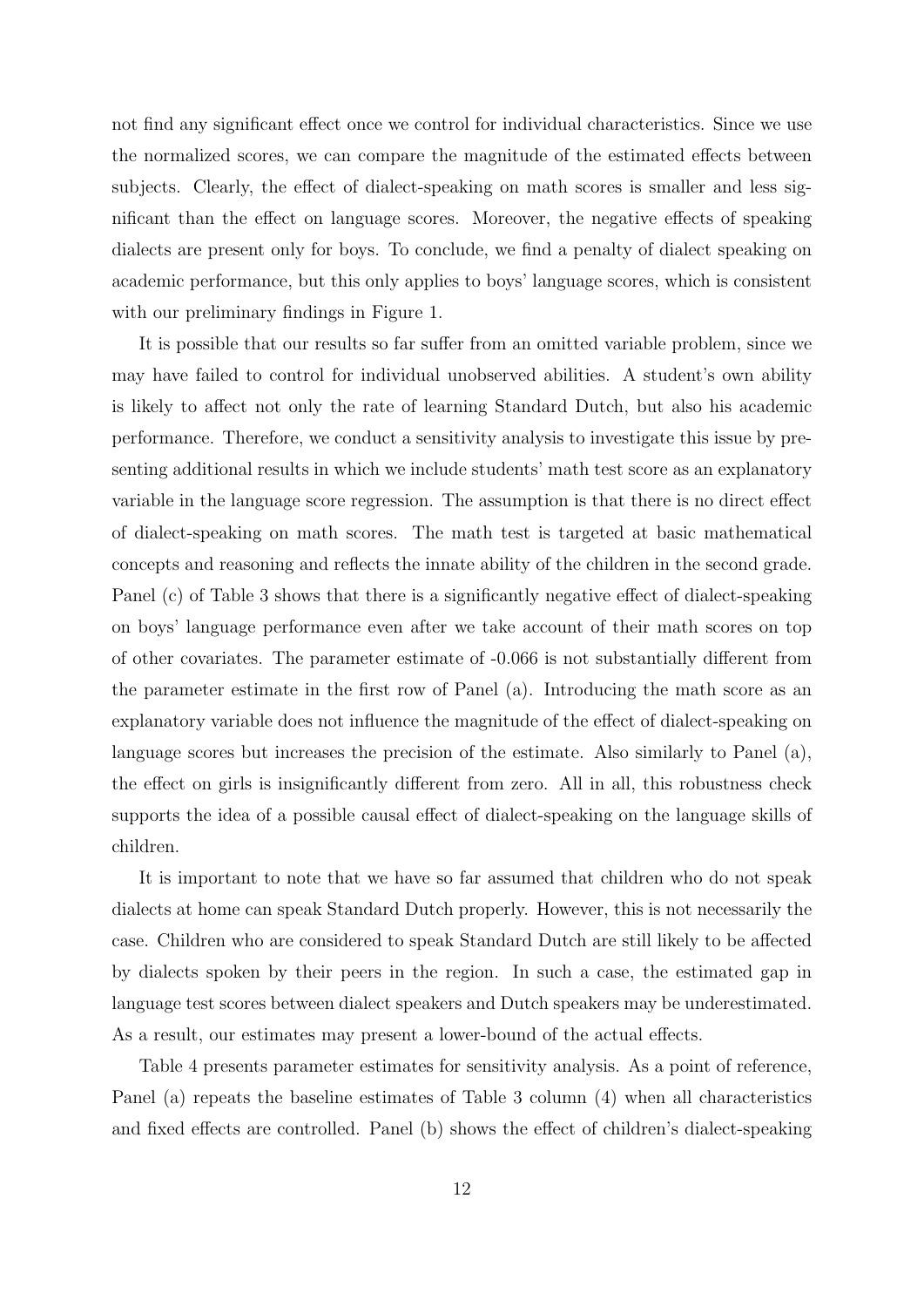if we include a dummy variable for whether parents speak dialects between each other. The negative effects of dialect-speaking for boys' language scores increase in size while the other parameter estimates are not affected. Apparently, after we control for parental dialect speaking, the negative effects of dialect-speaking for boys' language scores are stronger. In Panel (c) we use an alternative measure of dialect-speaking status, whether children speak dialects at home to both parents, rather than to either of them. This is to test whether a stronger exposure to a dialect at home affects our results. However, we find effects that are in line with the baseline estimates. Panel (d) shows the parameter estimates if we exclude the observations from Friesland, the province with a regional language that is the farthest from Standard Dutch and enjoys high social status. Compared to Panel (a) the negative effect on boys' language scores also exist in other provinces. As discussed in Section 2, the linguistic distance to Standard Dutch differs across Dutch dialects. If it is the case that speaking dialects indeed affects students' language performance, we should observe that the negative effect of dialect-speaking is more prevalent among students whose dialect is farther away from Standard Dutch. In Panel (e), we use the interaction term between dialect dummy and the linguistic distance measure as the explanatory variable. The parameter estimates in Panel (e) suggest that an increase of 10 units in the linguistic distance will cause a decrease in dialect-speaking boys' language scores by 0.025 standard deviations. Our results indicate that the penalty of speaking dialects on boys' language scores increases with linguistic distance. Linguistic distance, however, does not affect girls' language scores or math scores in general.

# 5 Spillover Effects of Dialect-speaking

#### 5.1 Set-up of the analysis

In this section we investigate the spillover effects of speaking dialect on peers' performance. As a proxy for the intensity of students' communication in dialects within a classroom, we calculate the share of dialect-speaking peers relative to the total number of peers in each class.<sup>10</sup> We rescale the shares in the range from 0 to 1 for convenience

 $10$ Around 30% of the observations did not report whether they speak dialects. This is because parents of these students did not report the language information. In Section 5 we use the non-missing sample to calculate the share of dialect-speaking peers, assuming that the share of dialect speakers is identical between the missing sample and the non-missing sample. For further checks, we alternatively defined the share by treating all missing observations either as dialect speakers or as Dutch speakers. However,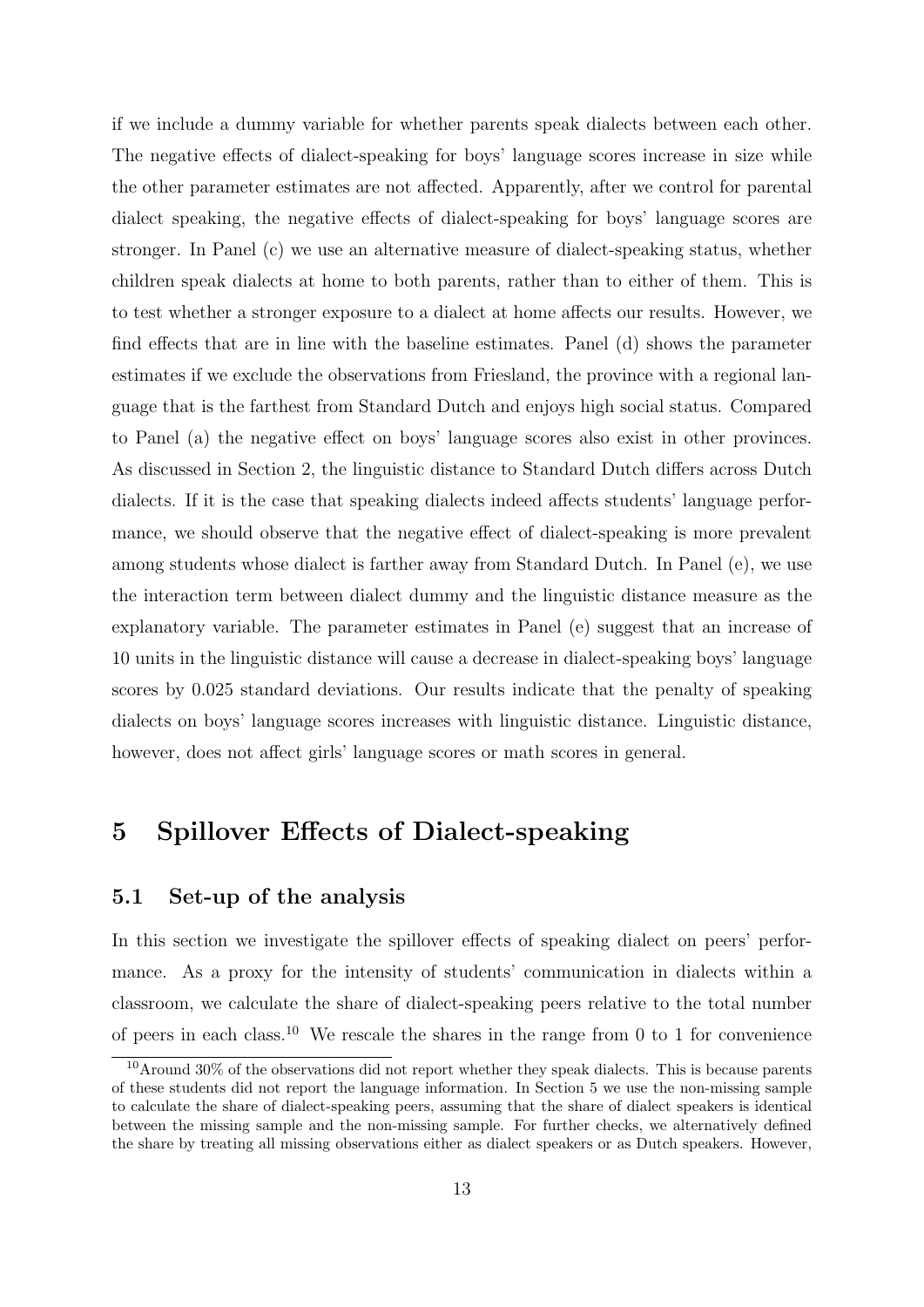of interpretation. As discussed in Section 3, we refine the sample to schools with at least one dialect speaker in one grade. We also drop observations from classes with fewer than 5 students in order to obtain a more precise measure of the shares. These procedures result in the native sample of 9,411 individuals from 411 schools and 1,091 classes.

As discussed in Section 1, we want to investigate whether peers' speaking behavior affects test scores of Dutch-speaking students differently from dialect-speaking students. Motivated by the literature on peer effects, we apply the linear-in-mean model. Our main explanatory variable is the share of dialect-speaking peers at the class level, calculated over all students in the class and excluding the student of interest. We estimate using the following OLS equation:

$$
Y_{ics,t} = X_{ics,t}^T \beta + \lambda \overline{D_{(-i)cs,t}} + \alpha_s + \gamma_t + \varepsilon_{ics,t}
$$
\n<sup>(2)</sup>

where  $Y_{ics,t}$  denotes test scores for student i in class c and school s at year t.  $\overline{D_{(-i)c s,t}}$ denotes the share of dialect-speaking peers at the class level, excluding individual i.  $X_{ics,t}$  is a vector of all individual and teacher characteristics. We control for school fixed effects,  $\alpha_s$  to remove the variation explained by school choice. Furthermore,  $\gamma_t$  are year fixed effects, indicating that we control for the cohort-specific shocks in test scores.  $\varepsilon_{ics,t}$ is the error term.

In order to obtain unbiased and consistent OLS estimates in Equation (2), we rely on two assumptions. The first assumption is that the dialect-speaking students are randomly allocated across cohorts within a school. The second assumption requires that dialect speakers are randomly allocated into classes if there are two or more classes within a grade in a school. For example, if school directors intentionally allocate more dialect speakers to classes with students of disadvantaged background, the negative spillover effect of dialect speakers will be overestimated. The validity of the tests for these assumptions are discussed in Section 5.2.

A remaining concern regarding the consistency of OLS estimates is that students may change their language usage at home after attending primary schools, so that the share of dialect-speaking peers is endogenous. For example, dialect-speaking students of higher ability may start using Standard Dutch at home because of exposure to Dutch-speaking classmates and teachers. We assume that the language spoken between children and

our results are robust regardless of the definition used. Results are available upon request.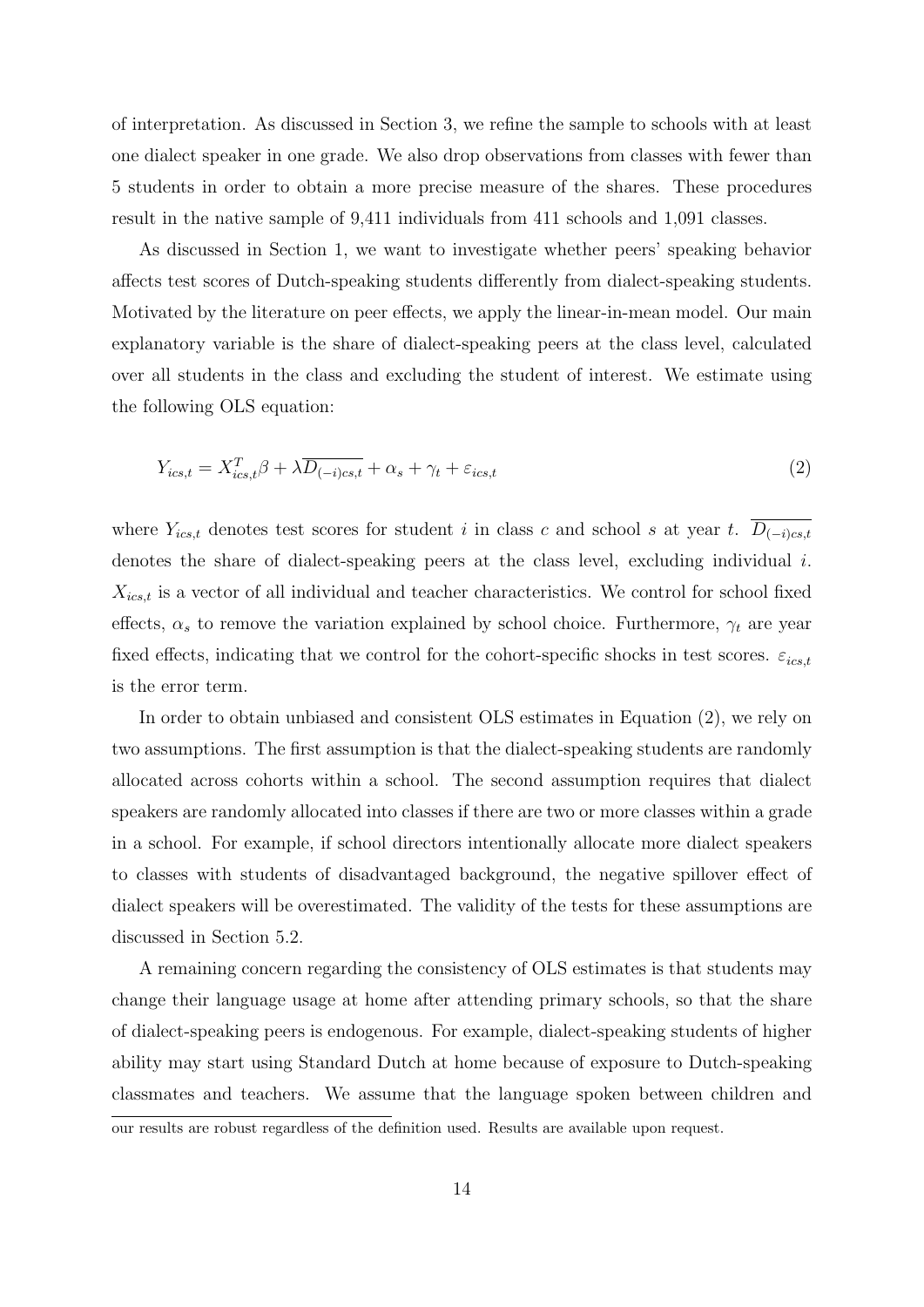parents is persistent for young children. We believe that our assumption is valid, since it is unlikely that parents switch from speaking dialects to Standard Dutch when their children have attended primary schools for only one year.

#### 5.2 Random allocation of dialect speakers across classes

We argue that the share of dialect-speaking peers in a class is exogenously determined if dialect speakers are randomly assigned into different classes in a grade as well as across cohorts within a school. This implies that the OLS estimate of  $\lambda$  in Equation (2) represents a causal spillover effect of dialect-speaking after we control for school fixed effects.

For schools with one single class in the second grade, we rely on the idiosyncratic variation in the share of dialect-speaking peers across cohorts in the particular school to identify the causal spillover effects. For schools where there are more than one class in the second grade, we rely on the random allocation of students between classes as well as across cohorts.<sup>11</sup> We assume that students are randomly allocated to each cohort within the same school. In addition, we assume that the allocation of students to classes within the same cohort in a school is also randomly determined. There are two reasons why we believe that the former assumption is likely to hold. Firstly, educational disadvantages experienced by dialect-speaking students have not drawn wide attention in the Netherlands. As a result, it is very unlikely that Dutch parents would explicitly avoid schools with high shares of dialect-speaking students in previous cohorts or change the decision when to attend primary school. Secondly, school administrators and parents usually have no information about the dialect usage of peer students prior to enrollment. Therefore, admission of students should not depend on whether they speak a dialect or Standard Dutch. Since each school director can identify whether a particular student in his or her school is speaking dialects once the student is admitted, allocation of students into second-grade classes may depend on students' spoken language. Therefore, we conduct the following two tests to examine the latter assumption, that students are randomly allocated into classes within the same cohort and school.

First, we perform the Pearson  $\chi^2$  test suggested by Ammermueller and Pischke (2009).

 $11$ In our sample, we have 640 observations from 411 schools and 4 cohorts. Out of these schools, 378 school observations have a single class, 155 have two classes, 54 have three classes, 38 have four classes and 15 have five or more classes.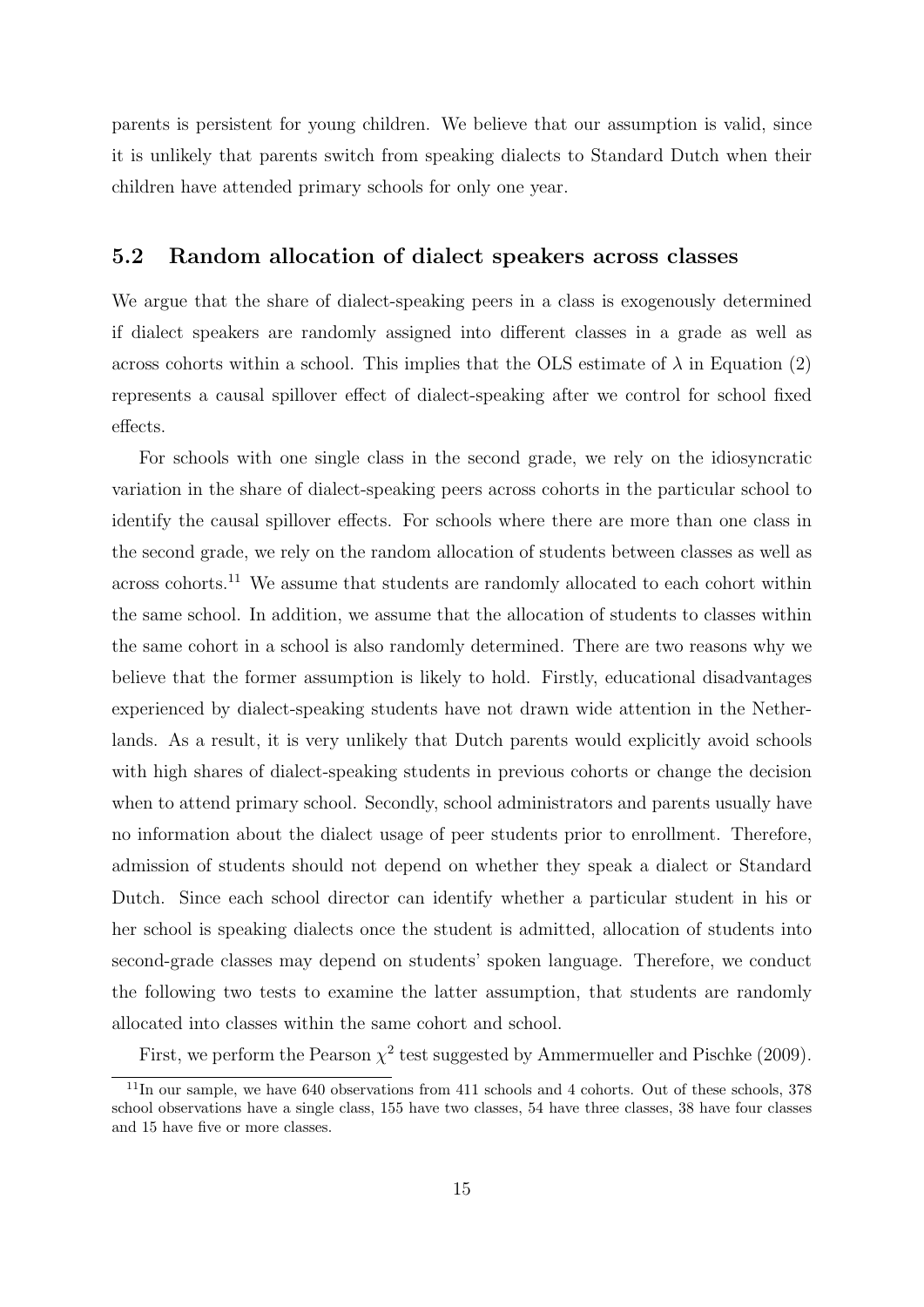If the allocation of students is random, the characteristics of each student should be independent of the characteristics of other students in the class. For each school s, we define  $n_{cj}$  as the actual number of students in classroom  $c = 1, 2, ..., C_s$  with the subscript  $j = 0, 1$ , denoting Dutch-speaking and dialect-speaking respectively. We compute the predicted number  $\hat{n}_{cj}$  of dialect speakers and Dutch speakers in any classroom as  $\frac{n_c \cdot n_{.j}}{\sum_c \sum_j n_{cj}}$ . Then the Pearson test statistic for any school is given as  $\sum_{c} \sum_{j}$  $(n_{cj}-\hat{n}_{cj})^2$  $\frac{(-n_{cj})^2}{\hat{n}_{cj}}$  and follows a  $\chi^2$  distribution with  $(C_s-1)(J-1)$  degrees of freedom. When further assuming that the allocation of students to each school is independent of any other, we can aggregate the Pearson test statistics. This aggregate follows a  $\chi^2$  distribution with  $\sum$ s  $(C_s-1)(J-1)$ degrees of freedom. Based on our sample of schools with multiple classes, the aggregate Pearson test statistic is 405.99 with 453 degrees of freedom. Given the p-value of 0.95, we cannot reject the null hypothesis of random allocation.

Second, as suggested by Ohinata and van Ours (2013), we can formally test whether dialect speakers are randomly assigned to different classes in schools with 2 classes in the grade. Some schools allocate equal number of dialect-speaking students to each class whilst other schools allocate different numbers of dialect speaking students to each class. Let us indicate the difference in the number of dialect-speaking students across classes within the same school as n, where  $n = 0, 1, 2, \ldots, 13$ . We then plot a frequency distribution of the schools with difference  $n$  in the number of dialect-speaking students from our sample. Next, we plot a simulated frequency distribution of schools with difference  $n$  in the number of dialect-speaking students under the assumption that these students are randomly allocated to classes (See more details in Ohinata and van Ours (2013)). If students are indeed randomly allocated, we should observe that the actual distribution from our data to be statistically comparable to the simulated distribution. This is shown in Figure 3. The p-value for the F-test on the difference between the two distributions is 0.83, indicating that we cannot reject the null hypothesis.

In addition to the random allocation of dialect speakers into classes, we also need to ensure that the allocation of teaching resources are uncorrelated with the share of dialect speakers in a class. That is, the share of dialect speakers should not be correlated with other class level variables which may determine academic performance. In Table 5, we regress the share of dialect speakers on teacher characteristics and average background characteristics at the class level. We also add school fixed effects and year fixed effects. The first column presents estimates based on the entire sample. The second column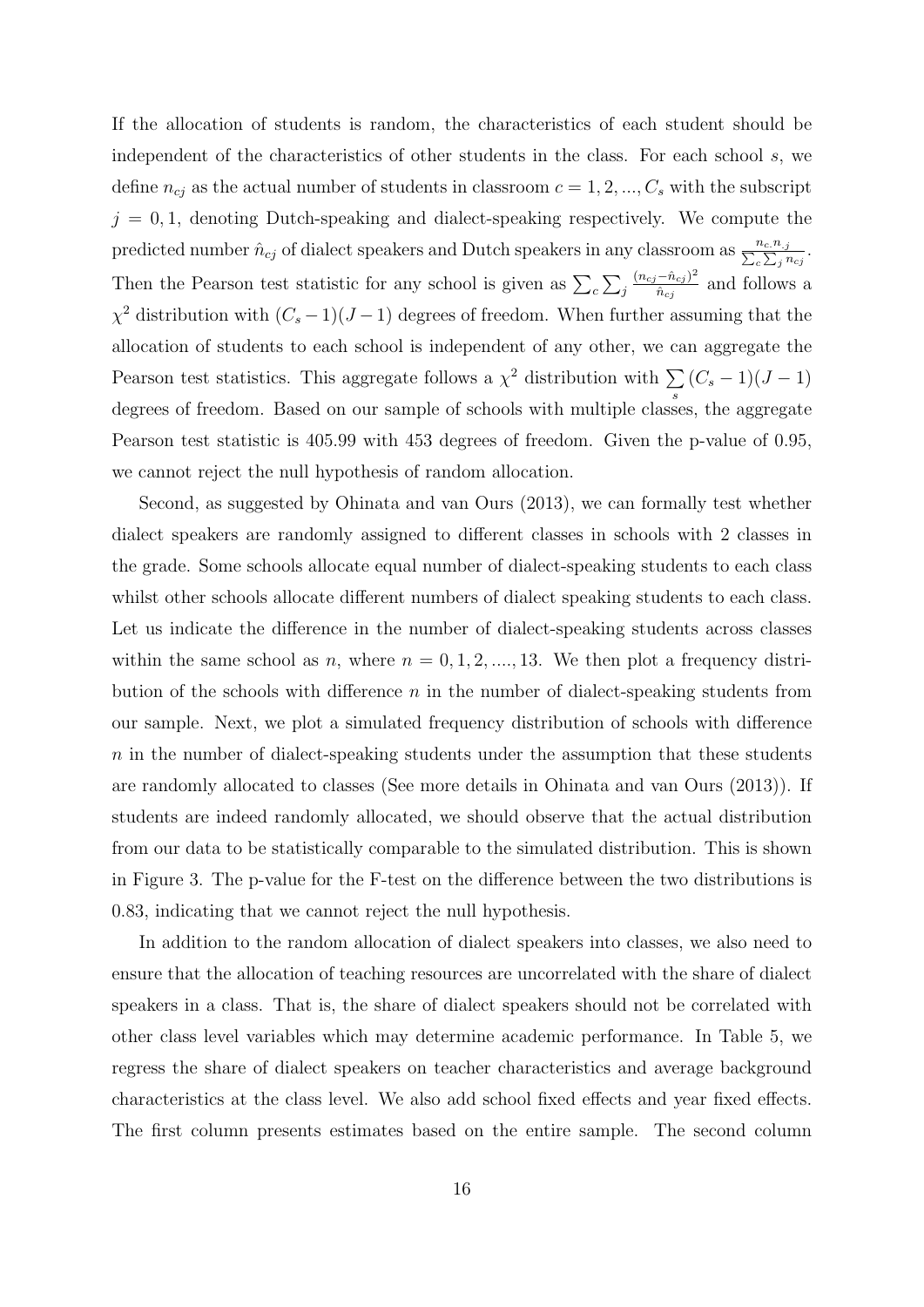includes estimates based on schools with multiple classrooms per cohort. Irrespective of the samples, we find that all control variables except for the share of girls are uncorrelated with the share of dialect speakers. Either average characteristics or teaching resources are jointly significant, suggesting that these control variables cannot explain the share of dialect speakers at the class level.

#### 5.3 Baseline results

Table 6 presents the estimated effects of peers' dialect-speaking on the test scores of Dutch speakers and dialect speakers separately. This is to investigate the potentially heterogeneous spillover effects, which may depend on the language spoken by the affected students. We include the individual characteristics, teacher characteristics, school fixed effects and year fixed effects as we did in the previous section. The dependent variable in each regression is the test scores after normalization with zero mean and standard deviation of 1. The independent variable of interest is the share of dialect-speaking peers with a range from 0 to 1. From Column 1 to 4 in Panel (a), we find that the share of dialect-speaking peers has no significant effect on Dutch speakers' language scores. Irrespective of including control variables and school fixed effects, all parameter estimates are very small and insignificant. This suggests that the share of dialect-speaking peers in a class does not have significant spillover effects among Standard Dutch-speaking students. Similarly in Panel (b), we find that there is no significant spillover effect on Dutch speakers' math scores. In conclusion, our results show that providing a common learning environment for dialect as well as Standard Dutch speakers does not negatively affect the academic performance of students who speak Standard Dutch.

It is also of interest to investigate whether having more dialect-speaking peers in the same class/cohort benefits or harms dialect speakers themselves. In Table 6, we also report the estimated spillover effects for dialect speakers. In Column 1 of Panel (a), we regress language scores only on the share of dialect-speaking peers and find modestly positive effects. When the share of dialect-speaking peers increases by 10 percentage points, the language score of dialect speakers will increase by 0.019 standard deviations. However, when we control for individual characteristics, teacher characteristics, school fixed effects and year fixed effects, the significant spillover effects disappear. This is most likely because the positive correlation between the share and the test score of dialect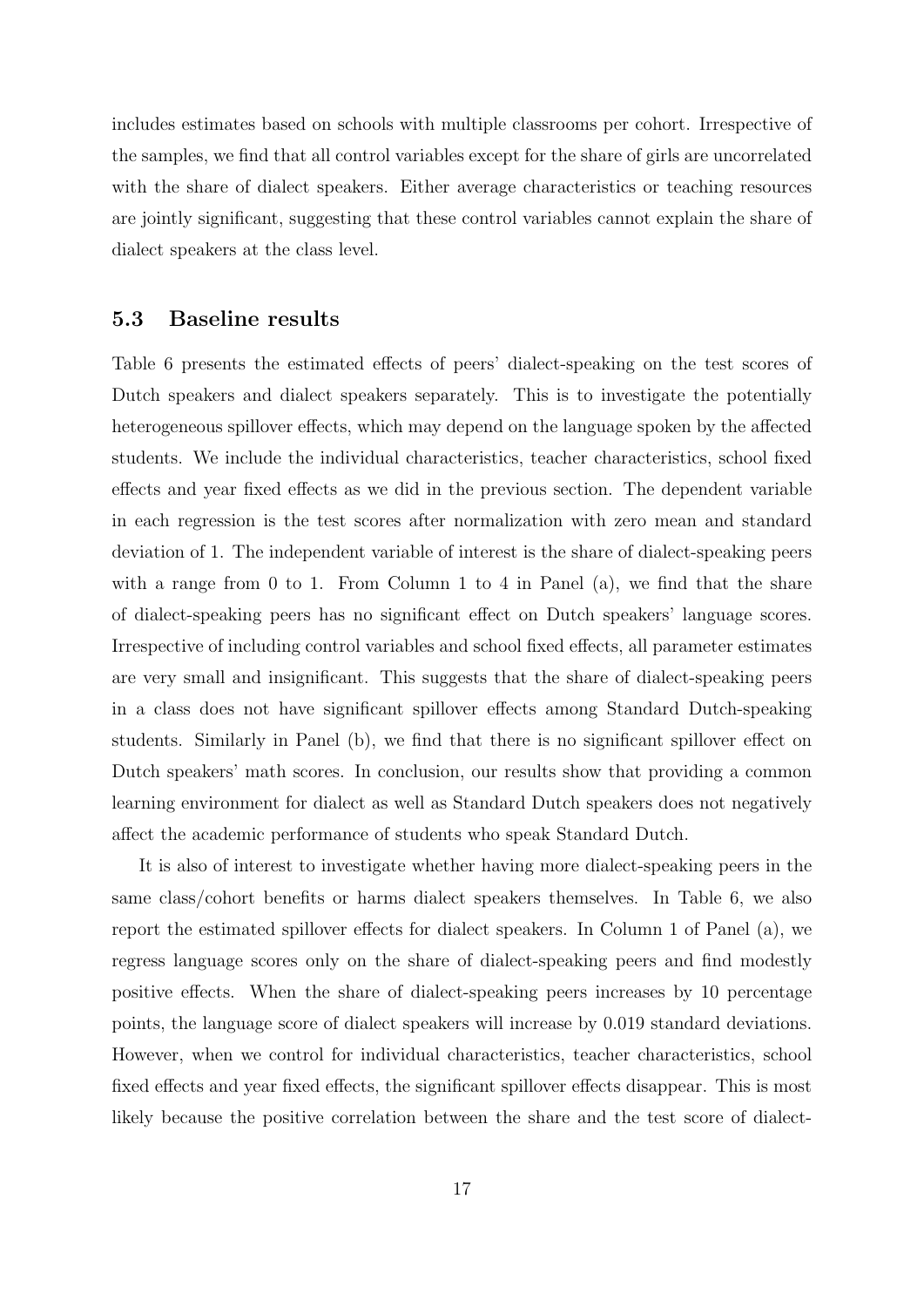speaking students is explained by individual background and school choice. Similarly, Panel (b) indicates that there is no spillover effect on dialect speakers' math scores when more control variables are added. Interaction with more classmates speaking the same dialect neither benefits nor harms dialect speakers.

As discussed before, the spillover effects of dialect speakers on the majority Dutch speakers are expected to be negative for at least two reasons. First, dialect speakers are usually from more disadvantaged background and they may have difficulty in studying the standard language. According to the peer effects literature, disadvantaged students may have negative effects on classmates' performance in general. Second, with many dialect speakers there could be linguistic segregation between groups of students in a class. This would make in-class interaction costly. However, the spillover effects on the minority dialect speakers are ambiguous. Besides the potentially negative effects discussed above, more peers speaking the same language can help dialect speakers to integrate in class, leading to positive effects on performance. Our findings, however, support none of these arguments. We find no spillover effects for both groups and both subjects. The negative spillover from dialect speakers can be more or less offset by curriculum in Dutch and sufficient exposure with Dutch speakers.

#### 5.4 Sensitivity checks

Table 7 presents a series of sensitivity checks for the causal spillover effects of peers' dialect-speaking. Panel (a) of Table 7 reports regression results separately for schools with multiple classes and schools with one single class in the second grade. For multipleclass schools, we are using variation both across classes and across cohorts. For these schools, we find that the relevant parameter estimates are larger in size than the baseline estimates but still insignificant. The parameters presented in the second row in Panel (a) are estimated using a sample of schools with a single classroom and therefore based on across cohort variation. We find that the parameter estimates change substantially due to sample selection, but the estimates are still small and only marginally significant.

In Panel (b), we control for the peers' average individual background characteristics. In the language of Manski (1993), this allows us to account for the contextual effects. This is also to control for the correlation between peers' speaking pattern and their characteristics. According to the estimates, peers' speaking pattern has no effect on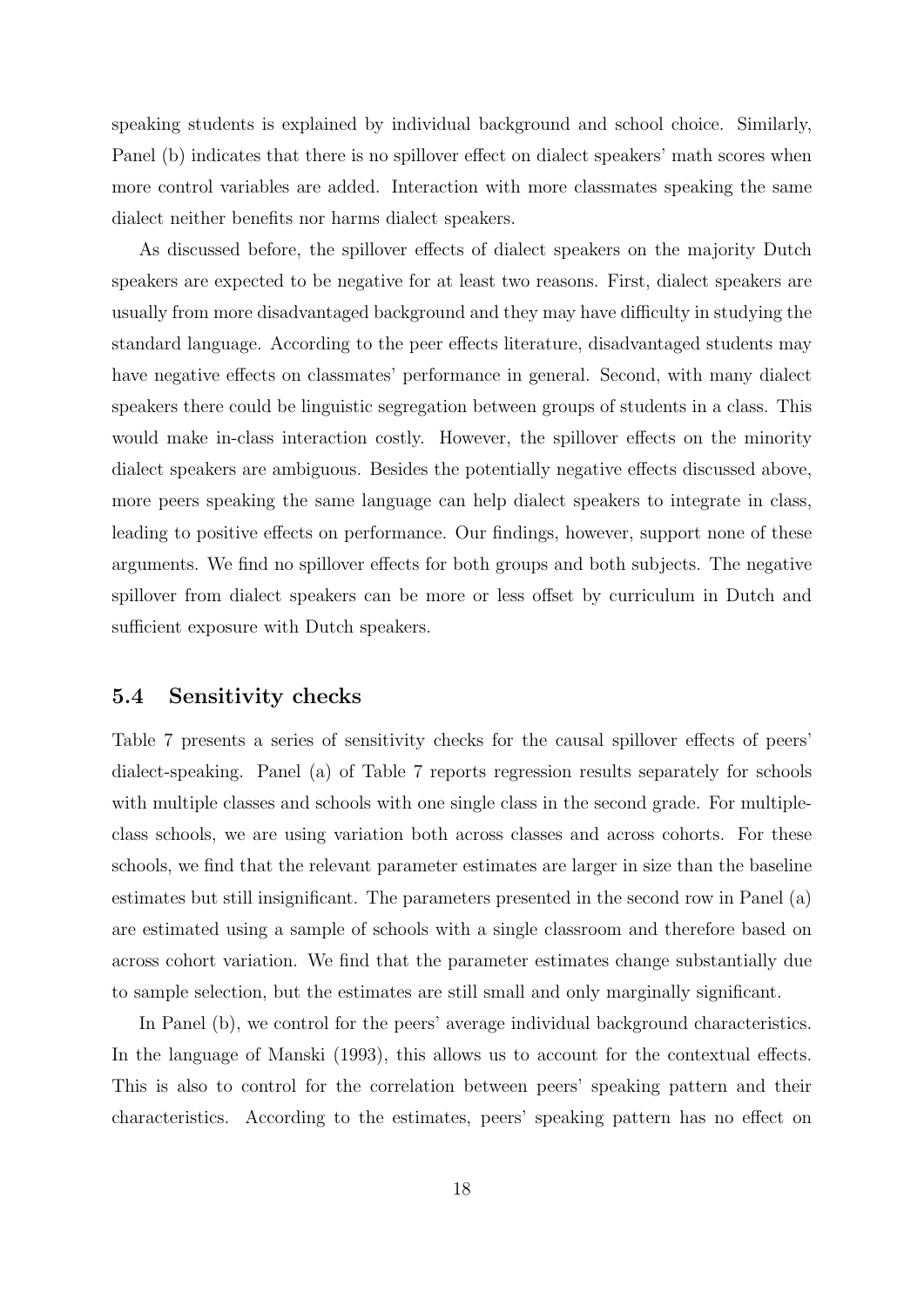academic performance.

Panel (c) reports the spillover effects separately between classes with less or more than 22% dialect-speaking students. Our hypothesis is that negative spillover effects may dominate in classes with more dialect speakers, since there is more linguistic segregation and less exposure to Standard Dutch. However, in both high-share and low-share dialectspeaking classes, dialect-speaking peers have little influence on academic performance, except for a negative spillover effect on dialect speakers' language scores at the 10% level.

We also investigate whether spillover effects differ between boys and girls. We regress the test scores of two groups separately on the share of dialect-speaking peers in the whole class. As shown in Panel (d), the spillover effects are small and insignificant for both boys and girls, although the point estimates are generally larger for boys.

In Panel (e), we check heterogeneous spillover effects across provinces. We use the interaction of the share of dialect-speaking peers and the linguistic distance of dialect (divided by 10) as the main explanatory variable, and find no spillover effect no matter how far a dialect is from Standard Dutch.

Finally, the number of dialect-speaking peers in a class, instead of the share, is used as a measure for exposure to dialect speakers. The estimated parameters in Panel (f) also suggest that there are no significant spillover effects.

# 6 Conclusion

This paper investigates the importance of language skills on academic performance among young children in the Netherlands. In contrast to the existing literature which study this issue by focusing exclusively on immigrant children, we explore the impacts of dialectspeaking on educational achievement. To our knowledge, this is the first paper that addresses this issue by focusing on non-immigrant children. In addition, it is the first to study the consequences of dialect-speaking in the context of education.

Using the unique Dutch dataset PRIMA, we study the effect of dialect-speaking on individual test scores. In addition, we examine the potentially negative spillover effects of peers' dialect-speaking on the academic performance of classmates.

We find that dialect-speaking at home is strongly correlated with parental usage of dialects. It also correlates with province of residence, family background and urbanization level of the location of schools. We find that speaking dialect has a modest penalty on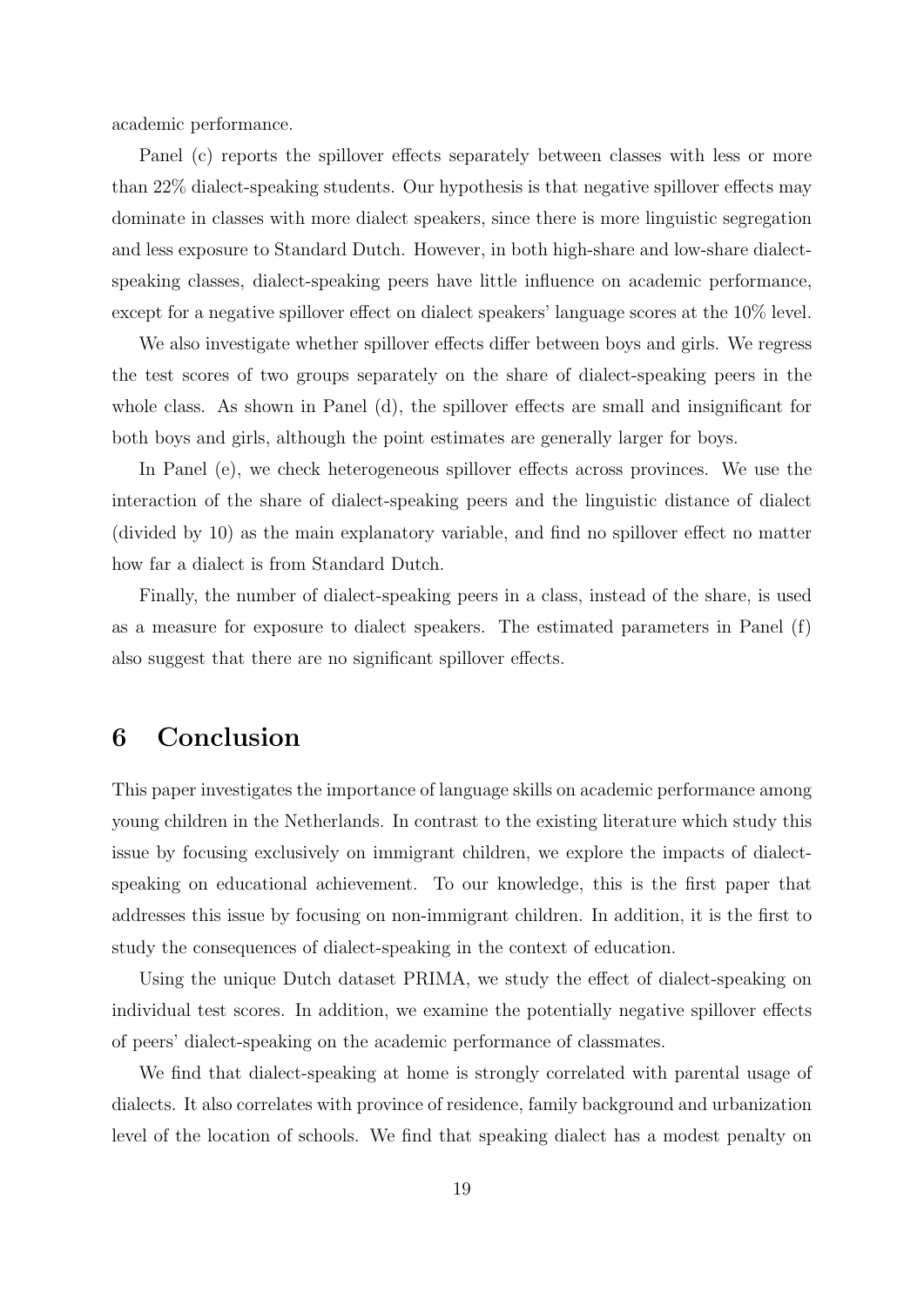language skills for boys and this penalty increases as the linguistic distance between the students' dialect and Standard Dutch increases. We find no significant effect on language skills for girls. Dialect-speaking does not seem to affect math skills either for boys or for girls. Assuming that dialect-speaking does not affect math skills and including math scores to control for individual ability, we still find a negative effect of dialect-speaking on language scores for boys. For girls, we find no such effect.

We also study the spillover effects of peers' dialect-speaking on academic performance of Standard Dutch and dialect-speaking children. In order to deal with the endogeneity problem of spillover effects, we rely on random allocation of dialect speakers across classes in one grade and idiosyncratic variation of the share of dialect speakers across cohorts in one school. In the linear-in-mean model, we estimate individual test scores on the share of dialect-speaking peers at the class level. Neither of the two groups experienced spillover effects and this finding is robust to several sensitivity checks.

The fact that boys are negatively affected by speaking dialect can be related to different trajectories of language development between young boys and girls. We hypothesize that the dialect penalty on boys' academic performance would disappear at later stages of life. In fact, the findings from the existing literature indicate that dialect-speaking may even have positive effects in the long run. For example, the existing literature on bilingual systems suggest that there exists a wage premium for being proficient in an official regional language or a dialect (Christofides and Swidinsky, 2010; Di Paolo and Raymond, 2012; Chen et al., 2014). Speaking a regional language can signal social identify, increase search efficiency and decrease transaction cost in the local labor market. Unfortunately, we cannot investigate whether or when boys catch up with girls in language performance, since our dataset suffers from severe attrition across grades. Nor can we examine the long-run impact on their labor market performance. In fact, it is important to keep in mind that our finding of negative dialect-speaking effects only applies to the performances of Standard Dutch and math in the short run. However, this is an interesting and important question that deserves further attention in the future. Our results also suggest that it is unlikely that speaking dialects would be detrimental to classmates. The finding indicates that imposing interventions such as discouraging children to learn dialects or track students by mother tongue is likely to be unnecessary.

In order to put our findings in the broader context of the educational consequences of language skills, we draw findings from a comparable study on immigrant students in the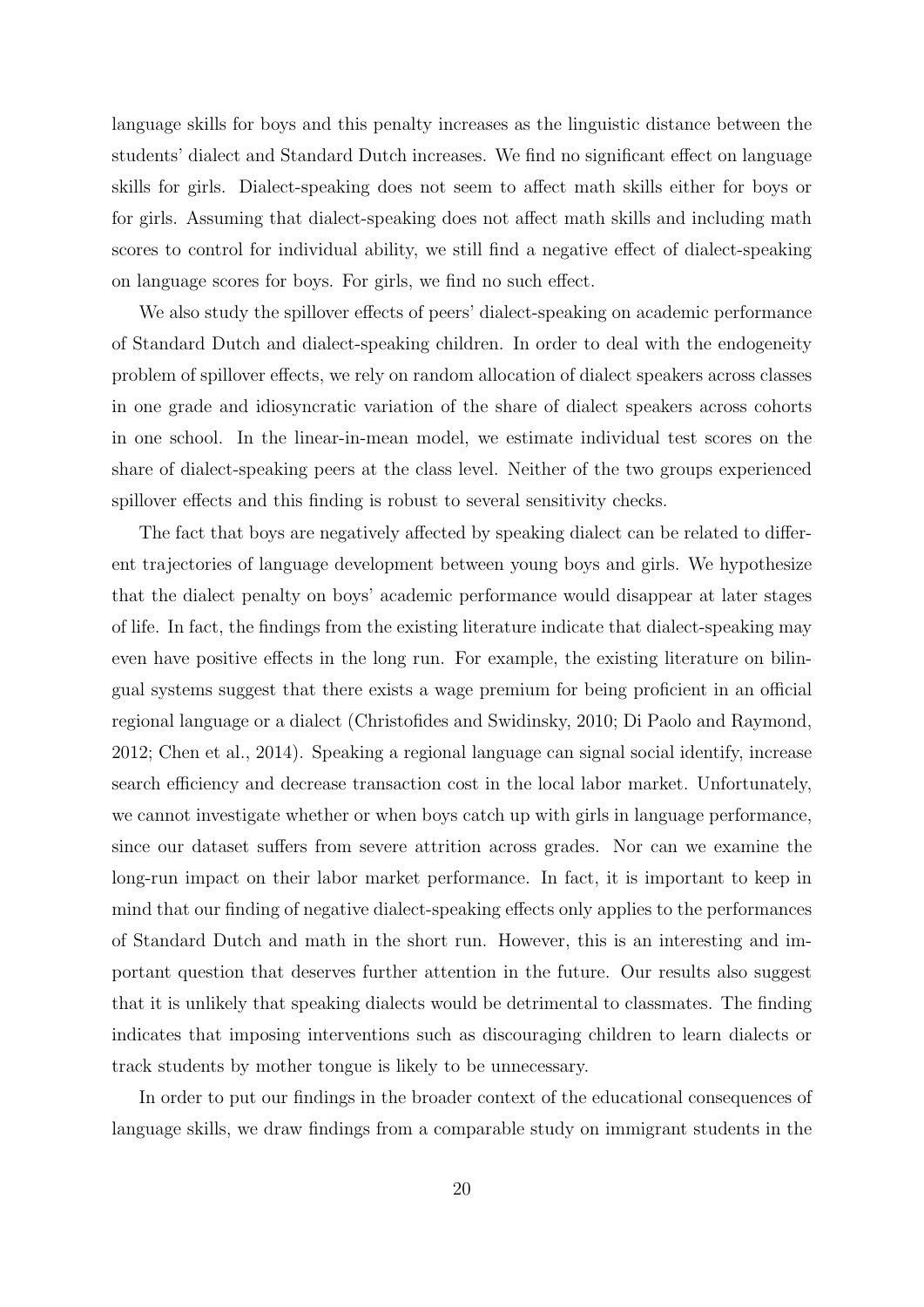Netherlands (Ohinata and van Ours, 2012). Whilst we find that the dialect-speaking boys lag behind their counterparts in language by 0.08 standard deviations, first-generation immigrant students in the Netherlands perform worse in reading tests in comparison to native students by 0.28 standard deviations, nearly 4 times more than that of dialectspeaking students. The difference in the magnitude is likely partially a result of the lack of cultural differences experienced by dialect-speaking students. It is also possible that the linguistic barriers that dialect-speaking students experience are much less than those experienced by first-generation immigrant students.

Given this, it is probably safe to say that it is not at all surprising that we do not find any spillover effect from dialect-speaking students to Dutch-speaking students. Even though immigrant students are in a much more disadvantaged position compared to dialect-speaking students, Ohinata and van Ours (2013) find no spillover effect from immigrants to natives. Of course, our study cannot rule out the possibility that the educational consequences of language would be non-negligible in countries where the linguistic barriers experienced by dialect speakers or non-native speakers in general are larger. We leave this question for future research.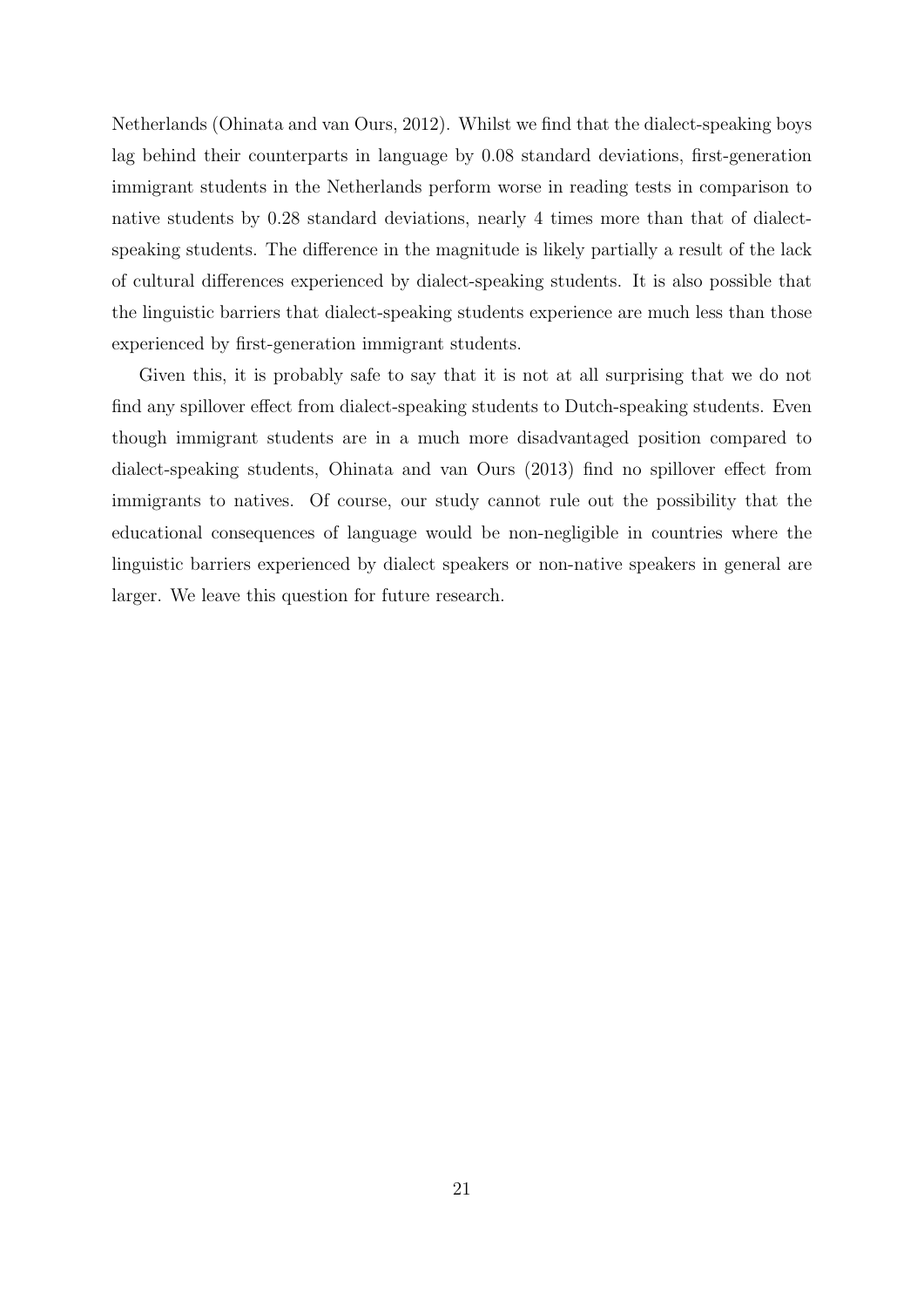# References

- Ammermueller, A. and J. S. Pischke (2009). Peer effects in european primary schools: Evidence from the progress in international reading literacy study. Journal of Labor Economics 27, 315–348.
- Bleakley, H. and A. Chin (2004). Language skills and earnings: Evidence from childhood immigrants. Review of Economics and Statistics 86(2), 481-496.
- Bleakley, H. and A. Chin (2010). Age at arrival, english proficiency, and social assimilation among U.S. immigrants. American Economic Journal: Applied Economics 2 (1), 165–192.
- Bornstein, M. H., O. Haynes, K. M. Painter, and J. L. Genevro (2000). Child language with mother and with stranger at home and in the laboratory: A methodological study. *Journal* of Child Language 27 (02), 407–420.
- Chen, Z., M. Lu, and L. Xu (2014). Returns to dialect identity exposure through language in the chinese labor market. China Economic Review 30, 27–43.
- Cheshire, J., V. Edwards, H. Munstermann, and B. Weltens (1989). Dialect and Education: Some European Perspectives. Multilingual Matters Ltd.
- Chiswick, B. R. and P. W. Miller (1995). The endogeneity between language and earnings: International analyses. Journal of Labor Economics 13 (2), 246–288.
- Chiswick, B. R. and P. W. Miller (2014). International migration and the economics of language. In B. R. Chiswick and P. W. Miller (Eds.), Handbook of the Economics of Immigration, pp. 211–269. Elsevier.
- Christofides, L. N. and R. Swidinsky (2010). The economic returns to the knowledge and use of a second official language: English in quebec and french in the rest-of-canada. Canadian Public Policy 36, 137–158.
- Di Paolo, A. and J. L. Raymond (2012). Language knowledge and earnings in Catalonia. Journal of Applied Economics  $15(1)$ , 89–118.
- Dionne, G., P. S. Dale, M. Boivin, and R. Plomin (2003). Genetic evidence for bidirectional effects of early lexical and grammatical development. Child Development 74 (2), pp. 394–412.
- Driessen, G. (2005). In Dutch? Usage of Dutch regional languages and dialects. Language, Culture and Curriculum 18, 271–285.
- Dustmann, C. and F. Fabbri (2003). Language proficiency and labour market performance of immigrants in the UK. Economic Journal 113(489), 695-717.
- Dustmann, C., S. Machin, and U. Schonberg (2010). Ethnicity and educational achievement in compulsory schooling. Economic Journal 120, 272–297.
- Dustmann, C. and A. van Soest (2001). Language fluency and earnings: Estimations with misspecified indicators. Review of Economics and Statistics 83 (4), 663–674.
- Gao, W. and R. Smyth (2011). Economic returns to speaking 'standard Mandarin' among migrants in China's urban labour market. Economic of Education Review 30, 342–352.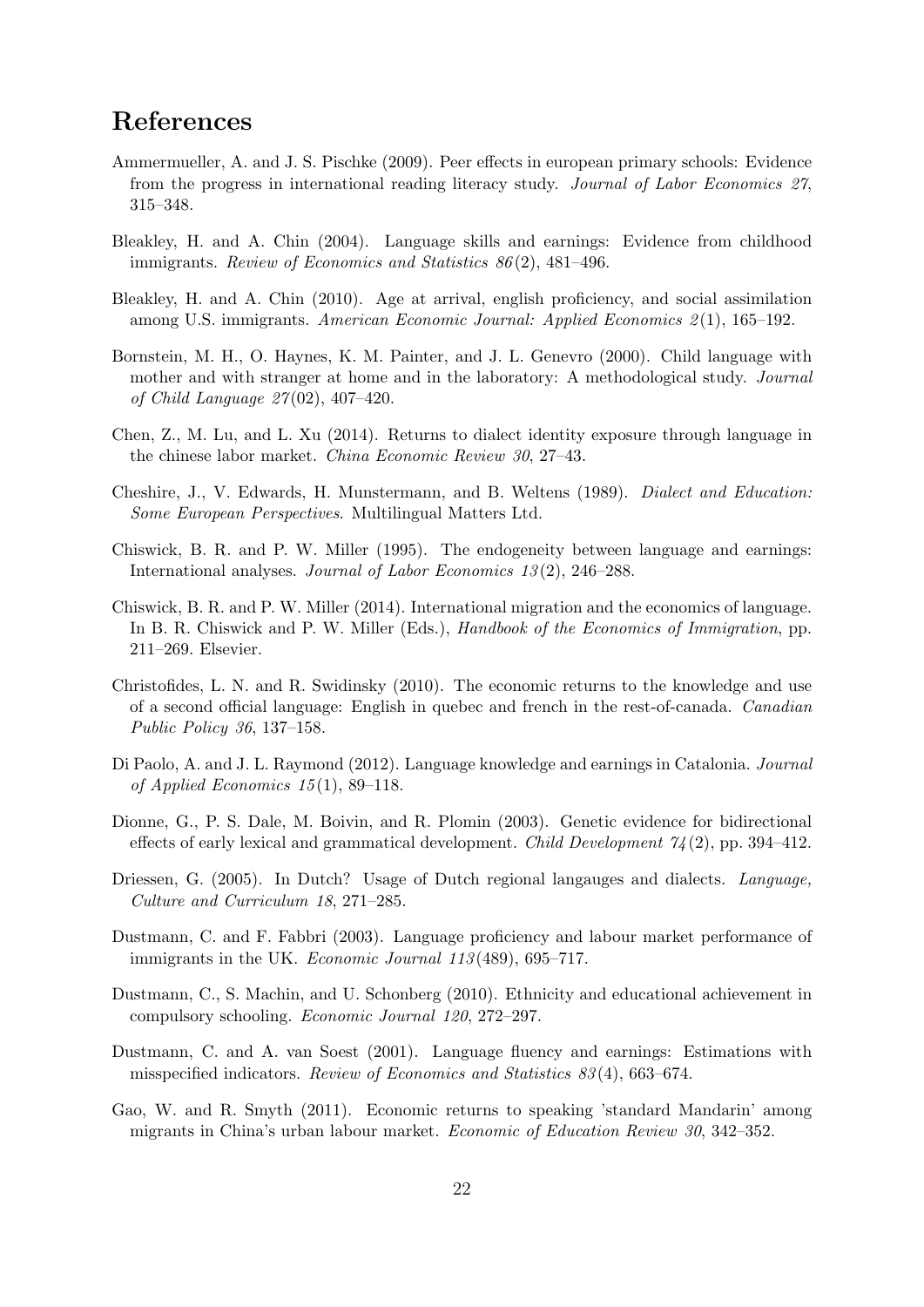- Geay, C., S. McNally, and S. Telhaj (2013). Non-native speakers of english in the classroom: What are the effects on pupil performance? Economic Journal 123, 281–307.
- Ginsburgh, V. and S. Weber (2015). Linguistic distances and their use in economics. CEPR Discussion Paper 10640.
- Gooskens, C. and W. Heeringa (2004). Perceptive evaluation of Levenshtein dialect distance measurements using Norwegian dialect data. Language Variation and Change 16, 189–207.
- Grogger, J. (2011). Speech patterns and racial wage inequality. Journal of Human Resources 46, 1–25.
- Grogger, J. (2014). Speech and wages. University of Chicago.
- Hanushek, E. A., J. F. Kain, J. M. Markman, and S. G. Rivkin (2003). Does peer ability affect student achievement? Journal of Applied Econometrics 18, 527–544.
- Heeringa, W. and J. Nerbonne (2001). Dialect areas and dialect continua. Language Variation and Change 13, 375–400.
- Isphording, I. E. and S. Otten (2013). The costs of Babylon? Linguistic distance in applied economics. Review of International Economics 21 (2), 354–369.
- Kessler, B. (1995). Computational dialectology in Irish Gaelic. In Proceedings of the 7th Conference of the European Chapter of the Association for Computational Linguistics.
- Lavy, V., M. D. Paserman, and A. Schlosser (2012). Inside the black box of ability peer effects: Evidence from variation in the proportion of low achievers in the classroom. Economic Journal 122, 208–237.
- Levenshtein, V. (1966). Binary codes capable of correcting deletions, insertions and reversals. Cybernetics and Control Theory 10, 707–710.
- Lynn, R. (1992). Sex differences on the differential aptitude test in british and american adolescents. Educational Psychology  $12(2)$ , 101–102.
- Manski, C. F. (1993). Identification of social endogenous effects: the reflection problem. Review of Economic Studies 60, 531–542.
- Murray, A. D., J. Johnson, and J. Peters (1990). Fine-tuning of utterance length to preverbal infants: Effects on later language development. Journal of Child Language  $17(03)$ , 511–525.
- Nerbonne, J., W. Heeringa, E. Hout, P. van den Kooi, S. Otten, and W. van de Vis (1996). Phonetic distance between Dutch dialects. In G. Durieux, W. Daelemans, and S. Gillis (Eds.), Papers from the Sixth CLIN Meeting, pp. 185–202.
- Ohinata, A. and J. C. van Ours (2012). Young immigrant children and their educational attainment. Economics Letters 116 (3), 288–290.
- Ohinata, A. and J. C. van Ours (2013). How immigrant children affect the academic achievement of native Dutch children? Economic Journal 123, 308–326.
- Roulstone, S., S. Loader, K. Northstone, and M. Beveridge (2002). The speech and language of children aged 25 months: Descriptive data from the avon longitudinal study of parents and children. Early Child Development and Care 172 (3), 259–268.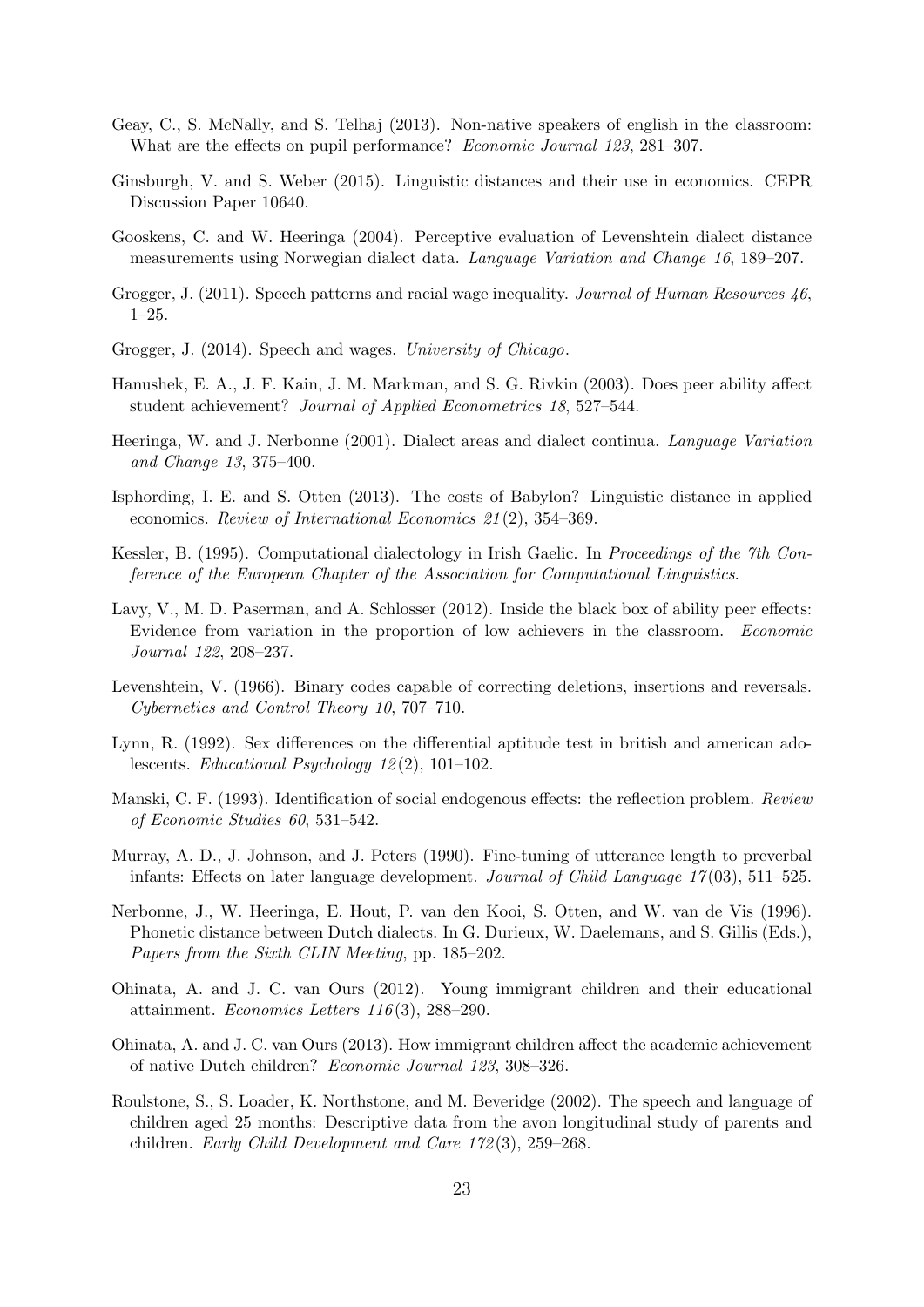- Smakman, D. (2012). The definition of the standard language: a survey in seven countries. International Journal of the Sociology of Language 218, 25–58.
- Swadesh, S. (1952). Lexico-statistic dating of prehistoric ethnic contacts. *Proceedings of the* American Philosophical Society 96, 121–137.
- Valls, E., J. Prokic, E. Clua, and M. Lloret (2012). Applying the levenshtein distance to catalan dialects: a brief comparison of two dialectometric approaches. Verba 39, 35–61.
- Van Bezooijen, R. and W. Heeringa (2006). Intuitions on linguistic distance: geographically or linguistically based? In T. Koole, J. Nortier, and B. Tahitu (Eds.), Vijfde sociolinguistische conferentie, pp. 77–87. Eburon Uitgeverij BV.
- Wieling, A., S. Montemagni, J. Nerbonne, and R. H. Baayen (2014). Lexical differences between Tuscan dialects and standard Italian: Accounting for geographic and sociodemographic variation using generalized additive mixed modeling. Language 90, 669–692.
- Yao, Y. and J. C. van Ours (2015). Language skills and labor market performance of immigrants in the Netherlands. Labour Economics 34, 76–85.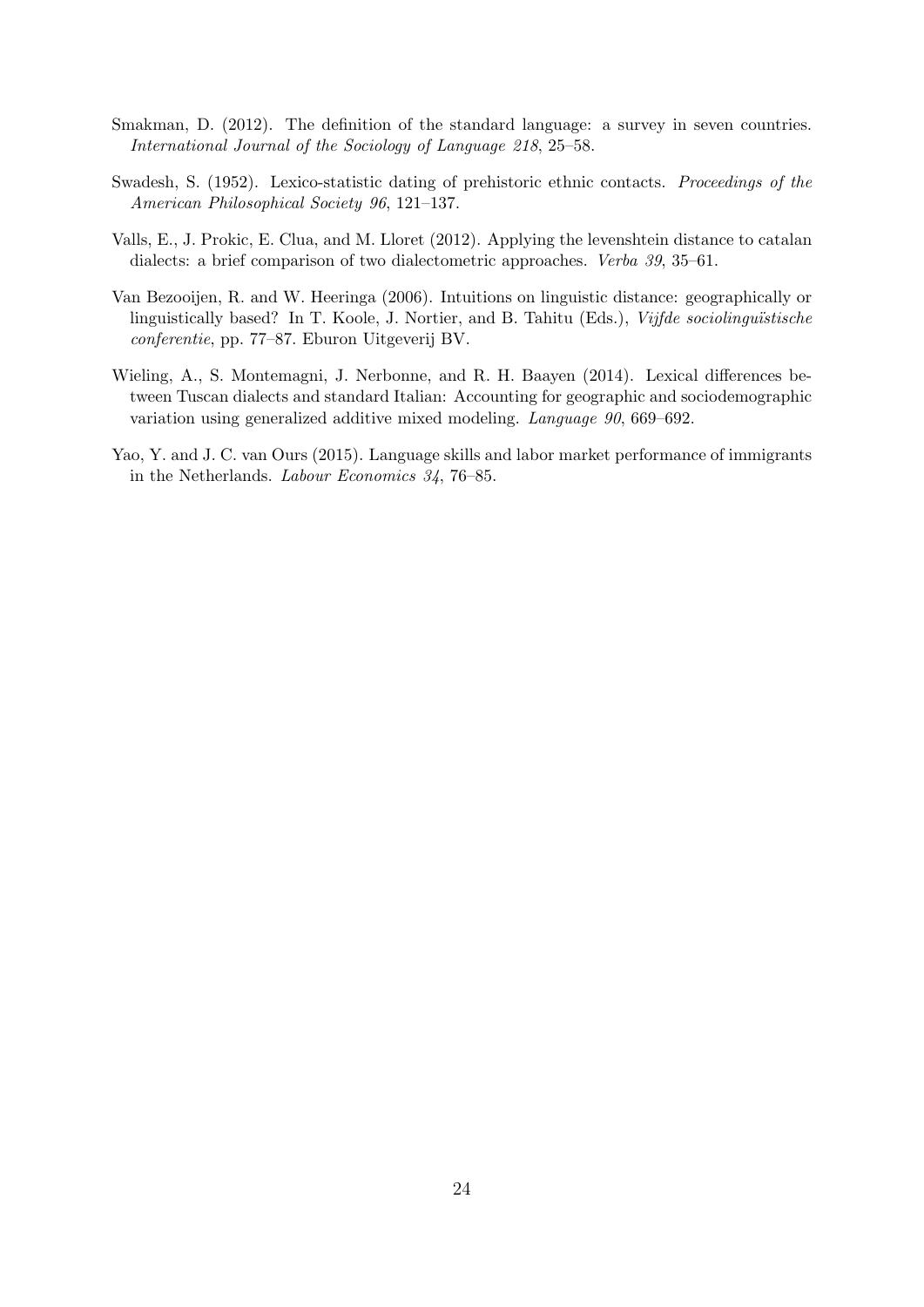| Province      | Linguistic<br>Distance | Dialect<br>Speakers $(\%)$ | Number<br>of Students |
|---------------|------------------------|----------------------------|-----------------------|
| Drenthe       | 19                     | 18.8                       | 756                   |
| Flevoland     | 12                     | 3.3                        | 332                   |
| Friesland     | 37                     | 39.0                       | 1,346                 |
| Gelderland    | 28                     | 2.8                        | 2,801                 |
| Groningen     | 28                     | 10.0                       | 807                   |
| Limburg       | 32                     | 53.0                       | 1,816                 |
| Noord-Brabant | 28                     | 3.0                        | 3,811                 |
| Noord-Holland | 12                     | 1.4                        | 4,104                 |
| Overijssel    | 29                     | 7.2                        | 1,276                 |
| Utrecht       | 18                     | 1.4                        | 767                   |
| Zeeland       | 29                     | 18.6                       | 825                   |
| Zuid-Holland  | 12                     | 0.4                        | 3,573                 |
| Total         | 22.5                   | 10.1                       | 22,214                |

Table 1: Linguistic distances and the share of dialect-speaking students in PRIMA

Source: Van Bezooijen and Heeringa (2006) and PRIMA Survey.

Note: In Column 1, the linguistic distances between various dialects spoken in each province and Standard Dutch are shown. The larger the value of the index, the more distant a dialect is from Standard Dutch. The weighted average linguistic distance is 22.5. In Column 2 and 3, we present the share of dialectspeaking students based on our sample for analysis. The shares are very similar based on the combined sample of native students and immigrants in the second grade.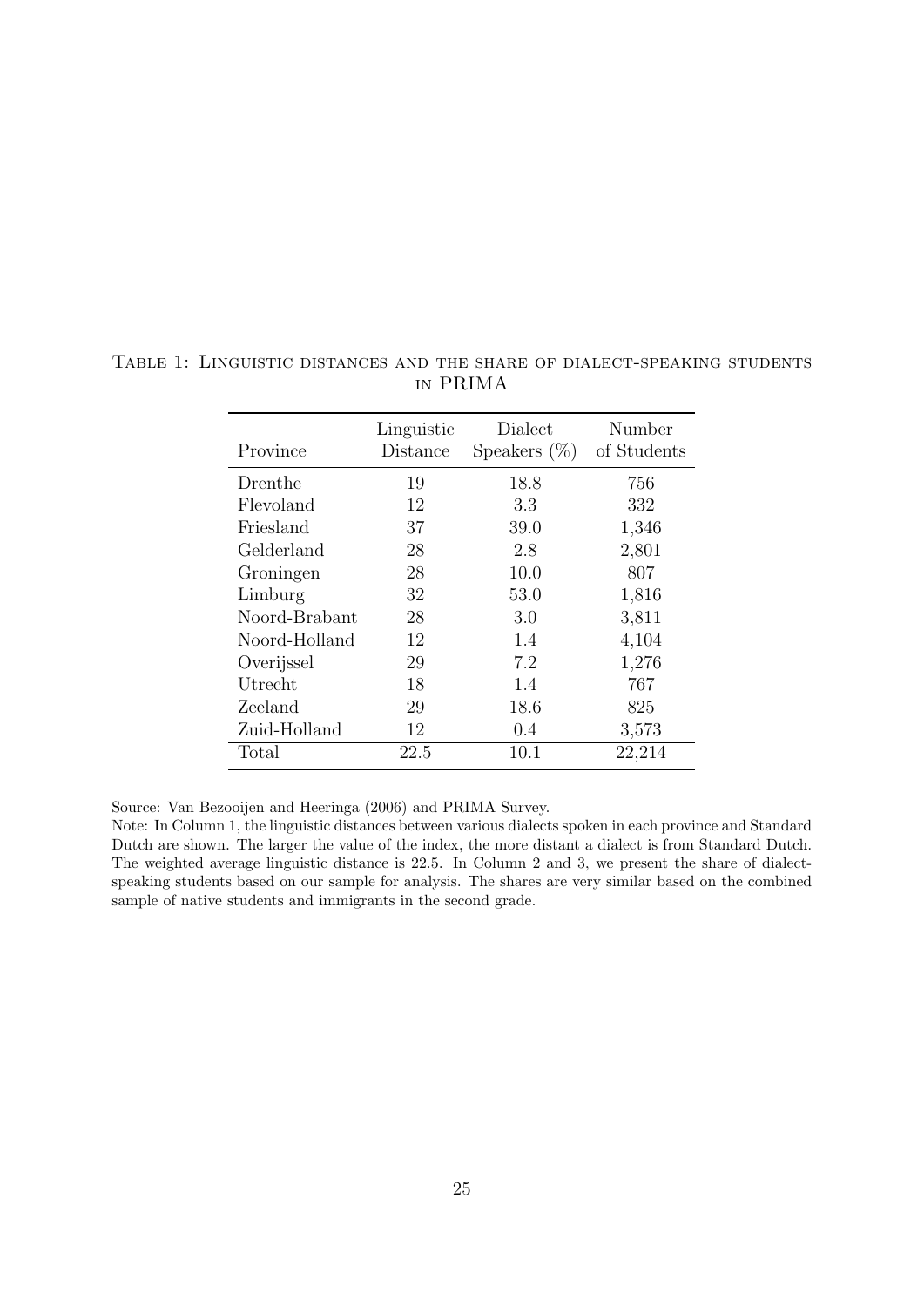|                                           | Dutch speakers |        |             | Dialect speakers |
|-------------------------------------------|----------------|--------|-------------|------------------|
|                                           | <b>Boys</b>    | Girls  | <b>Boys</b> | Girls            |
| Test scores                               |                |        |             |                  |
| Language scores                           | $-0.086$       | 0.124  | $-0.219$    | 0.015            |
| (standard deviation)                      | (0.99)         | (0.99) | (0.95)      | (0.99)           |
| Math scores                               | $-0.022$       | 0.051  | $-0.152$    | 0.013            |
| (standard deviation)                      | (1.01)         | (0.99) | (0.93)      | (1.05)           |
| Individual Characteristics                |                |        |             |                  |
| Complete family $(\%)$                    | 97.2           | 98.1   | 99.1        | 99.5             |
| Age in months                             | 69.2           | 68.6   | 69.3        | 69.0             |
| Always stay in the Netherlands $(\%)$     | 98.1           | 98.1   | 99.1        | 99.5             |
| Number of children at home                | 2.4            | 2.4    | 2.5         | 2.4              |
| Dialect-speaking between parents $(\%)$   | 9.9            | 11.0   | 89.3        | 90.6             |
| Father's education $(\%)$                 |                |        |             |                  |
| Lower secondary school or lower           | 33.2           | 32.4   | 47.8        | 48.5             |
| Upper secondary school                    | 35.8           | 36.3   | 33.8        | 34.7             |
| University or higher                      | 25.8           | 25.4   | 15.7        | 13.9             |
| Not available                             | 6.2            | 5.9    | 2.8         | 2.9              |
| Mother's education $(\%)$                 |                |        |             |                  |
| Lower secondary school or lower           | 28.5           | 28.8   | 41.6        | 44.1             |
| Upper secondary school                    | 43.4           | 43.4   | 44.7        | 42.6             |
| University or higher                      | 21.9           | 21.8   | 11.2        | 10.5             |
| Not available                             | 6.2            | 6.0    | 2.6         | 2.8              |
| Teacher and school characteristics        |                |        |             |                  |
| Female teacher $(\%)$                     | 97.9           | 98.1   | 96.5        | 96.5             |
| Year of teaching                          | 16.3           | 16.3   | 17.8        | 18.4             |
| Combining class $(\%)$                    | 75.0           | 75.2   | 66.0        | 65.4             |
| Remedial class $(\%)$                     | 76.9           | 75.8   | 72.5        | 74.0             |
| Number of students                        | 15.9           | 15.8   | 17.5        | 17.3             |
| Share of immigrants in a class            | 18.0           | 17.7   | 15.7        | 16.4             |
| Urbanization of location of school $(\%)$ |                |        |             |                  |
| Not urban                                 | 21.9           | 21.8   | 34.2        | 32.3             |
| Little urban                              | 24.8           | 25.9   | 36.0        | $37.4\,$         |
| Moderately urban                          | 23.2           | 21.7   | 16.5        | 16.7             |
| Very urban                                | 23.3           | 24.3   | 13.2        | 13.5             |
| Extremely urban                           | 6.8            | 6.3    | 0.0         | 0.0              |
| Number of Obs.                            | 10,607         | 9,942  | 1,225       | 1,045            |

Table 2: Means of variables by language group and gender

Note: The table presents the average statistics based on the sample of native students from 4 cohorts in the second grade. The test scores are normalized such that for the full sample the mean is 0 and the standard deviation is 1.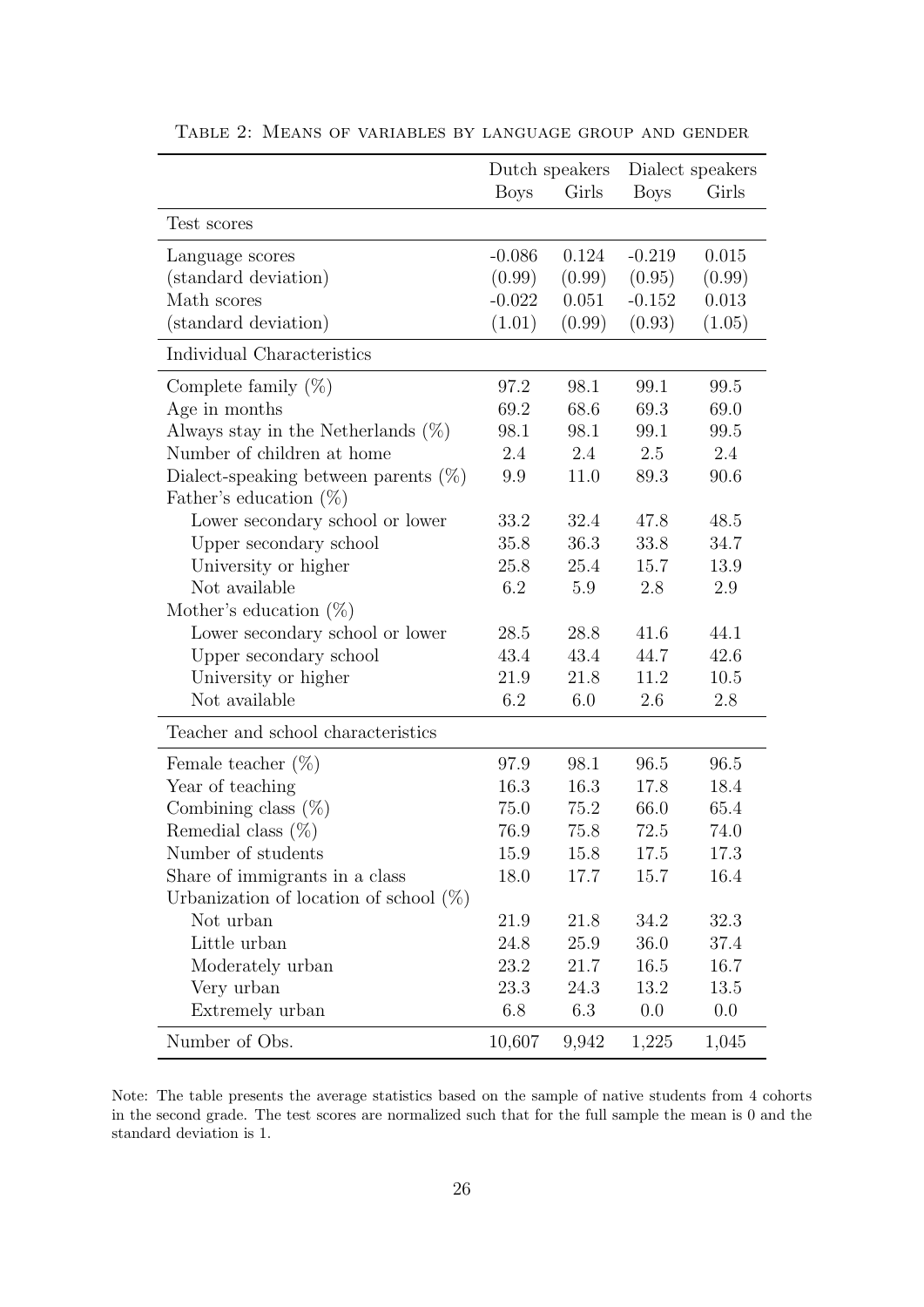|                            | (1)         | (2)       | (3)        | (4)        |
|----------------------------|-------------|-----------|------------|------------|
| a. Language scores         |             |           |            |            |
| Boys                       | $-0.123***$ | $-0.053$  | $-0.064**$ | $-0.079**$ |
|                            | (0.034)     | (0.032)   | (0.032)    | (0.036)    |
| Girls                      | $-0.102***$ | $-0.024$  | $-0.037$   | $-0.008$   |
|                            | (0.036)     | (0.034)   | (0.034)    | (0.042)    |
| b. Math scores             |             |           |            |            |
| <b>Boys</b>                | $-0.128***$ | $-0.053$  | $-0.059*$  | $-0.026$   |
|                            | (0.035)     | (0.033)   | (0.033)    | (0.040)    |
| Girls                      | $-0.038$    | 0.048     | 0.029      | 0.034      |
|                            | (0.039)     | (0.038)   | (0.038)    | (0.043)    |
| c. Language scores         |             |           |            |            |
| <b>Boys</b>                | $-0.054**$  | $-0.026$  | $-0.035$   | $-0.066**$ |
|                            | (0.027)     | (0.027)   | (0.027)    | (0.031)    |
| Girls                      | $-0.081***$ | $-0.048*$ | $-0.052*$  | $-0.024$   |
|                            | (0.028)     | (0.028)   | (0.028)    | (0.038)    |
| Individual characteristics | N           | Y         | Y          | Y          |
| Teacher characteristics    | N           | N         | Y          | Y          |
| School fixed effects       | N           | N         | N          | Y          |
| Year fixed effects         | Y           | Y         | Y          | Y          |

Table 3: Effect of dialect-speaking on test scores

Note: The dependent variables are normalized scores. The independent variable of interest in each regression is a dummy which equals 1 if the student speaks a dialect to his/her father or mother at home. In Panel (a) and (b), we control for individual characteristics, teacher and class characteristics, school fixed effects and year fixed effects. In Panel (c), all regressions include the math scores as an independent variable. The number of boys in our sample is 11,832 and the number of girls is 10,987. Absolute t-statistics, which are based on the clustered standard errors at the class level, are shown in parenthesis. \*\*\*  $p<0.01$ , \*\*  $p<0.05$ , \*  $p<0.1$ .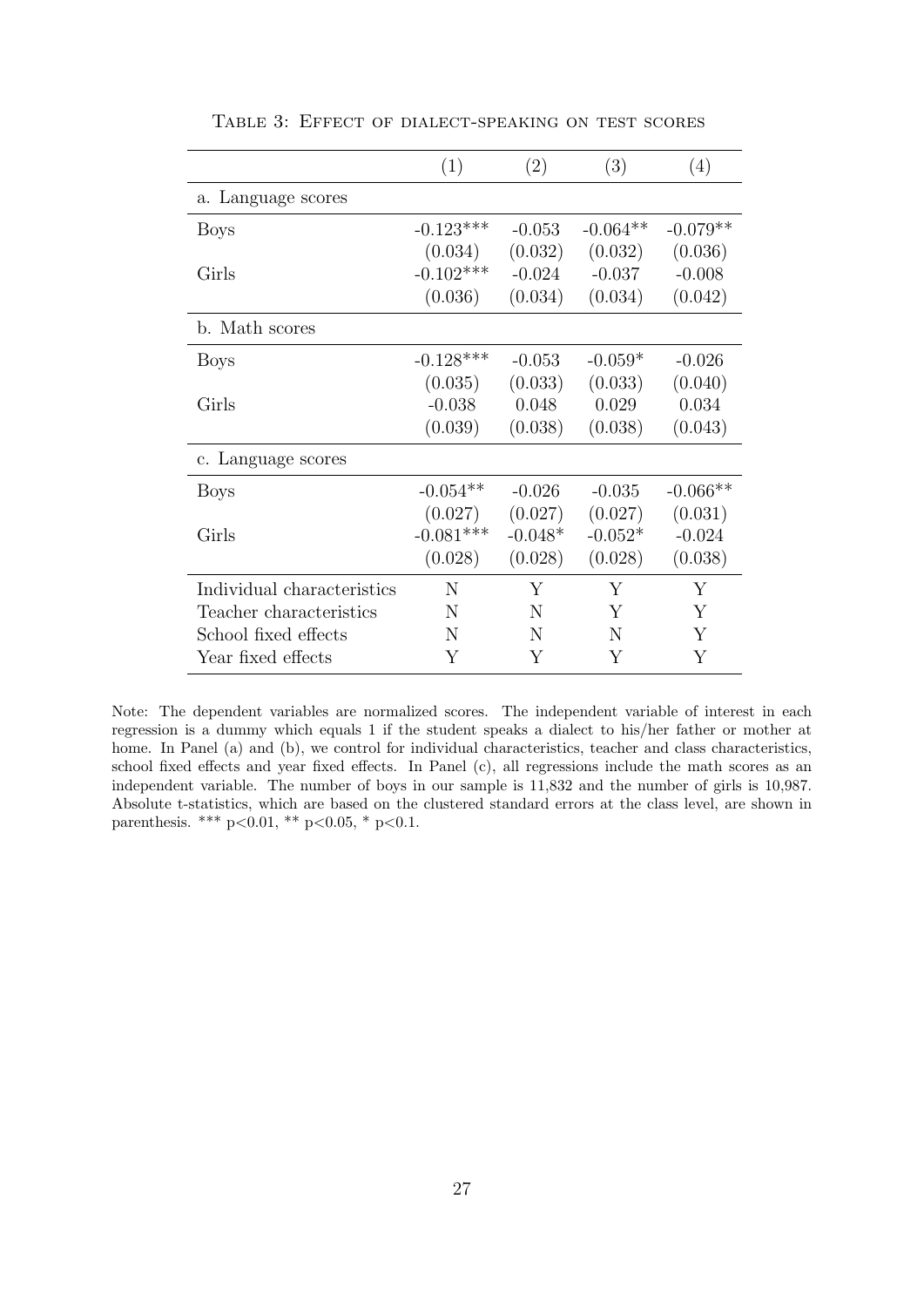|                                                                  | (1)         | (2)             | (3)         | (4)         |  |
|------------------------------------------------------------------|-------------|-----------------|-------------|-------------|--|
| Variables                                                        |             | Language scores |             | Math scores |  |
|                                                                  | <b>Boys</b> | Girls           | <b>Boys</b> | Girls       |  |
| a. Baseline results                                              |             |                 |             |             |  |
| Speaking dialects at home                                        | $-0.079**$  | $-0.008$        | $-0.026$    | 0.034       |  |
|                                                                  | (0.036)     | (0.042)         | (0.040)     | (0.043)     |  |
| b. Including dialect-speaking parents as an explanatory variable |             |                 |             |             |  |
| Speaking dialects at home                                        | $-0.124***$ | $-0.035$        | $-0.070$    | 0.011       |  |
|                                                                  | (0.040)     | (0.047)         | (0.046)     | (0.048)     |  |
| c. Using speaking dialects to both parents as a measure          |             |                 |             |             |  |
| Speaking dialects at home                                        | $-0.071*$   | $-0.006$        | $-0.018$    | 0.037       |  |
|                                                                  | (0.040)     | (0.046)         | (0.043)     | (0.045)     |  |
| d. Excluding Friesland                                           |             |                 |             |             |  |
| Speaking dialects at home                                        | $-0.085*$   | $-0.022$        | $-0.043$    | 0.036       |  |
|                                                                  | (0.044)     | (0.053)         | (0.049)     | (0.053)     |  |
| e. Province heterogeneous effects                                |             |                 |             |             |  |
| Speak dialects at home $\times$                                  | $-0.025**$  | $-0.005$        | $-0.009$    | 0.005       |  |
| Linguistic distance $(10)$                                       | (0.012)     | (0.014)         | (0.013)     | (0.014)     |  |

Table 4: Parameter Estimates Speaks Dialect at Home; SENSITIVITY ANALYSIS

Note: The dependent variables are normalized scores. Panel (a) repeats the parameter estimates of Table 3 column (4). In Panel (c) the independent variable is speaking dialects at home to both parents rather than either parent as an alternative measure. In Panel (e), the independent variable of interest is the interaction of the dummy for speaking a dialect at home and linguistic distance of the dialect divided by 10. In all panels, we include individual characteristics, teacher and class characteristics, school fixed effects and year fixed effects. Absolute t-statistics are based on the clustered standard errors at the class level and are shown in parenthesis. \*\*\*  $p<0.01$ , \*\*  $p<0.05$ , \*  $p<0.1$ .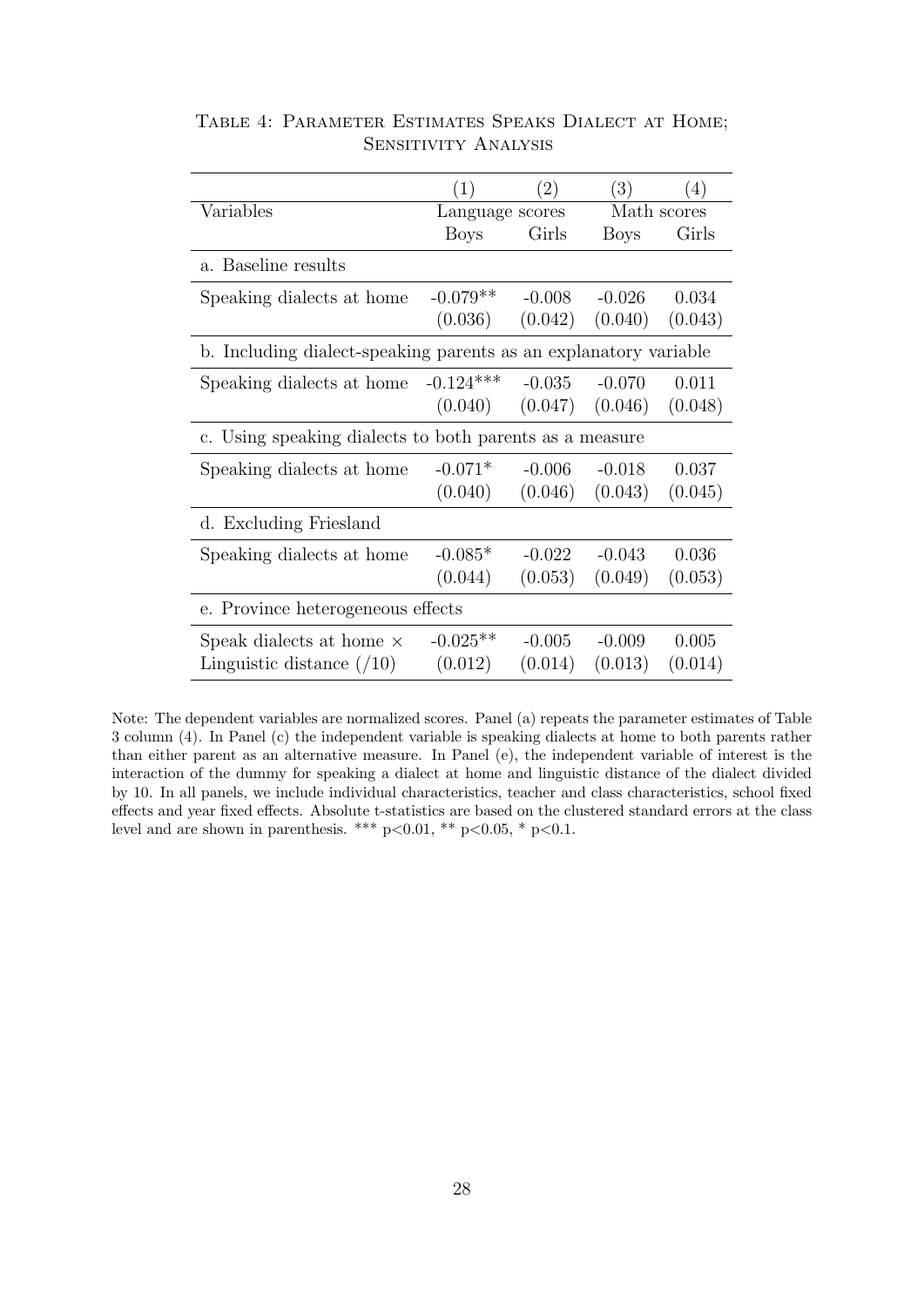|                                          | (1)       | (2)              |
|------------------------------------------|-----------|------------------|
|                                          | All       | Multiple classes |
|                                          |           |                  |
| Share of girls in a class                | $0.054**$ | 0.040            |
|                                          | (0.026)   | (0.027)          |
| Average age in month                     | $-0.180$  | $-0.176$         |
|                                          | (0.241)   | (0.243)          |
| Share of students from                   | $-0.040$  | $-0.235$         |
| complete families                        | (0.042)   | (0.042)          |
| Share of students who                    | 0.015     | 0.008            |
| always stay in the Netherlands           | (0.053)   | (0.056)          |
| Average number of children               | 0.140     | 0.034            |
|                                          | (0.138)   | (1.378)          |
| Average father's education level         | $-0.882$  | $-0.585$         |
|                                          | (1.700)   | (1.801)          |
| Average mother's education level         | 0.745     | $-0.009$         |
|                                          | (1.700)   | (1.903)          |
| Teacher is female                        | $-0.185$  | 0.124            |
|                                          | (3.260)   | (3.308)          |
| Teacher's year of experience             | 0.009     | 0.001            |
|                                          | (0.053)   | (0.053)          |
| Combining class                          | 1.791     | 0.737            |
|                                          | (2.189)   | (3.270)          |
| Remedial class                           | $-1.013$  | 0.151            |
|                                          | (1.298)   | (1.460)          |
| Number of students                       | $-0.001$  | $-0.143$         |
|                                          | (0.155)   | (0.192)          |
| Share of immigrant students: $10-30\%$   | 0.326     | 0.562            |
|                                          | (1.341)   | (1.460)          |
| Share of immigrant students: $30-50\%$   | $-3.164$  | $-3.910$         |
|                                          | (1.954)   | (2.060)          |
| Share of immigrant students: $50-70\%$   | $-2.733$  | $-1.852$         |
|                                          | (3.349)   | (4.033)          |
| Share of immigrant students: $70-100\%$  | $-1.358$  | $-0.481$         |
|                                          | (3.164)   | (3.382)          |
| F-statistics for average characteristics | 0.86      | 0.50             |
| F-statistics for teaching resources      | 0.74      | 1.05             |
| Number of classrooms                     | 1,093     | 717              |
| Number of schools                        | 411       | 182              |

Table 5: Random assignment of teaching resources and Dutch-speaking students; share of dialect-speaking students in the classroom

Note: The dependent variable is the share of dialect-speaking students in a class. All regressions are at the class level with year fixed effects and school fixed effects. In Column 2, we only use the sample from schools with multiple classes in the second grade. Absolute t-statistics are based on the clustered standard errors at the class level and are shown in parenthesis. All the estimates include year fixed effects. \*\*\*  $p<0.01$ , \*\*  $p<0.05$ , \*  $p<0.1$ .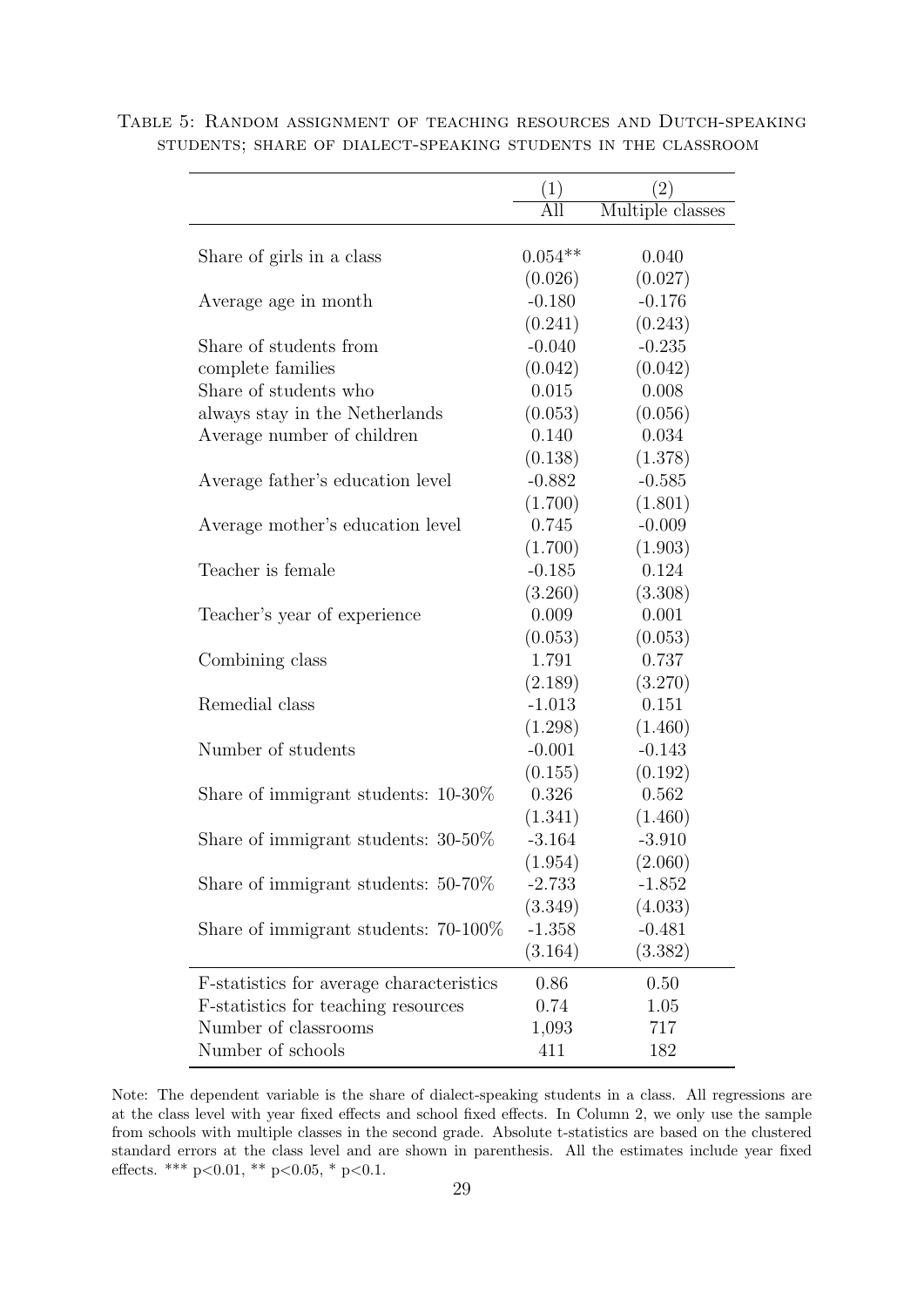|                            | (1)       | $\left( 2\right)$ | (3)      | (4)      |
|----------------------------|-----------|-------------------|----------|----------|
| a. Language scores         |           |                   |          |          |
| Dutch speakers             | 0.020     | 0.031             | $-0.018$ | $-0.047$ |
|                            | (0.082)   | (0.078)           | (0.077)  | (0.166)  |
| Dialect speakers           | $0.191**$ | 0.038             | $-0.000$ | $-0.192$ |
|                            | (0.090)   | (0.083)           | (0.086)  | (0.213)  |
| b. Math scores             |           |                   |          |          |
| Dutch speakers             | 0.000     | 0.014             | $-0.003$ | $-0.192$ |
|                            | (0.091)   | (0.087)           | (0.088)  | (0.189)  |
| Dialect speakers           | $0.195*$  | 0.057             | 0.017    | $-0.049$ |
|                            | (0.101)   | (0.097)           | (0.098)  | (0.202)  |
| Individual characteristics | N         | Y                 | Y        | Y        |
| Teacher characteristics    | N         | N                 | Y        | Y        |
| School fixed effects       | N         | N                 | N        | Y        |
| Year fixed effects         | Y         | Y                 | Y        | Y        |

Table 6: Spillover effects of dialect-speaking on test scores

Note: The dependent variable is normalized scores. The independent variable of interest is the share of dialect-speaking peers in a class. In all panels, we include individual characteristics, teacher and class characteristics, school fixed effects and year fixed effects. The number of Dutch speakers is 7,149 and the number of dialect speakers is 2,262. Absolute t-statistics are based on the clustered standard errors at the class level and are shown in parenthesis. \*\*\* p<0.01, \*\* p<0.05, \* p<0.1.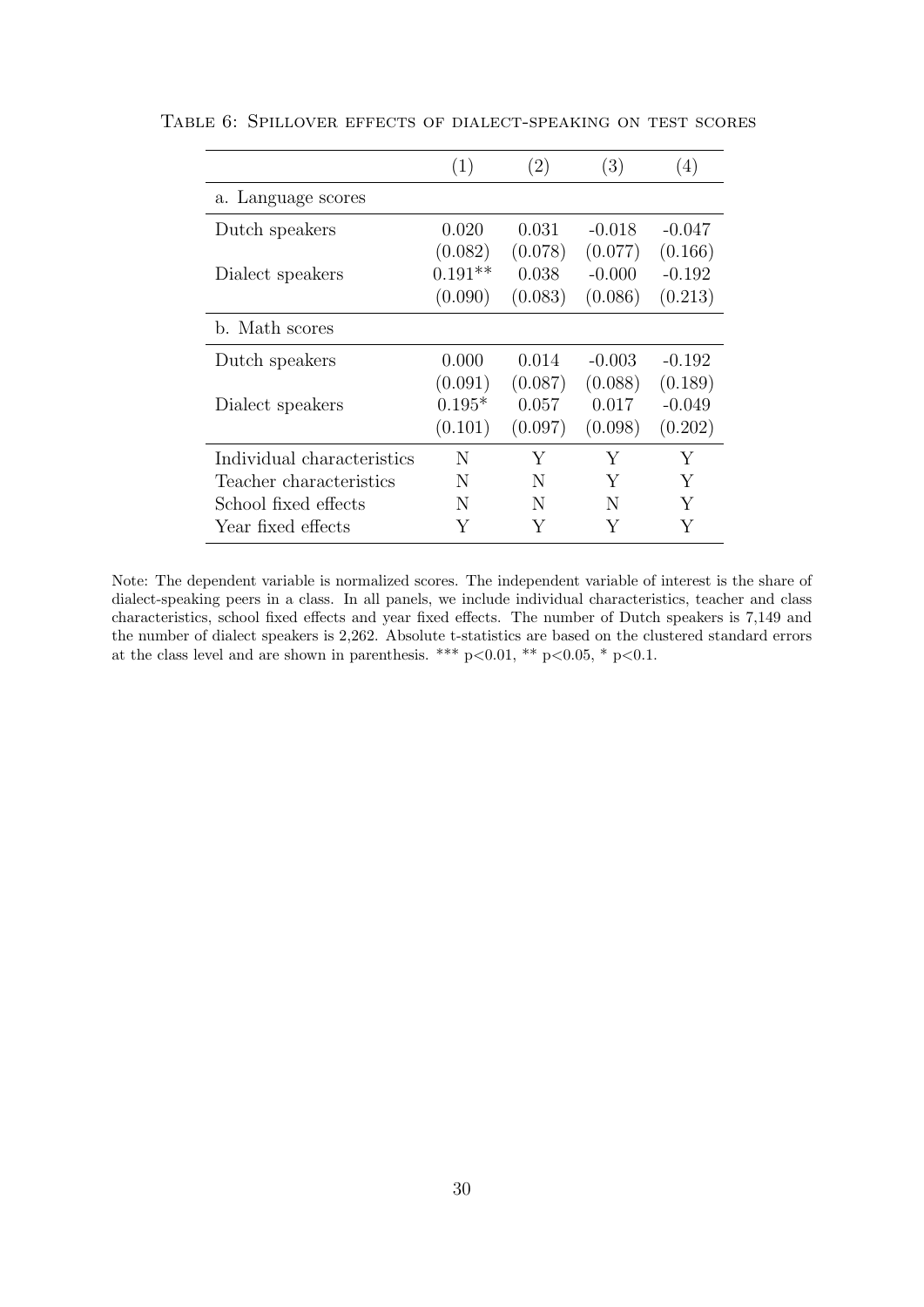|                                                                                             | (1)                                              | (2)              | (3)            | (4)              |  |  |
|---------------------------------------------------------------------------------------------|--------------------------------------------------|------------------|----------------|------------------|--|--|
|                                                                                             |                                                  | Language scores  |                | Math scores      |  |  |
|                                                                                             | Dutch speakers                                   | Dialect speakers | Dutch speakers | Dialect speakers |  |  |
|                                                                                             | a. Multiple-class and single-class samples       |                  |                |                  |  |  |
| Multiple-class                                                                              | $-0.118$                                         | $-0.359$         | $-0.266$       | $-0.275$         |  |  |
|                                                                                             | (0.187)                                          | (0.248)          | (0.200)        | (0.198)          |  |  |
| Single-class                                                                                | 0.225                                            | 0.139            | 0.270          | $0.771*$         |  |  |
|                                                                                             | (0.338)                                          | (0.474)          | (0.353)        | (0.394)          |  |  |
|                                                                                             | b. Controlling peers' background characteristics |                  |                |                  |  |  |
| Whole sample                                                                                | $-0.034$                                         | $-0.123$         | $-0.197$       | $-0.037$         |  |  |
|                                                                                             | (0.164)                                          | (0.215)          | (0.188)        | (0.203)          |  |  |
|                                                                                             | c. High share and low share samples              |                  |                |                  |  |  |
| High share class                                                                            | $-0.056$                                         | 0.037            | $-0.711*$      | 0.142            |  |  |
|                                                                                             | (0.354)                                          | (0.188)          | (0.370)        | (0.216)          |  |  |
| Low share class                                                                             | 0.012                                            | 0.439            | 0.231          | $-0.781$         |  |  |
|                                                                                             | (0.285)                                          | (2.080)          | (0.273)        | (2.270)          |  |  |
| d. Gender heterogeneous effects                                                             |                                                  |                  |                |                  |  |  |
| <b>Boys</b>                                                                                 | $-0.088$                                         | $-0.417$         | $-0.347$       | $-0.216$         |  |  |
|                                                                                             | (0.238)                                          | (0.306)          | (0.231)        | (0.242)          |  |  |
| Girls                                                                                       | $-0.130$                                         | $-0.018$         | $-0.070$       | 0.150            |  |  |
|                                                                                             | (0.232)                                          | (0.288)          | (0.250)        | (0.314)          |  |  |
| e. Independent variable: Share of dialect-speaking peers interacts with linguistic distance |                                                  |                  |                |                  |  |  |
| Whole sample                                                                                | $-0.030$                                         | $-0.066$         | $-0.088$       | $-0.016$         |  |  |
|                                                                                             | (0.057)                                          | (0.065)          | (0.066)        | (0.065)          |  |  |
| f. Independent variable: Number of dialect-speaking peers                                   |                                                  |                  |                |                  |  |  |
| Whole sample                                                                                | $-0.005$                                         | 0.002            | $-0.021$       | $-0.024$         |  |  |
|                                                                                             | (0.017)                                          | (0.019)          | (0.025)        | (0.024)          |  |  |

Table 7: Sensitivity Checks: Estimates of spillover effects

Note: The dependent variable is normalized scores, except for Panel (f). The independent variable of interest is the share of dialect-speaking peers in a class, except for Panel (e). In all panels, we include individual characteristics, teacher and class characteristics, school fixed effects and year fixed effects. Absolute t-statistics are based on the clustered standard errors at the class level and are shown in parenthesis. \*\*\* p<0.01, \*\* p<0.05, \* p<0.1.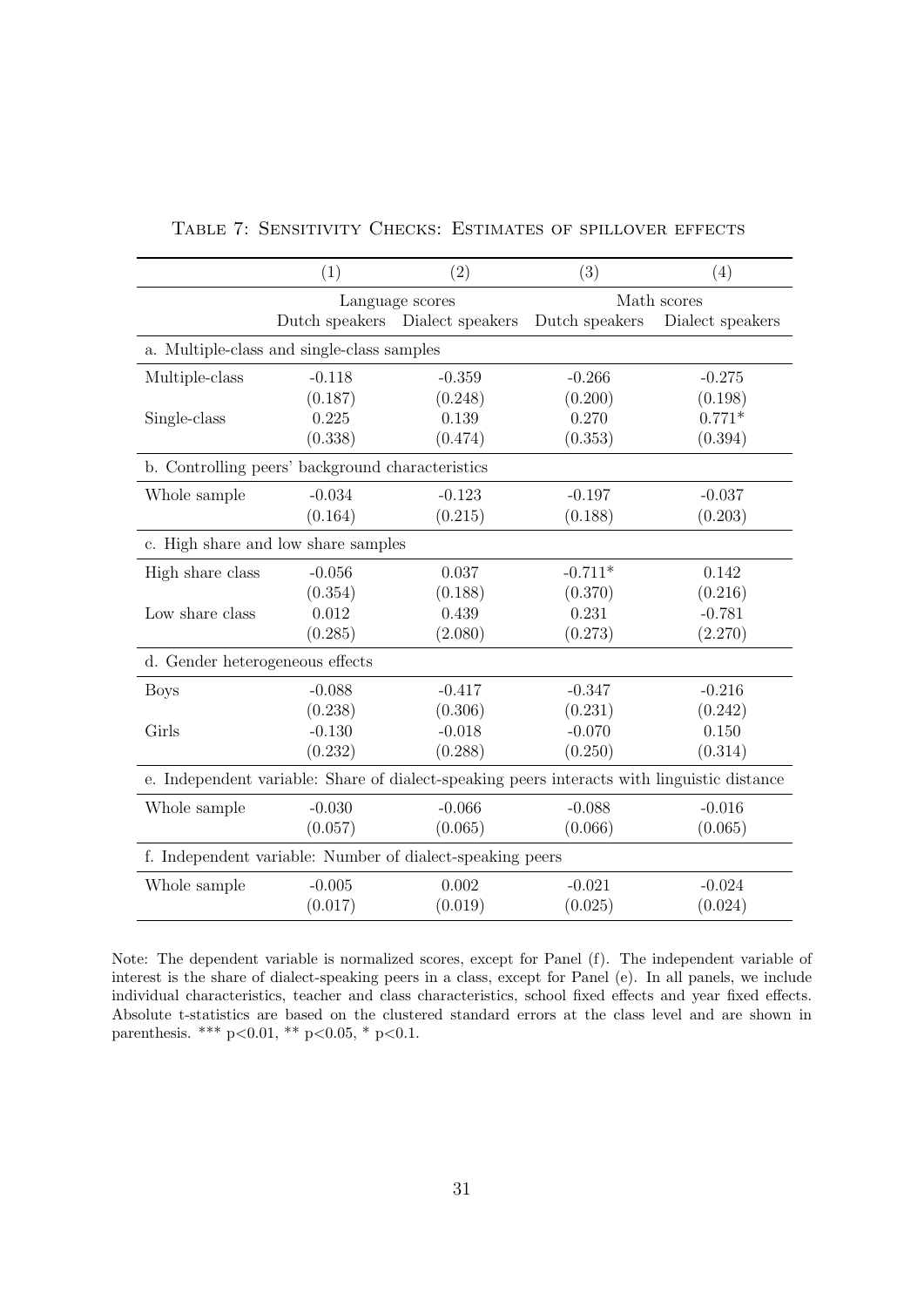

Figure 1: Distribution of test scores by language spoken at home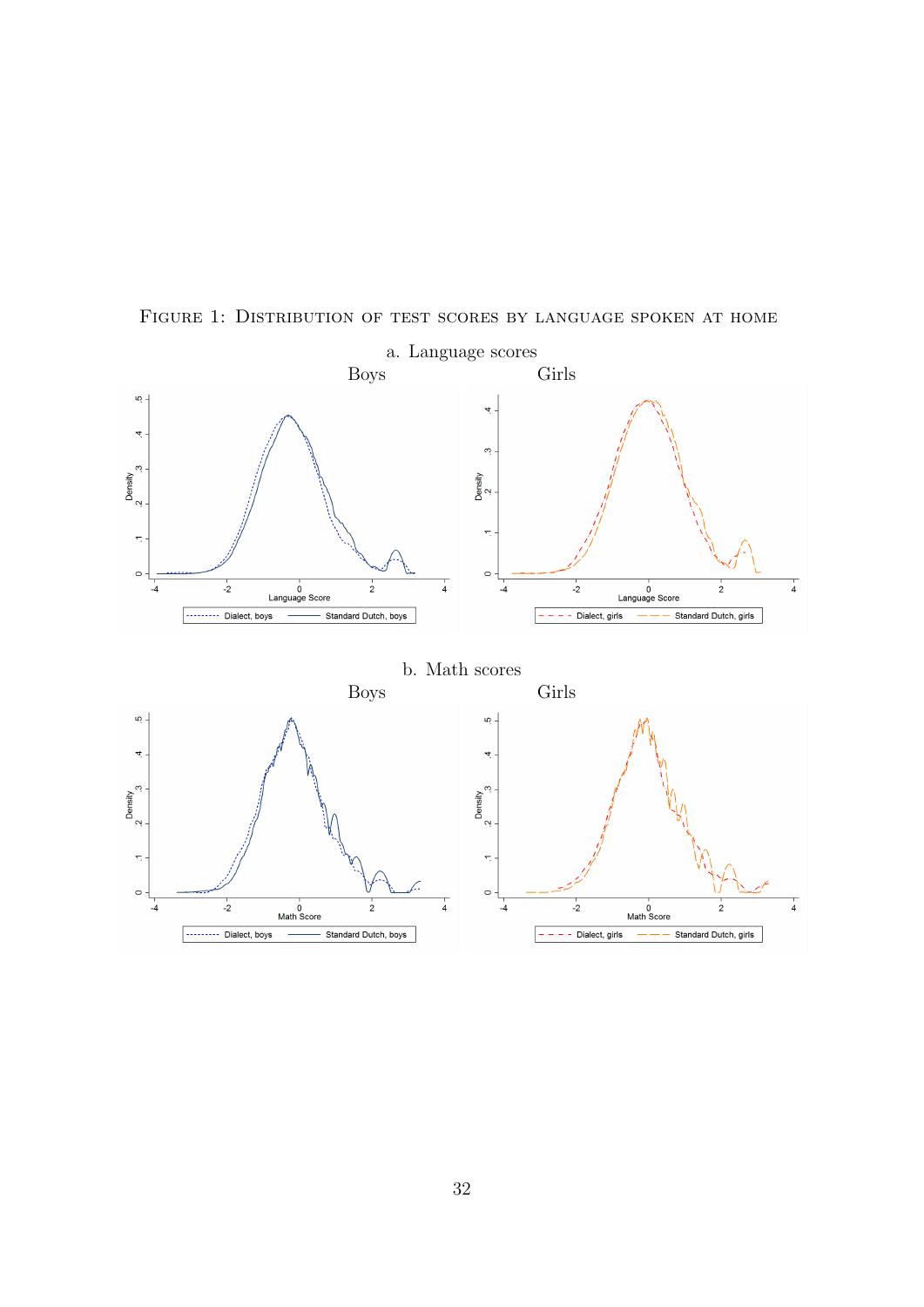FIGURE 2: DISTRIBUTION OF TEST SCORES BY SHARE OF DIALECT SPEAKERS (low–high) and language spoken at home

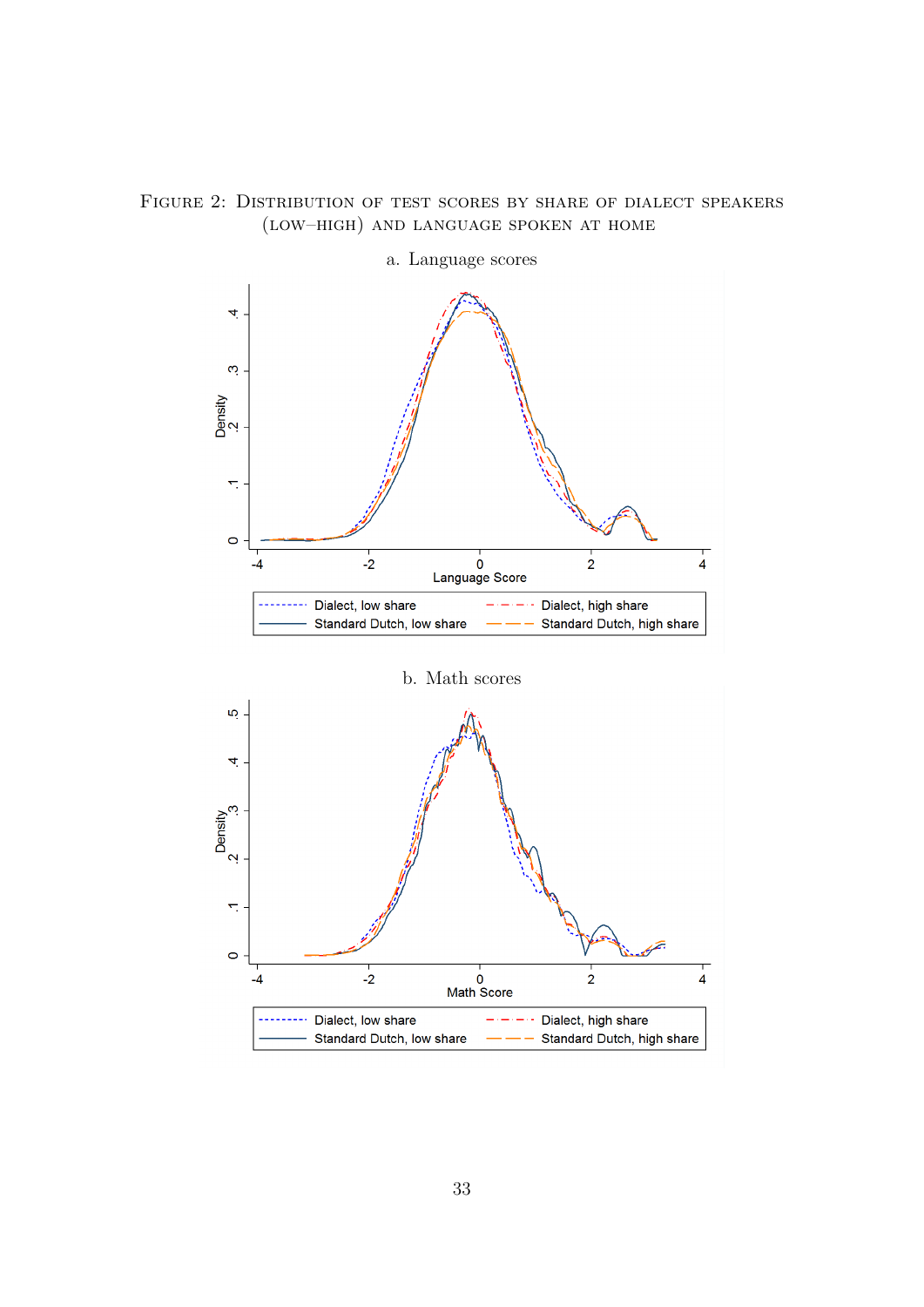### Figure 3: Random allocation of dialect-speaking students between 2 classes in one grade; difference in number of dialect speakers between two classes in one grade



Note: This table uses the sample of schools with two classes in the second grade. It compares the predicted distribution of school and actual distribution of school. The vertical axis is the number of schools. The horizontal axis is the difference in the number of dialect-speaking students between two classes within the same school.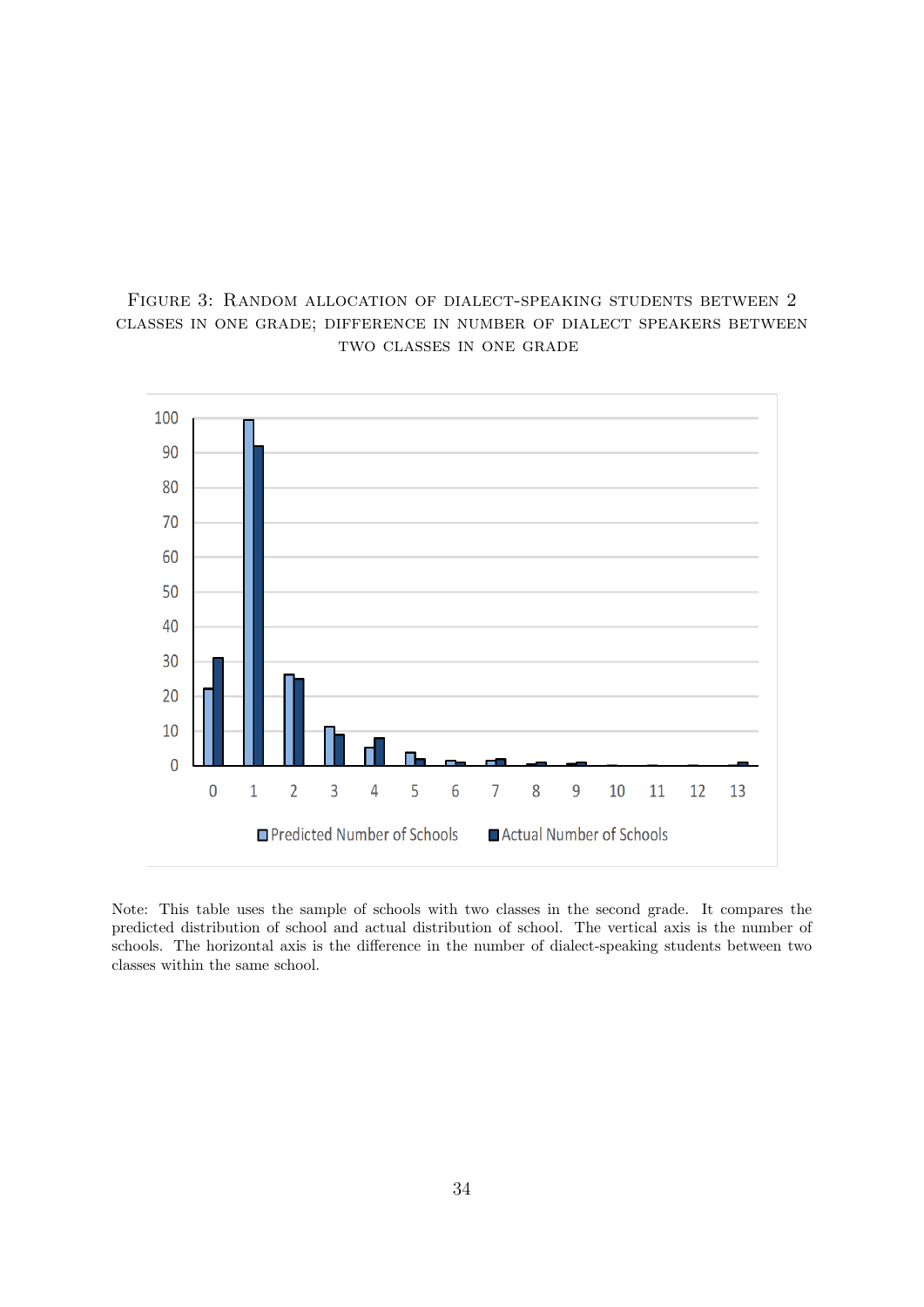# Appendix A: Measuring Dutch Dialect Speaking

### A1: Dialectometry - measuring linguistic distances

Ginsburgh and Weber (2015) provide an overview of linguistic distances and their use in economics. Language varies within speech communities and whether a variety is considered to be a dialect or a separate language depends on whether or not it is sufficiently similar to another variety. Nevertheless, there is no clearly defined borderline between language and dialect. Sometimes a standard language is defined as the language of the majority but it also happens that standard language is defined as the language for the elite (Smakman (2012)).

Distances between languages depend on characteristics such as vocabulary, pronunciation, syntax and grammar. To quantify distances between languages various methods are used. Levenshtein (1966) proposed an algorithm based on the minimum number of steps to change a particular word in one language to the same word in a different language. The overall distance between two languages is based on the average difference for a list of words for which often but not always the 100 words from Swadesh (1952) are used. Levenshtein's method can be based on written words but can also be based on phonetic similarities. This is especially helpful when comparing dialects as often these are spoken but not used in writing.<sup>12</sup>

Kessler (1995) is the first study to use the Levenshtein distance measure to study dialects. He studied differences between Irish dialects based on 51 phonetic strings of words spoken in 86 sites noticing that most languages have dialect continua where the speech in one village differs little from the speech of a neighboring village. Therefore, it is difficult to draw major dialect boundaries. Levenshtein distances between dialects have been established for only a few countries and often the results are presented on geographical maps and not as numbers. Valls et al. (2012) study Catalan dialects using the Levenshtein language distance. Gooskens and Heeringa (2004) did the same for Norwegian dialects and Wieling et al. (2014) for Tuscan dialects.

#### A2: Our distance measure

Our data are not informative about the detailed location of the school. The only information we have is in which province the school is located. Therefore, we use a dialect indicator that is provided at the province level. Van Bezooijen and Heeringa (2006) use two samples of Dutch dialects and apply the Levenshtein distance measure to calculate the average linguistic distances between provincial dialects and standard Dutch. In our paper, we use their distances, which are based on the New Dialect Sample. These distance measures are calculated from 100 words. Van Bezooijen and Heeringa (2006) use logarithmic distances in which small differences in pronunciation are weighted more heavily than large distances.<sup>13</sup> Table A1 gives an overview of various measures of linguistic distances. The first column shows a measure based on subjective estimates, the second

<sup>&</sup>lt;sup>12</sup>Note that Levenshtein distances are reported differently varying from absolute numbers to percentages based on arithmetic means or logarithmic means.

<sup>&</sup>lt;sup>13</sup>The measure is defined as the logarithm of the distance plus 1, divided by the logarithm of the highest possible distance plus 1, multiplied by 100. So, the measure can be interpreted as a percentage ranging from 0 to 100.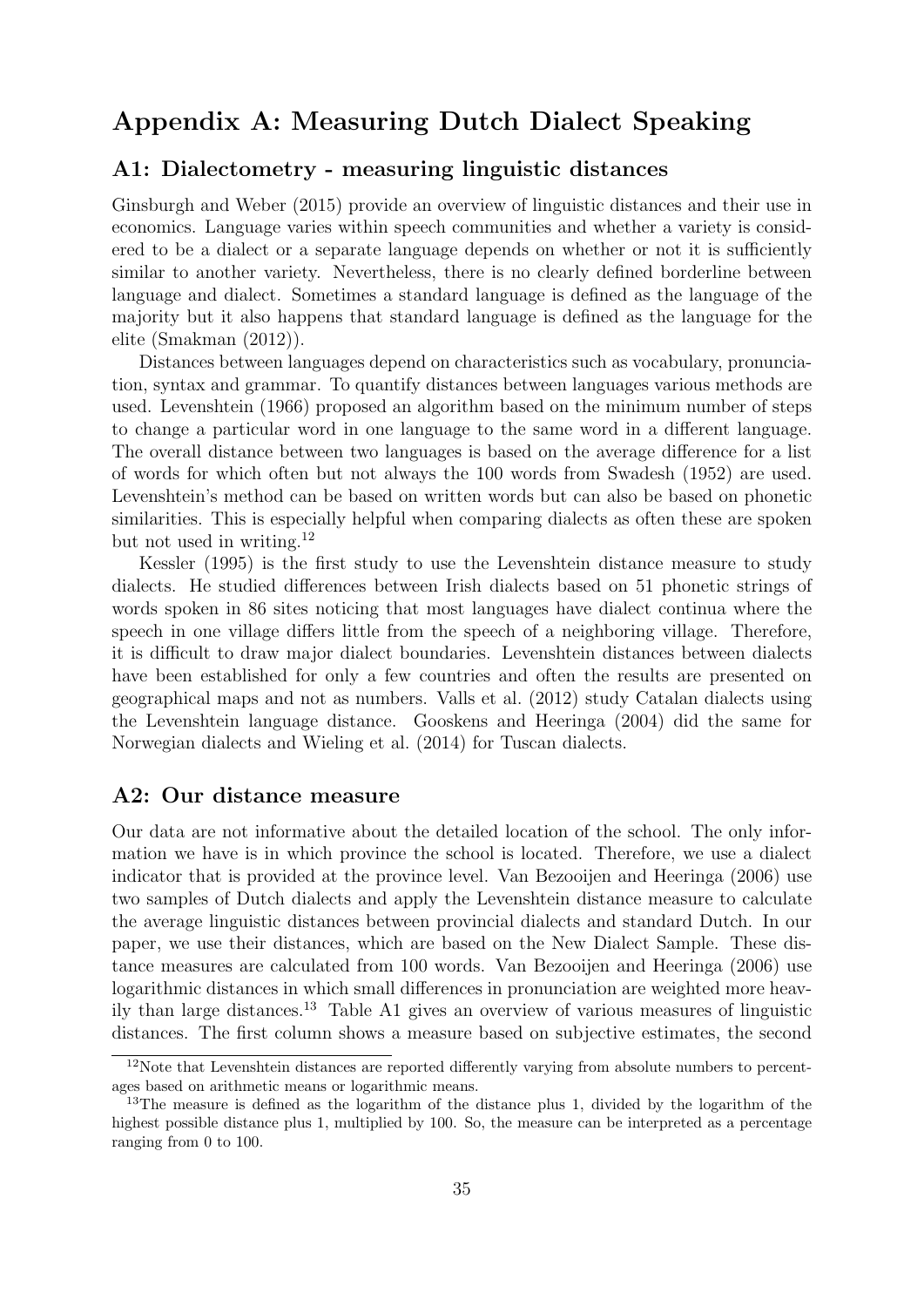column shows the geographical distance from the center of a province to the city Haarlem, which is considered to be the city where the language spoken is closest to Standard Dutch. The third and fourth column show the Levenshtein distance from dialects to standard Dutch based on two different dialect samples. Column (4) is the measure we present in Table 1. We consider this to be the most accurate measure as this is based on a more recent sample of dialects. There is a strong correlation between these measures. We highlight these correlations in Figure A1.

There are just a few studies to which we can compare the Dutch dialect distances.<sup>14</sup> Gooskens and Heeringa (2004) compare 15 Norwegian dialects using 58 words and calculating percentage differences between dialects as in Van Bezooijen and Heeringa (2006). Gooskens and Heeringa (2004) find the smallest difference between two dialects of 14.4 and the largest difference as 41.7. Nerbonne et al. (1996) study the differences between 18 Dutch dialects from various parts of the Netherlands comparing the pronunciation of 100 words. The report relative distances, i.e. absolute Levenshtein differences divided by the length of the larger words. The minimum relative distance is 36, the maximum is 91. A lot of the variation between dialects may have to do with geographical distance as shown by some studies using Levenshtein distance measures. Heeringa and Nerbonne (2001) use 125 words to compare 21 Dutch dialect that are spoken in cities and villages that roughly form a straight line from northeast Netherlands to southwest Netherlands. They find a strong correlation between geographic distance and average Levenshtein distances between two dialects. Wieling et al. (2014) find that Tuscan dialects spoken more distant from Florence to be more likely to differ from standard Italian.

<sup>14</sup>As a point of reference, Isphording and Otten (2013) provide a comparison of languages based on the 40 words. They use a normalization of the Levenshtein distance that accounts for chance in similarities and report the following distances from Dutch: English 63.22; German: 51.50.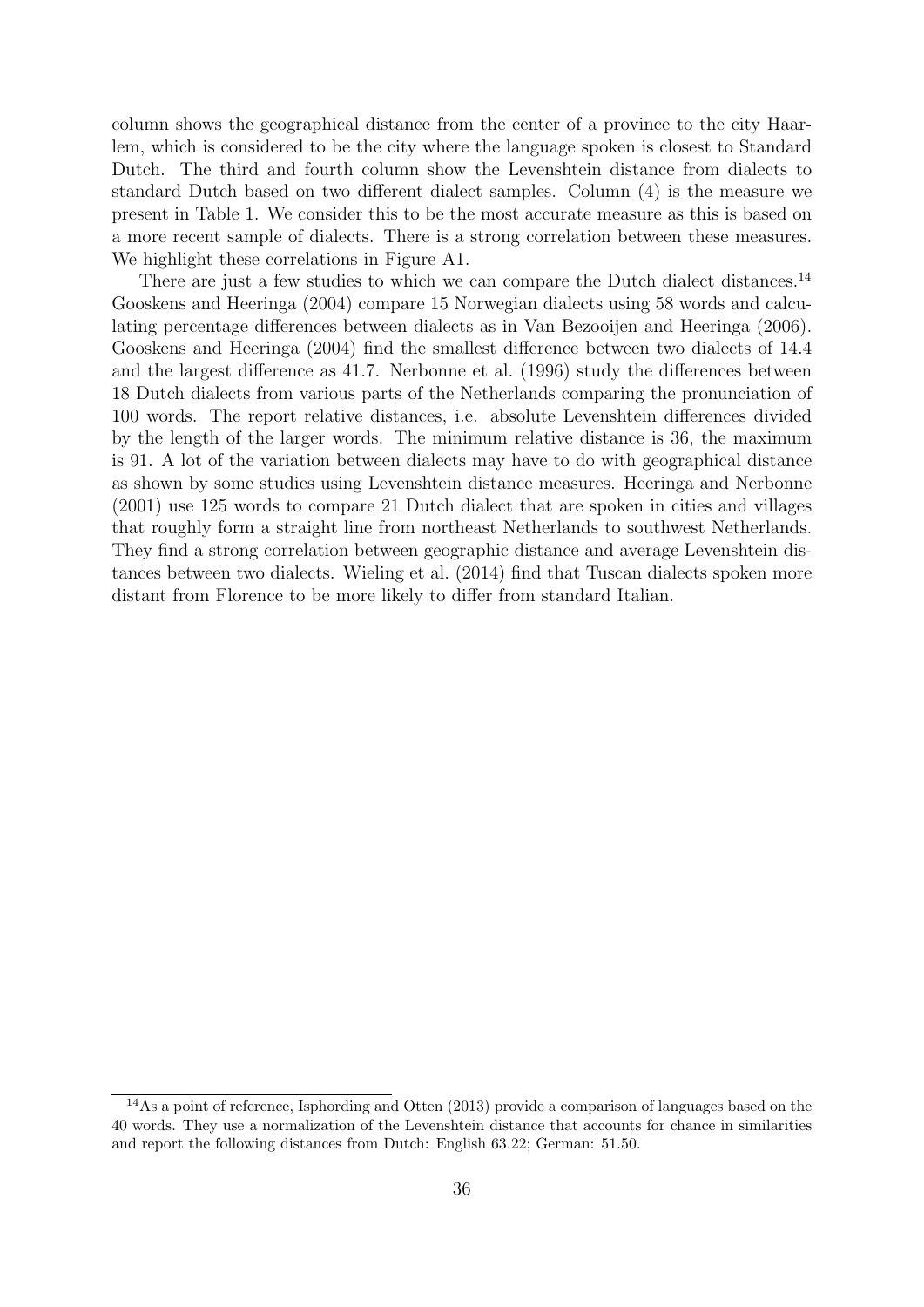|               |            |                  | Levenshtein distance |            |
|---------------|------------|------------------|----------------------|------------|
|               | Subjective | Geographical     | <b>ODS</b>           | <b>NDS</b> |
|               | (1)        | $\left(2\right)$ | $\left(3\right)$     | (4)        |
| Drenthe       | 51         | 79               | 35                   | 19         |
| Flevoland     | 22         | 25               | 23                   | 12         |
| Friesland     | 72         | 62               | 43                   | 37         |
| Gelderland    | 34         | 52               | 30                   | 28         |
| Groningen     | 57         | 95               | 38                   | 28         |
| Limburg       | 56         | 85               | 35                   | 32         |
| Noord-Brabant | 40         | 52               | 26                   | 28         |
| Noord-Holland | 17         | 14               | 23                   | 12         |
| Overijssel    | 41         | 67               | 36                   | 29         |
| Utrecht       | 18         | 25               | 23                   | 18         |
| Zeeland       | 39         | 59               | 30                   | 29         |
| Zuid-Holland  | 20         | 23               | 22                   | 12         |

Table A1: Average linguistic distance of dialects to Standard Dutch by province

Note: The study was done for 12 Dutch provinces and 5 Belgian provinces

(1): Subjective estimates of 69 males and 71 females from different parts in the Netherlands

(2): Geographical distance from the center of a province to Haarlem; rescaled 0-100; 100 was for a Belgian province.

(3): Levenshtein distance based on Old Dialect Sample (ODS), 125 words in 324 dialects sampled in the period 1921-1975.

(4): Levenshtein distance based on New Dialect Sample (NDS), 100 words in 27 dialects sampled in 2001.

Note in (3) and (4) no information was available for the province of Flevoland; we assume this province to have the same distance to Standard Dutch as Noord-Holland.

Source: Van Bezooijen and Heeringa (2006)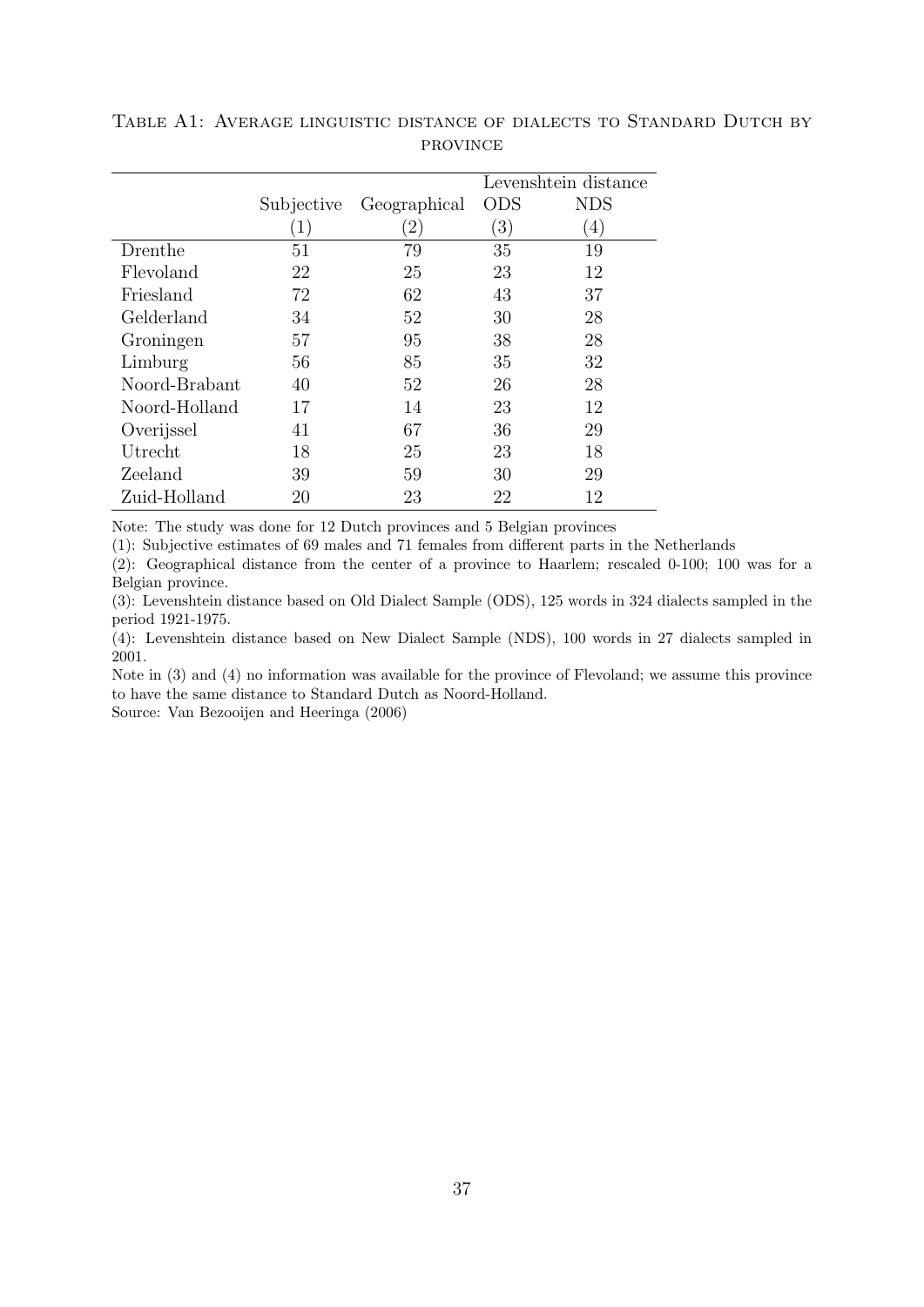Figure A1: Language Distances



b. Levenshtein; old data sample and new data sample



c. Geographical and Levenshtein new data sample

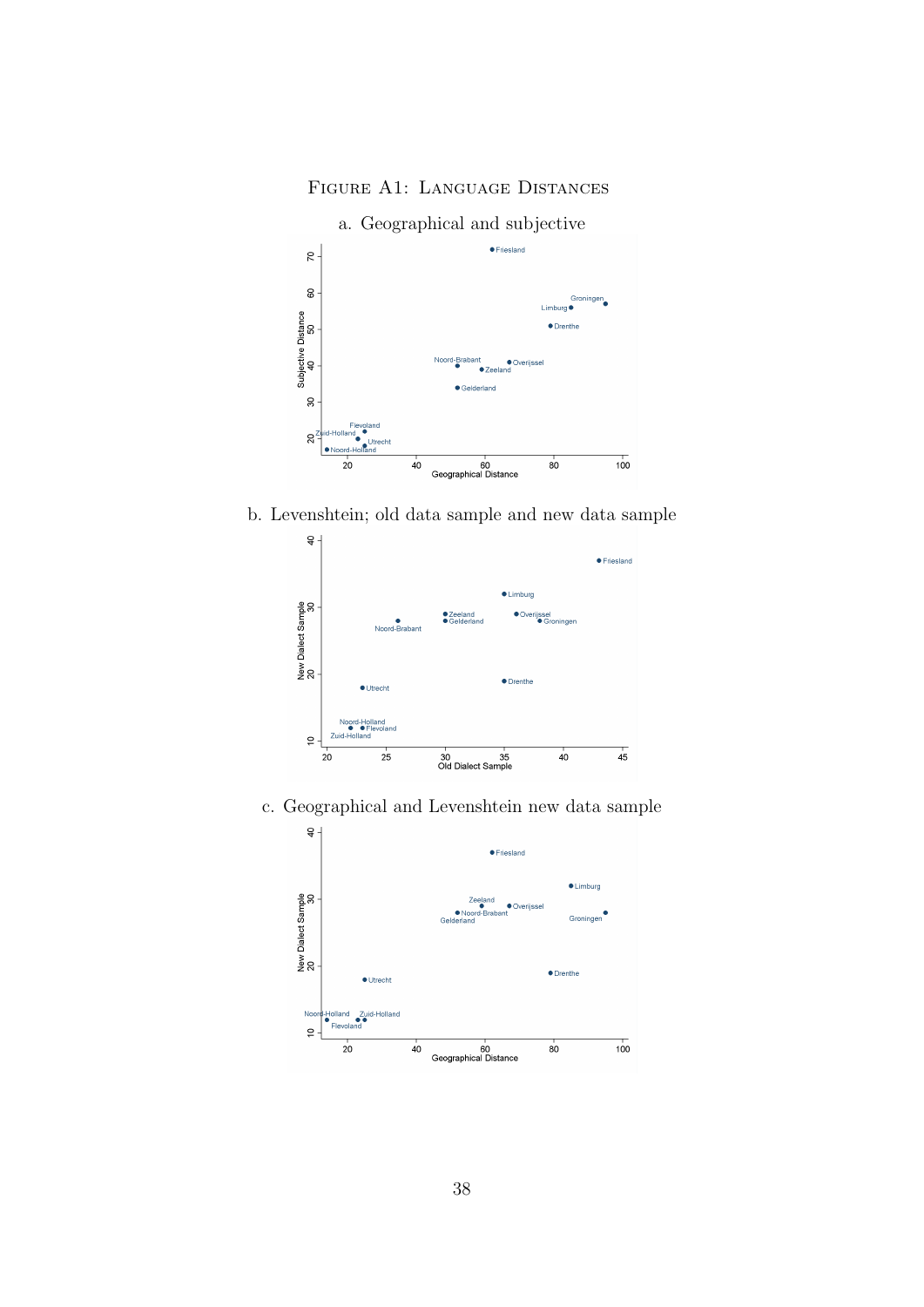



39